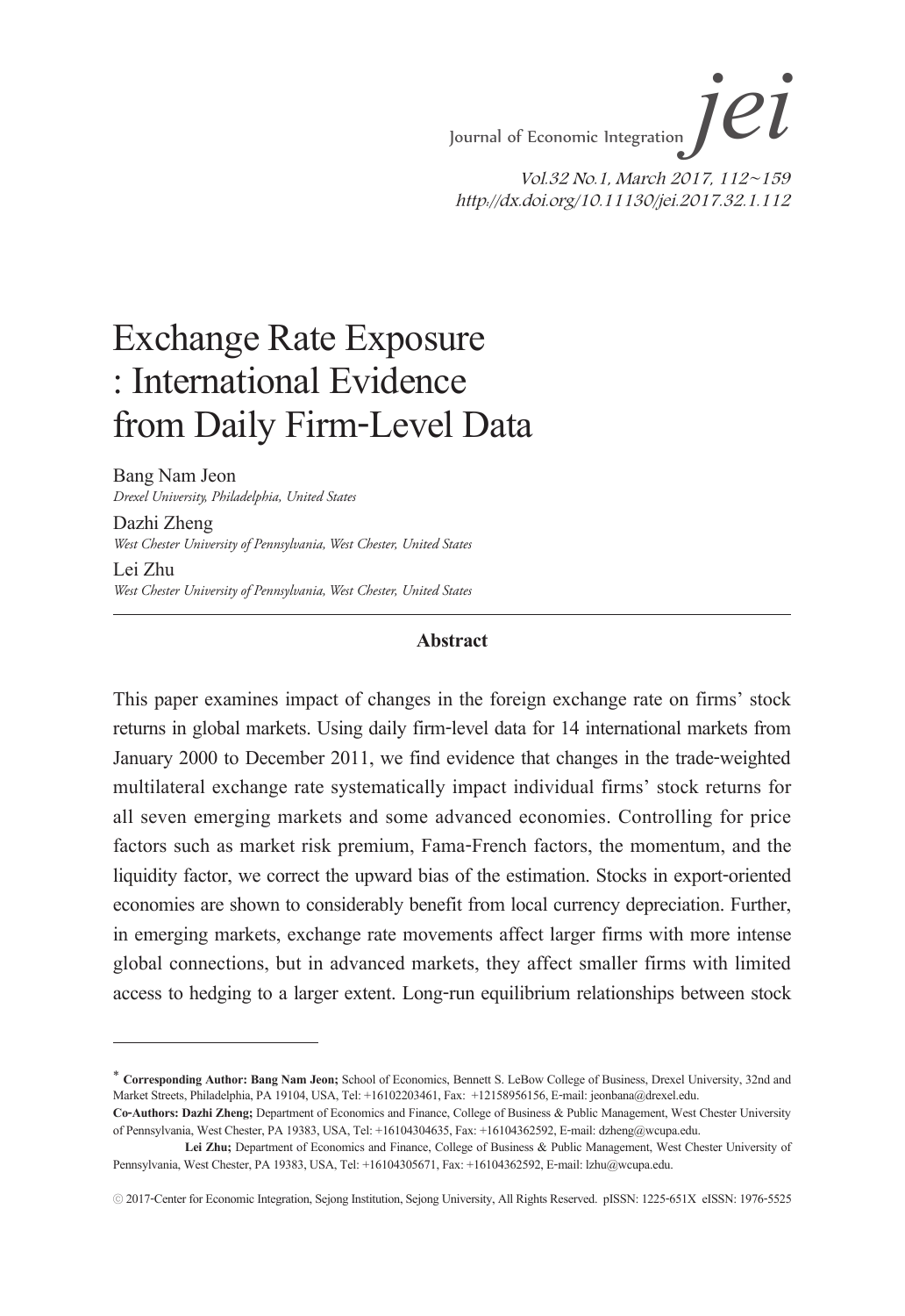markets and foreign exchange markets become stronger since the global financial crisis of 2008~2009.

#### **JEL Classifications:** G12, G15, F31

**Keywords:** Exchange Rate Exposure, International Stock Markets, Emerging Markets

# **I. Introduction**

As businesses are increasingly interconnected globally, foreign exchange rate movements have been perceived as one of the most important sources of uncertainty to firms' cash flows and profitability. Financial theory predicts that changes in foreign exchange rates affect the value of firms. However, empirical studies have only found weak evidence of systematic exchange rate exposure. While extensive research has examined the relationship between exchange rate changes and stock returns using different samples and methodologies, the majority of these studies have found that only  $10\%~25\%$  of firms are directly exposed to foreign exchange rate risk.<sup>1</sup>

The theoretical literature argues that a multinational firm with export sales and foreign competition should be subject to foreign exchange rate risk. The depreciation of the local currency makes the product more affordable to foreign consumers and increases foreign sales. Simultaneously, the cost of production rises for firms using imported intermediate goods, leading to a lower profit. In addition, even domestic firms that are not engaged in international activities may face foreign competition or are indirectly affected by exchange rate movements as they may have business more or less interacted with multinational companies. The empirical literature focusing on firms in the United States (US) has identified a weak linkage between exchange rate fluctuations and stock returns. For example, Jorion (1990) examined 287 US multinational firms and found that only 5.2% of their sample shows significant foreign exchange rate exposure. Amihud (1994) found no evidence of contemporaneous exposure for 32 US leading exporting companies. In addition, Choi and Prasad (1995) employed trade-weighted exchange rates and found a significant impact of foreign exchange rate movements on stock price

<sup>&</sup>lt;sup>1</sup> See, for example, Bartram and Bodnar (2007).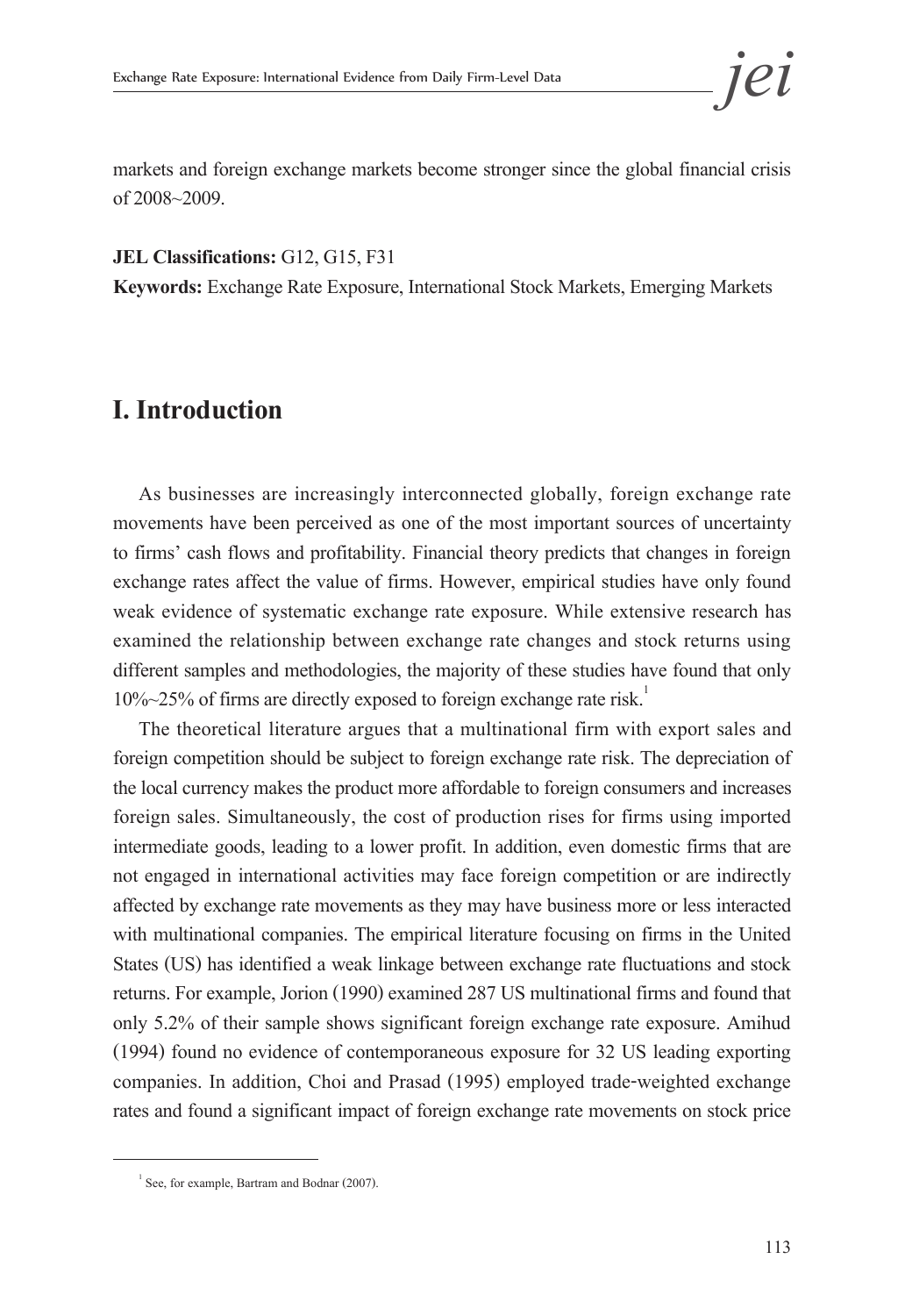for only 14.9% of US firms.

While the estimates for the exchange rate exposure of US firms are economically small and statistically less significant, research outside the US provides similar results. For example, He and Ng (1998) found that 26.3% of 171 Japanese multinational firms exhibit significant exchange rate exposure. Studies in other countries have suggested that exchange rate movements constitute only a small portion of the variation in stock returns (Nydal 1999, Bartram 2004).

Some studies have included multiple countries to investigate cross-country variations in exchange rate exposure. Dominguez and Tesar (2001a) examined exchange rate exposure in eight countries over 18 years at both firm and industry levels. They found a considerable linkage between foreign activity and exchange rate exposure. In contrast, Griffin and Stulz (2001) conducted cross-country industry analysis and presented evidence that foreign exchange exposure is small. Dominguez and Tesar (2006) extended their previous study of eight countries and demonstrated that exchange rate exposure is larger for small firms but is linked to foreign activity. Bartram and Karolyi (2006) examined the effect of introducing the euro in 18 European countries, the US and Japan, and found only small exposure for those countries. Using data from 18 developed markets, Doidge *et al.* (2006) reported that foreign exchange rate exposure is economically and statistically small for individual firms.

Another strand of studies has explored possible reasons to explain the low significance of exchange rate exposure. Francis *et al.* (2008) applied a conditional asset pricing model to 36 US industries and presented evidence of a time-varying currency exposure premium. Furthermore, they pointed out that the failure to find significant currency risk at the industry level is due to methodological weaknesses, not foreign exchange risk hedging. Bartram and Bodnar (2012) argued that the relationship between exchange rate movement and stock returns should be conditioned on the realized changes in the exchange rate. Using a large sample of non-financial firms from 37 countries, they demonstrated that the exposure effect ranges from 1.2% to 3.3% per unit of currency change for their entire sample. In addition, they found that emerging markets are more significantly exposed to foreign exchange risk than advanced markets.

To fill the gap in the mixed findings of the aforementioned studies, we take extended approaches to re-examine how changes in exchange rate affect stock returns in both advanced and emerging markets on a daily basis. First, we use large sample firm-level data for our analysis. Numerous previous studies have focused on multinationals or exportoriented firms. Since those firms maintain large trading volumes, they are more likely to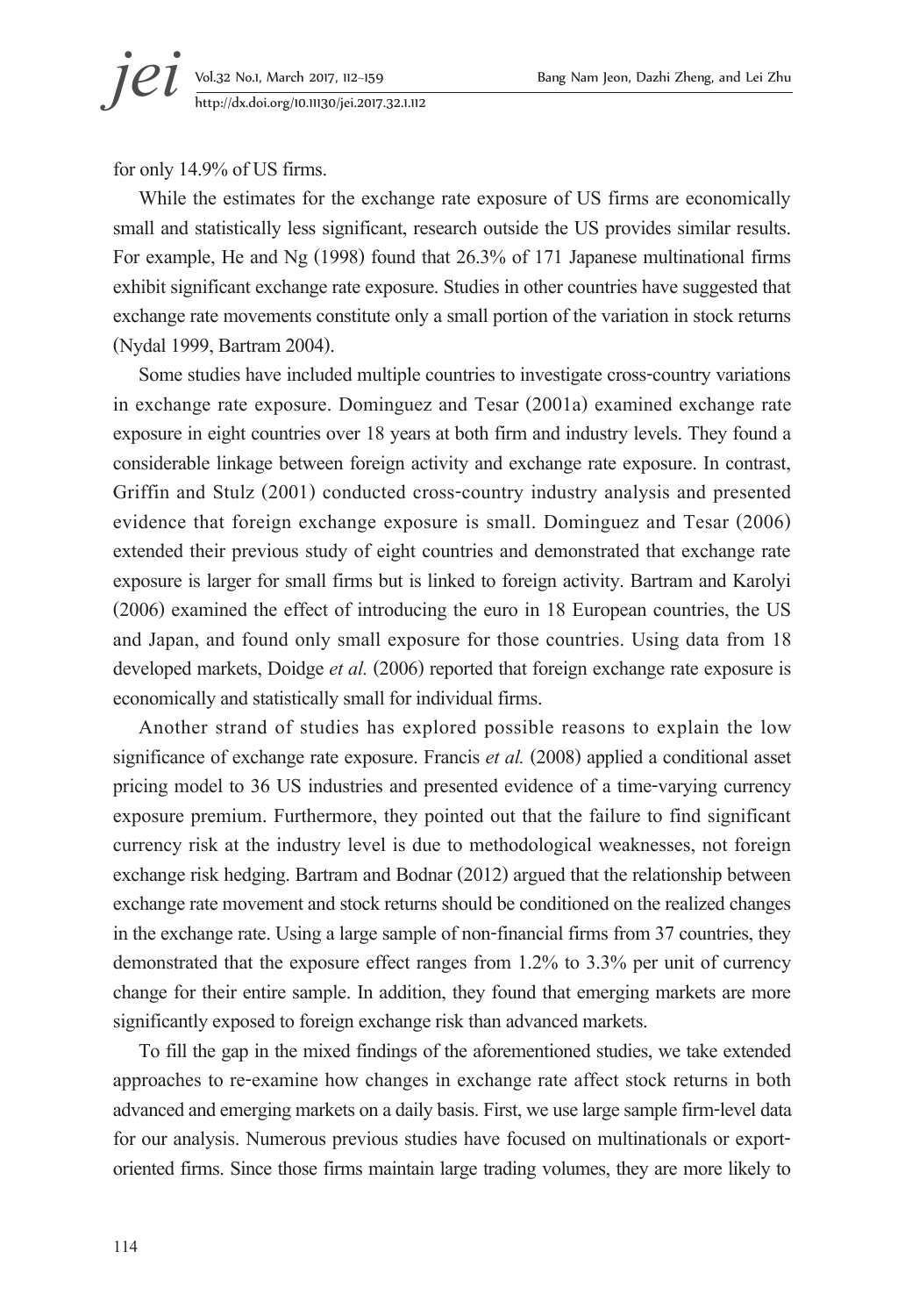be exposed to exchange rate risks; the limited sample may not reflect the exchange rate exposure for the whole market. According to financial theories, exchange rate movements should have a measurable effect on firms, even those not involved in international business due to cross-firm competition and indirect costs. Therefore, to examine the systematic exchange-rate exposure at the disaggregated level, we use intensive firm-level data for each economy in our sample. We include an average of 1,021 firms from each of 14 national markets, covering local firms as well as multinationals.

Second, we use high-frequency (daily) data to construct firm-level stock returns and multilateral foreign exchange rates. The trade-weighted exchange rate has been used in the existing literature mostly on an annual or monthly basis. Since shocks from foreign exchange markets sometimes last a short period and may be absorbed quickly, annual or monthly data fail to effectively reveal the sensitivity of stock prices to exchange rate fluctuations. We believe that high-frequency data should be able to capture the effect of exchange rate exposure much more accurately than low-frequency data.

Third, we extend the analysis to both advanced and emerging economies. Extant studies have examined the exchange rate exposure effect mainly for the US or individual markets, and fewer studies have extended to international markets. We select firms from 14 economies, which include the most influential markets and dominant global traders, such as the G7 countries (Canada, France, Germany, Italy, Japan, the United Kingdom (UK), and the US), as well as seven emerging markets, including four Asian markets (Hong Kong, Singapore, South Korea, and Taiwan) and three Latin American markets (Argentina, Brazil, and Mexico).

Fourth, we conduct portfolio analysis to further examine the role of exchange rate movements in determining stock returns and/or generating firms' value. We evaluate the exchange rate exposure effect in firms according to exchange rate variation, different market values, and in different industries—traded-goods versus non-traded goods industries.

Finally, in examining the relationship between exchange rate changes and stock returns, we include some of the important price factors, such as Fama–French (1993) variables, the momentum factor (Carhart 1997), and the liquidity variable as additional control variables in our extended exchange rate exposure model.

Using daily firm-level data for 14 international markets from January 2000 to December 2011, we find evidence that changes in trade-weighted multilateral exchange rates systematically affect individual firms' stock returns for all seven emerging markets and some advanced economies. Furthermore, we find that the results are more robust when we include price factors such as Fama–French–Carhart variables and the liquidity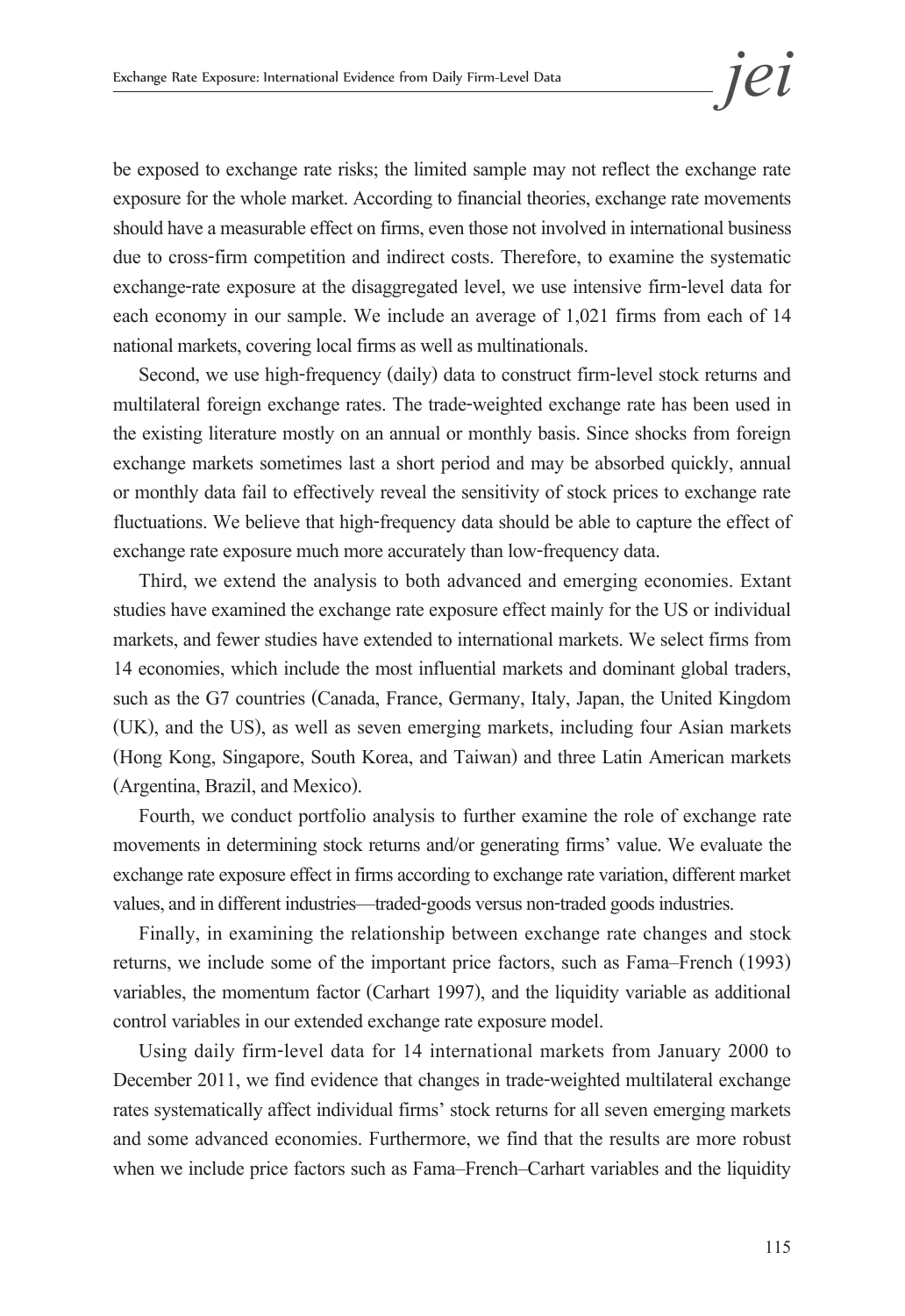variable. We further examine the impact of exchange rate exposure on various portfolio sets, composed of different firm size and industries at the firm-specific level, in a highfrequency context. In addition, we find long-run equilibrium relations between national stock markets and foreign exchange markets during the post-crisis period after 2008, implying an increasing trend of exchange rate exposures and economic integration in the global economy.

The paper is organized as follows: Section II presents the empirical model. Section III describes the data. Section IV reports and discusses empirical results from estimations of the baseline and extended models. Section V concludes the study.

# **II. Empirical Models**

### **A. The exchange rate exposure model**

Following Adler and Dumas (1984) and Jorion (1990), we construct a baseline model to test the impact of exchange rate movement on individual firms' excess stock returns:

$$
R_{i,t} - r_{f,t} = \beta_0 + \beta_1 R_{FX,t} + \beta_2 MKTRP_t + \varepsilon_{i,t}
$$
 (1)

where  $R_{i,t}$  is the daily stock return for firm *i*.  $r_{tt}$  denotes the daily risk-free rate.  $R_{F X t}$ is the change in the weighed exchange rate variable, measured as the foreign currency price of the home currency. Thus, the positive value of  $R_{\mu\nu}$  indicates home currency appreciation. *MKTRP<sub>t</sub>* denotes the domestic market risk premium calculated as  $(R_{m,t})$  $-r_f$ , where  $R_{mt}$  is the domestic stock market index return. We use it as a market factor to control for the overall stock market trend in deriving the exchange rate-stock return nexus at the individual firm level.

In the estimation, the coefficients of  $R_{F X_t}$ ,  $\beta_1$ , measure the exchange rate exposure of individual firms in the host country. If the restriction of  $\beta_1 = 0$  is rejected, it implies that there is significant exchange rate exposure. In other words, changes in the exchange rate can systematically affect excess stock returns. The sign of  $\beta_1$  can be either positive or negative depending on the net exposed asset (long) and liability (short) position of firm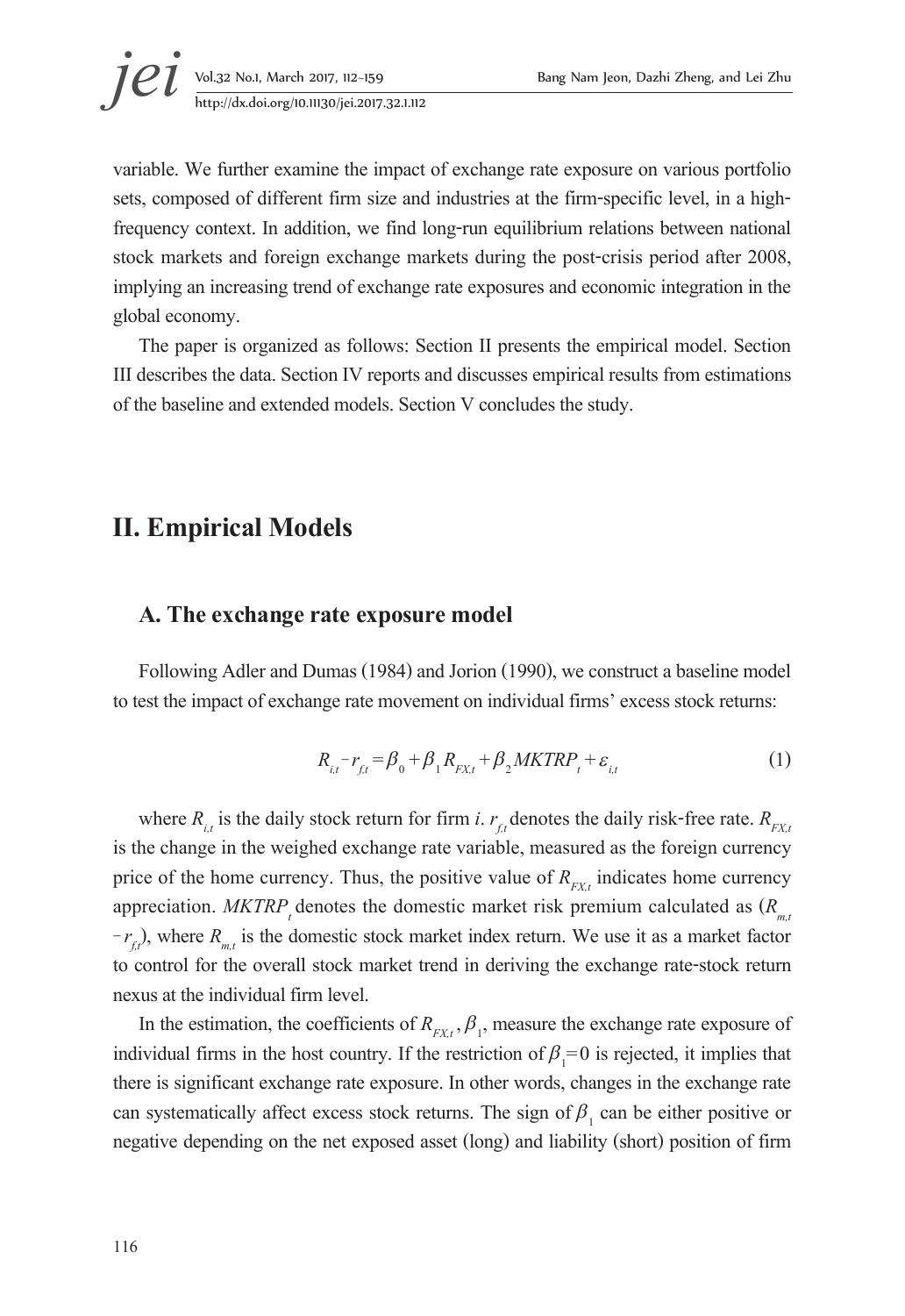$i^2$ . The position status will reflect if the firm is a net exporter vs. importer or experiences inward vs. outward cash flows.

#### **B. The extended model**

Fama and French (1993) propose that besides the market risk premium  $(R_m - r_c)$ , the size factor, which is measured as the average return of the small capitalization portfolio minus that of the large capitalization portfolio (*SMB*), and the value factor, which is measured as the average return of the value portfolio minus that of the growth portfolio (*HML*), explain substantial cross-sectional stock return variation.<sup>3</sup> Carhart (1997) finds that in addition to *SMB* and *HML*, buying winner stocks and selling loser stocks constructs a profitable strategy, and a momentum factor (*MOM*) is often used together with *SMB* and *HML* in the stock market asset pricing model. Therefore, following Fama and French (1993) and Carhart (1997), we construct daily *SMB*, *HML,* and *MOM* for all 14 international markets.<sup>4</sup> In addition, stock liquidity has been documented as an important price factor.  $5$  Following Amihud (2002), we calculate the monthly stock illiquidity measure based on the following equation:

$$
Illiq_{i,m} = \frac{1}{D_{i,m}} \sum_{t=1}^{D_{i,m}} \frac{|R_{i,m,d}|}{VOLD_{i,m,d}}
$$
(2)

where  $D_{i_m}$  is the number of trading days of stock *i* for a month,  $R_{i_m}$  denotes the daily return for stock *i*, and  $VOLD_{imd}$  is the dollar trading volume for stock *i*. In line with the Fama–French–Carhart risk factors, we construct the liquidity risk factor by taking the average return of the most illiquid portfolio minus that of the least illiquid portfolio (*Illiq*).

After including these four widely used stock market price factors as described above, our extended exchange rate exposure model can be specified as follows:

$$
R_{i,t} - r_{f,t} = \beta_0 + \beta_1 R_{FX,t} + \beta_2 MKTRP_t + \sum_{s=1}^{S} \gamma_s Z_{s,t} + \varepsilon_{i,t}
$$
 (3)

<sup>&</sup>lt;sup>2</sup> For detailed discussion on this, see Pantzalis (2001), and footnote 5 in Moore and Wang (2014).

<sup>&</sup>lt;sup>3</sup> See, for example, Miles and Timmermann (1996)'s finding in the UK market.

<sup>4</sup> Details concerning the formation of Fama–French factors, the momentum factor and liquidity portfolios for each country are provided in Appendix 4.

 $5$  See, for example, Pastor and Stambaugh (2003) and Acharya and Pedersen (2005)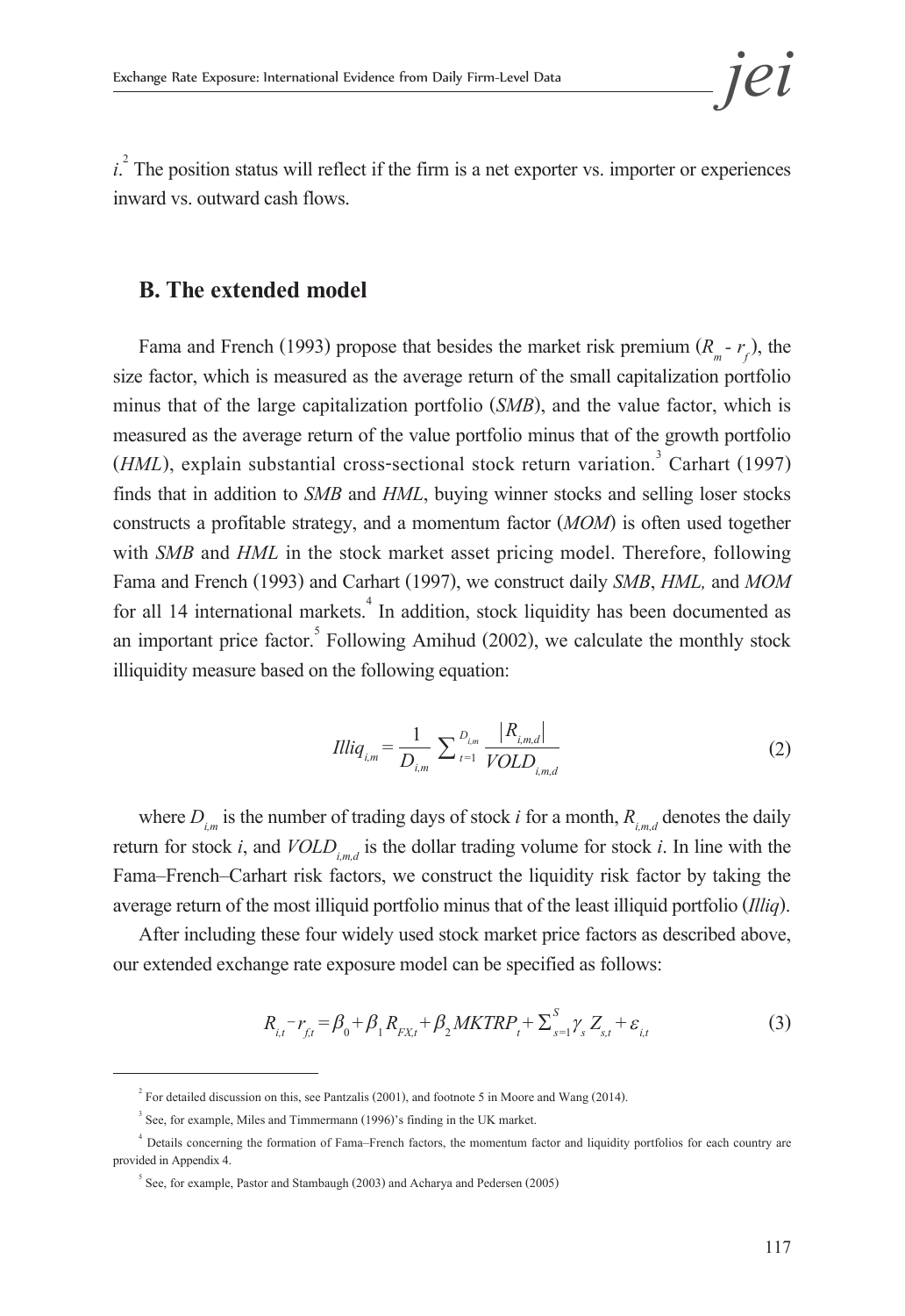where the variables are defined as per the baseline model in Equation (1);  $Z_{st}$  denotes a set of additional control variables absent in the baseline model. These comprise four local market price factors: *SMB*, *HML*, *MOM*, and *Illiq*. γ represents the coefficients of these four variables. The rejection of  $\gamma_s = 0$  is consistent with that in previous studies, indicating that the Fama–French–Carhart factors and the illiquidity variable are important stock pricing factors.

In the empirical analysis, to address the possible econometric issues, we use the cluster analysis to take care of the cross-sectional correlation of residuals in pooled regressions and the Newey–West method to yield consistent estimators.

# **III. Data**

#### **A. Exchange rate data**

The bilateral real exchange rate has been used widely in the literature. However, when examining international investments, analysis using only bilateral exchange rates may be misleading. Bilateral exchange rates ignore home country's multi-country interactions with different trading partners. In order to assess the competitiveness of the US dollar in the global economy, both the US Federal Reserve and International Monetary Fund created trade-weighted effective exchange rate indices (Leahy 1998). We adopt the method used by the Federal Reserve to construct trade-weighted exchange rates on a daily basis for all 14 markets in our sample. Daily exchange rates are collected from the FRED database compiled by the Federal Reserve at St. Louis. Argentina's exchange rates are obtained from DataStream International. Monthly consumer price index (CPI) data are from International Financial Statistics. We collect monthly bilateral trade data from the Organization for Economic Cooperation and Development (OECD) Monthly Statistics of International Trade database.

Due to data availability, currently we only use bilateral trade among those 14 advanced and emerging economies to construct the weights. Appendix 1 presents the average shares of trading, exports and imports, of each economy with their trading partners. We construct two different measures of trade-weighted exchange rates. For the export-weighted exchange rate of country *i*, we use the share of partner country *k*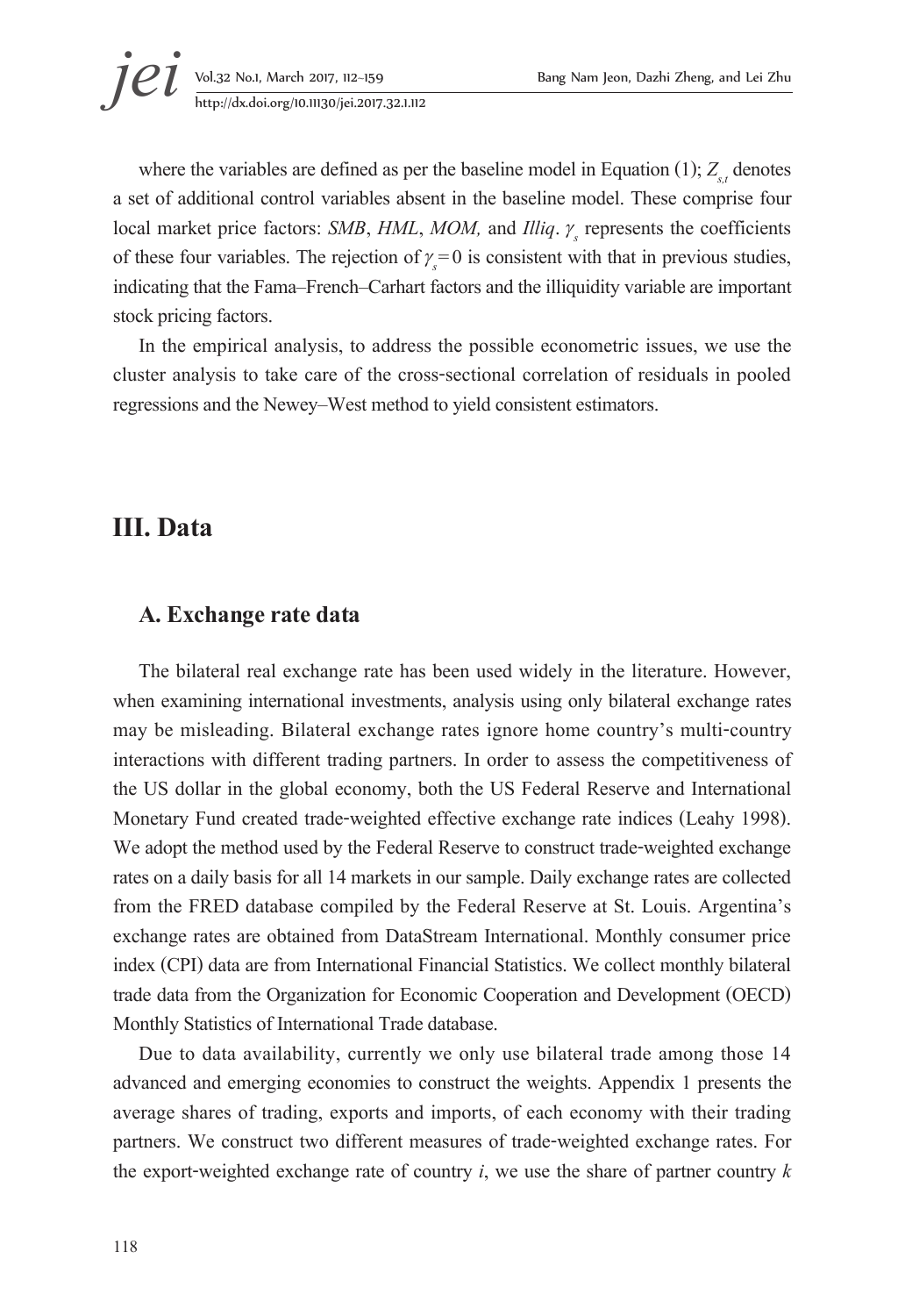in country *i*'s exports to all trading partners as the weight. Using the share of imports from partner country  $k$  to country  $i$ , we obtain the import-weighted exchange rates. The equation calculating the exchange rate of country *i* is specified as follows:

$$
FX_{i,t} = \sum_{k} w_{ik,t} \times rer_{ik,t}
$$
 (4)

where  $FX_{i,t}$  denotes a trade-weighted exchange rate, and  $rer_{ik,t}$  is the daily bilateral real exchange rate between country *i* and its trading partner *k* at time *t*, measured as the price of the home currency in foreign currency. The weights,  $w_{ik,t}$ , are based on monthly bilateral trade data that vary over time to reflect changing trading patterns.

#### **B. Stock market data**

We collect stock price, trading volume, price-to-book ratio, and market capitalization data for both individual firms and market indices from the 14 advanced and emerging markets: Canada, France, Germany, Italy, Japan, the UK, the US, Hong Kong, Singapore, South Korea, Taiwan, Argentina, Brazil, and Mexico. The data cover the period from January 1, 2000, to December 31, 2011, and are taken from DataStream international for all markets except the US, which are taken from the Center for Research in Security Prices (CRSP) and Compustat databases. We use monthly data to construct Fama–French and liquidity portfolios for each market. The daily stock return is calculated as  $R_t = 100 \times (\log(P_t) - \log(P_{t-1}))$ , where  $P_t$  denotes the daily stock prices or indices.

Appendix 2 presents average daily stock returns for all 14 economies by year. We divide them into two groups: the G7 countries as advanced markets and the remaining economies as emerging markets. The samples range from an average of 71 firms per year for Argentina, which is the smallest among 14 markets, to an average of 7,505 firms for the US, the market with the largest number of firms. In general, more firms are listed in advanced markets than those listed in emerging markets. Japan and the UK have more than 1,000 firms per year on average. The average number of firms in the other four advanced markets is in the three-digit range almost every year; this is comparable with the number of firms in the four Asian Tigers (Hong Kong, Singapore, South Korea, and Taiwan), which ranges between 522 for Singapore and 923 for Hong Kong. Argentina, Brazil, and Mexico are relatively small markets, with approximately 100 or fewer firms.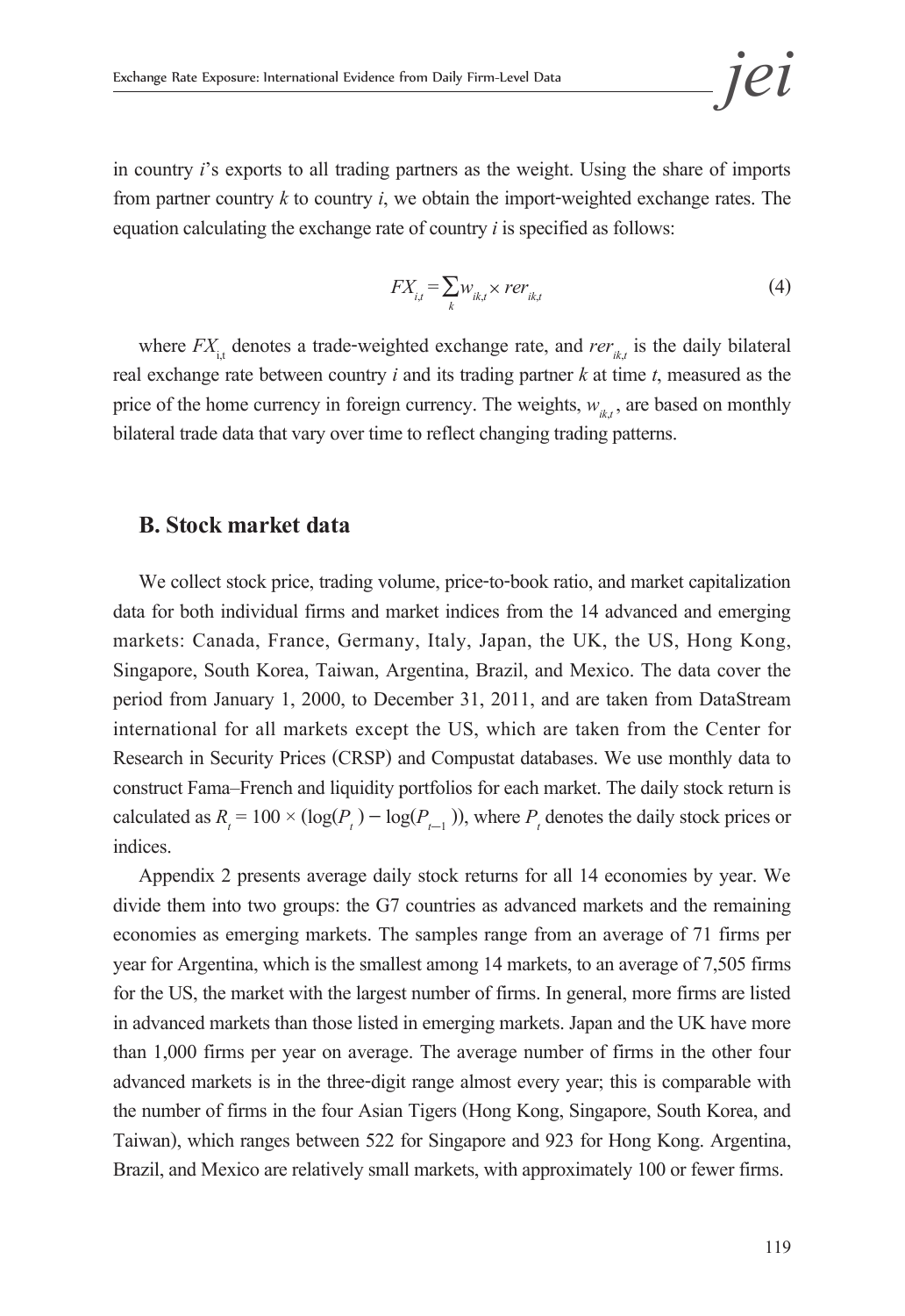**jei** Vol.32 No.1, March 2017, 112–159 Bang Nam Jeon, Dazhi Zheng, and Lei Zhu http://dx.doi.org/10.11130/jei.2017.32.1.112

Appendix 2 shows that the US earns the highest average annual returns and Canada ranks second among the advanced markets, whereas Japan and Italy have negative average returns over our sample period of 2000~2011. The average returns in the seven emerging markets are all positive, with Mexico at the top, followed by Argentina and Brazil. Overall, the mean return volatilities in the seven emerging markets are higher than those in the seven advanced markets. The highest volatility is found in South Korea, and the lowest volatility is found in Canada.

If we compare stock market performance by year, the best years with positive average returns for all markets are from 2003 to 2007 (except the US, Japan, and Italy in 2007). For 2001 and 2002, average market returns of some economies are negative, which reflects the recession after the dot-com bubble crash. Furthermore, stock market performance has been severely impacted in 2008 when compared with that in other sample periods. Average stock returns in 2008 are negative for all 14 markets, and the absolute values of those returns are also the highest. This implies severe negative impacts of the recent global financial crisis on stock markets on a global scale. In 2009 and 2010, stock market returns picked up for most economies, benefiting from government stimulus packages and various crisis management policies. However, a downward trend in the stock market return was observed for global stock markets, including both advanced and emerging markets, in 2011 due to the spillover effects of the European sovereign debt crisis.

# **IV. Empirical Results**

## **A. Estimates of exchange rate exposure**

#### **1. The baseline model**

We estimate the stock return-exchange rate nexus using Equation (1), where the daily stock excess return is the dependent variable. The market risk premium and daily exchange rate changes serve as the independent variables. Table 1 reports the estimation results. The coefficients on the exchange rate variables are shown to be statistically significant for all seven emerging markets and in Japan, Canada, and Italy among the advanced markets. No statistical significance is found in the US market.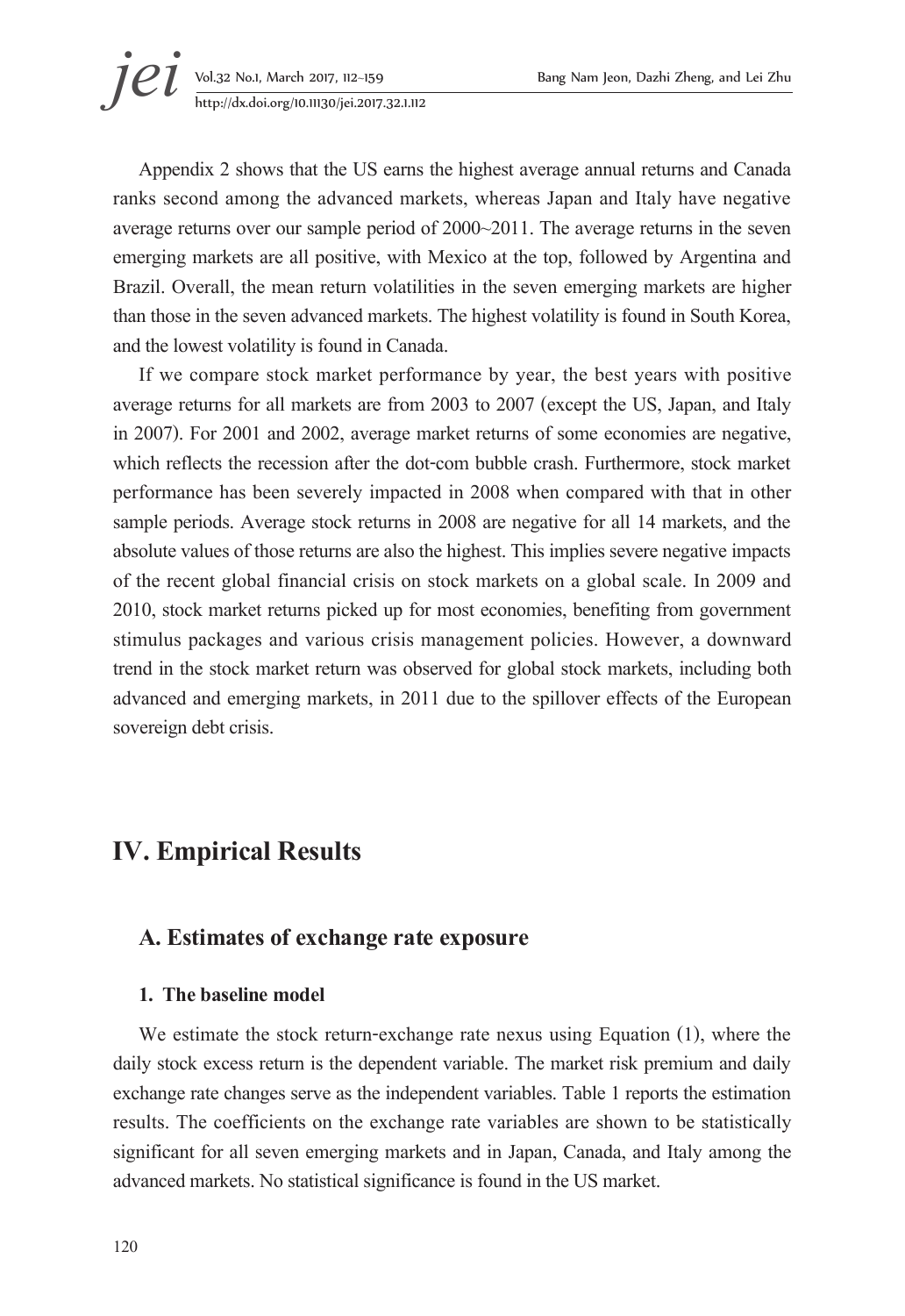| Panel A. Advanced markets |                                   |                           |                           |                                     |                                                |                            |                        |
|---------------------------|-----------------------------------|---------------------------|---------------------------|-------------------------------------|------------------------------------------------|----------------------------|------------------------|
|                           | ိ                                 | Japan                     | Canada                    | France                              | Germany                                        | Italy                      | UК                     |
| Constant                  | ****1<br>0.0001                   | $0.0001***$<br>(9.82)     | $0.0014***$<br>$(-15.12)$ | $0.0038***$<br>$(-33.44)$           | $0.0017***$<br>$(-3.57)$                       | $-0.0026***$<br>$(-20.03)$ | 0.9237<br>(1.02)       |
| $\mathit{FX1}$            | $\frac{(2.62)}{0.0042}$<br>0.0042 | $-0.0219***$<br>$(-9.07)$ | $0.3021***$<br>(24.73)    | $-0.0170$<br>$(-1.01)$<br>0.4054*** | $\begin{array}{c} 0.0075 \\ 0.005 \end{array}$ | $-0.1295***$<br>$(-5.53)$  | $-2.8835$<br>$(-1.06)$ |
|                           | $1.0226***$<br>(248.96)           | $0.7395***$<br>(112.17)   | 1.5848***<br>(60.64)      | (31.11)                             | $0.4519***$<br>(16.59)                         | $0.6553***$<br>(38.76)     | $-5.4608$<br>$(-0.91)$ |
| $\overline{R}^2$          | 0.1025                            | 0.1356                    | 0.0113                    | 0.0096                              | 0.0002                                         | 0.1174                     | 0.0000                 |
| Panel B. Emerging markets |                                   |                           |                           |                                     |                                                |                            |                        |
|                           | Korea<br>South 1                  | Taiwan                    | Hong Kong                 | Singapore                           | Argentina                                      | Brazil                     | Mexico                 |
| Constant                  | $0.7633***$<br>(65.62)            | $0.3192***$<br>(81.06)    | $0.2938***$<br>(55.85)    | $0.2300***$<br>(45.69)              | $0.2495***$<br>(13.23)                         | $1.4753***$<br>(22.78)     | $0.9113***$<br>(15.99) |
| $R_{FX,t}$                | $17.3101***$<br>(25.11)           | $-1.7663***$<br>$(-4.23)$ | $-7.6277***$<br>$(-9.03)$ | 7.8996***<br>(3.58)                 | $-16.8873***$<br>$(-8.03)$                     | 31.1137***<br>(17.45)      | 30.5813***<br>(8.54)   |

Table 1. Estimation results of the baseline model **Table 1. Estimation results of the baseline model**

|                         | I                             |              |
|-------------------------|-------------------------------|--------------|
| j                       | È.                            |              |
|                         |                               |              |
|                         |                               |              |
|                         |                               |              |
|                         |                               |              |
| <b>Select Lit</b>       |                               |              |
|                         |                               |              |
| The for                 |                               |              |
|                         |                               |              |
| $\frac{1}{1}$           |                               |              |
|                         |                               |              |
|                         |                               |              |
| d                       |                               |              |
|                         |                               |              |
|                         |                               |              |
|                         |                               |              |
| $\sim$ where $\sim$     | ļ                             |              |
|                         |                               |              |
|                         |                               |              |
|                         |                               |              |
|                         |                               |              |
|                         |                               |              |
|                         |                               |              |
| t.                      |                               |              |
| $\vdash K - r = K$      |                               |              |
|                         |                               |              |
|                         |                               |              |
|                         |                               |              |
| - יים מי הר             |                               |              |
|                         |                               |              |
|                         |                               |              |
|                         |                               |              |
|                         |                               |              |
|                         | na r                          | j<br>₹<br>ĭ  |
| ו⊾<br>ב<br>$1$ rar<br>j | J                             | ud.<br>すくこくし |
|                         | $R_{\text{rec}}$ , 18         | í            |
| s nan                   |                               |              |
|                         |                               | ineta<br>j   |
|                         |                               | لى<br>م      |
| 's table report.        | free rate at time $tr$ .<br>l | l            |
| This tabl               |                               |              |
|                         |                               |              |
| N <sub>ota</sub>        |                               |              |
|                         |                               |              |

*MKTRP<sub>t</sub>* 61.8617\*\*\* (75.0146\*\*\* (58.9561\*\*\* (80.2820\*\*\* (6.1527\*\*\* (4.16118\*\*\* (43.7756\*\*\*<br>*MKTRP<sub>t</sub>* (67.17) (92.47) (78.33) (58.78) (11.60) (21.77) (15.62)

 $(78.33)$ 0.0364

 $(92.47)$ 0.1789

 $(67.17)$ 0.1048

 $(58.78)$ 0.0275

 $\frac{(8.54)}{43.7756***}$ 

 $(17.45)$ <br>41.6118\*\*\*

 $\frac{(-8.03)}{6.1527***}$  $(11.60)$ 0.0092

 $\frac{(3.58)}{80.2820***}$ 

 $\frac{(-9.03)}{58.9561***}$ 

 $\frac{(-4.23)}{75.0146***}$ 

 $\frac{(25.11)}{61.8617***}$ 

 $(15.62)$ 0.0495

 $(21.77)$ 0.0362

*R* 2 0.1048 0.1789 0.0364 0.0275 0.0092 0.0362 0.0495

∣ ⊆

MKTRP,

(ii) Panel A presents the estimation results of seven advanced markets including Canada, France, Germany, Italy, Japan, the UK, and the US. Panel B presents the (ii) Panel A presents the estimation results of seven advanced markets including Canada, France, Germany, Italy, Japan, the UK, and the US. Panel B presents the estimation results of seven emerging markets including Hong Kong, Singapore, South Korea, Taiwan, Argentina, Brazil, and Mexico. We use daily data ranging estimation results of seven emerging markets including Hong Kong, Singapore, South Korea, Taiwan, Argentina, Brazil, and Mexico. We use daily data ranging from January 1, 2000 to December 31, 2011. from January 1, 2000 to December 31, 2011.

(ii) The numbers in parentheses are t-statistics. \*\*\*, \*\*, and \* denote statistical significance at the 1%, 5%, and 10% levels, respectively. (iii) The numbers in parentheses are *t*-statistics. \*\*\*, \*\*, and \* denote statistical significance at the 1%, 5%, and 10% levels, respectively.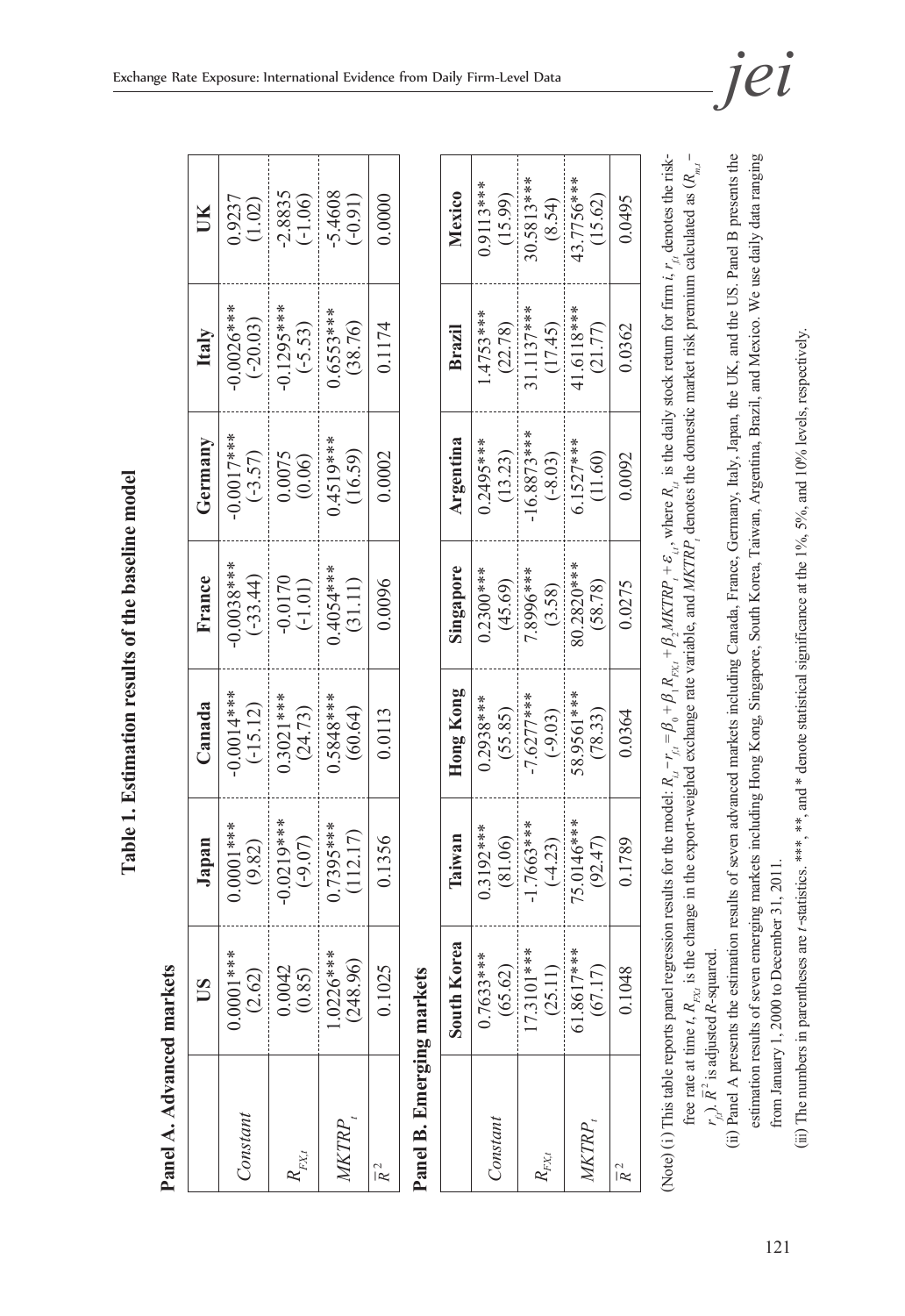**jei** Vol.32 No.1, March 2017, 112–159 Bang Nam Jeon, Dazhi Zheng, and Lei Zhu<br>http://dx.doi.org/10.11130/jei.2017.32.1.112 http://dx.doi.org/10.11130/jei.2017.32.1.112

Our results indicate that although exchange rate changes do not systematically affect all US firms, it is an important factor affecting stock returns at the firm level in international markets, especially for emerging markets and some smaller advanced markets. Since most emerging markets adopted an export-led growth strategy, it is not surprising that exchange rate changes led to fluctuations in firms' stock returns. One rationale for the insignificant exchange rate exposure in France and Germany could be the use of a common currency, the euro, and active intra-eurozone trade. The absolute value of the coefficients of the changes in exchange rates is much higher in emerging markets than that in advanced markets. The high exchange rate exposure could be a contributing factor for larger fluctuations of stock prices in emerging markets.

A variation is observed in the direction of exchange rate exposure across countries. The exchange rate exposure coefficients are significantly negative for Japan, Italy, Taiwan, Hong Kong, and Argentina, indicating that a depreciation of the home currency results in an increase in stock returns. Home currency depreciation often leads to more exports and less imports in quantity and value when the Marshall–Lerner condition holds true. On the other hand, the coefficients are significantly positive for Canada, South Korea, Singapore, Brazil, and Mexico, suggesting that an appreciation of the home currency results in an increase in stock returns. Home currency appreciation may reduce the production costs of firms relying on imported intermediate goods, thereby boosting domestic production and consumer spending. The coefficients of exchange rate exposures are not statistically significant for four relatively large advanced economies, specifically the US, the UK, France, and Germany. This shows that at the aggregate level, the positive and negative effects cancel out to a large extent in these advanced economies. We further examine foreign exchange exposure effects by differentiating periods for local currency appreciation vs. depreciation in the section detailing our subsample estimations.

### **2. The extended model**

To further explore the exchange rate exposure effect, we extend the baseline model by including widely used stock price factors, the Fama–French (1993) variables (*SMB* and *HML*), the momentum variable (*MOM*, Carhart 1997), and the liquidity variable (*Illiq*, Amihud 2002). Based on the extended model, Equation (3), we adopt the following estimation equation for regression analysis: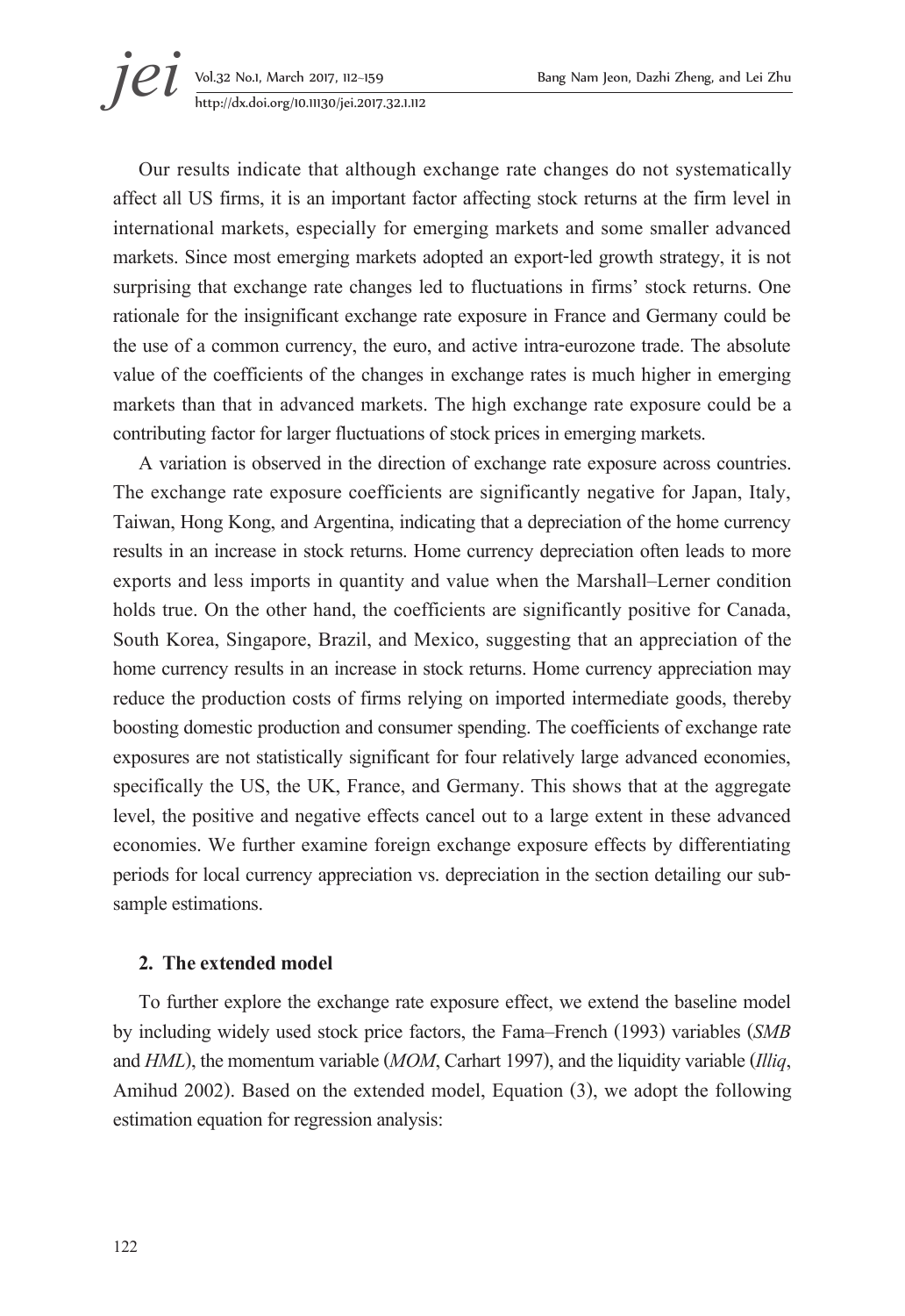$$
jei
$$

$$
R_{i,t} - r_{f,t} = \beta_0 + \beta_1 R_{F X, t} + \beta_2 MKTRP_t + \gamma_1 SMB_t + \gamma_2 HML_t + \gamma_3 MOM_t + \gamma_4 Illiq_t + \varepsilon_{i,t}
$$
 (5)

where  $R_{i_t}$  is the daily stock return for firm *i*,  $r_{i_t}$  denotes the risk-free rate,  $R_{j_t}$  is the change in the export-weighted exchange rate, and  $MKTRP_t$  denotes the domestic market risk premium, measured as  $(R_{m,t} - r_{f,t})$ .<sup>6</sup> *SMB<sub>t</sub>* is small market value portfolio return minus large market value portfolio return for a given day.  $HML$ <sub>t</sub> is high book-to-market value portfolio return minus low book-to-market value portfolio return for a given day. MOM, for a given day is the winner's portfolio return in past six months minus loser's portfolio return in past six months. *Illiq<sub>t</sub>* is the most illiquid portfolio return minus the least illiquid portfolio return at day *t*. The illiquidity measure is constructed using a methodology proposed by Amihud (2002).

Table 2 reports the estimation results of Equation (5). Overall, the results agree with those reported in Table 1. However, the absolute values of the coefficients of exchange rate changes are lower compared with those in Table 1 in most cases.<sup>7</sup> In addition, the coefficients of pricing factors (*SMB*, *HML*, *MOM,* and the liquidity variable) are statistically significant for most of the 14 markets. This suggests that the baseline model estimation without controlling stock market pricing factors overestimates the role of exchange rate exposure. Specifically, the coefficients of *SMB* are significantly positive in 11 out of 14 markets. The coefficients of the *HML* risk show mixed signs and are statistically significant in 9 out of 14 economies. The coefficients of the momentum factor,  $MOM$ <sub>p</sub>, are negative and statistically significant in 7 out of 14 economies. This implies that the more returns diverge between high-return portfolio and low-return portfolio, the lower firm-level stock returns. The coefficients of illiquidity risk are significantly negative in 10 out of 14 economies, implying that the return difference between high and low illiquidity-dominated portfolios tends to affect stock returns of individual firms negatively. The results are in line with most existing literature. However, the estimation of the conventional exchange rate exposure model could be biased upwards if those price factors are missing in the estimation.

 $6$  We also run regressions based on the import-weighted exchange rate variable, but the results are similar to those based on the exportweighted exchange rate variable. The regression results based on the import-weighted exchange rate variable are available from the authors upon request.

It is noteworthy to find that the coefficient sign on the exchange rate variable for Singapore is now reversed from positive to negative in the extended model estimation. This implies that Singapore is more akin to an export-oriented economy rather than an import-oriented economy.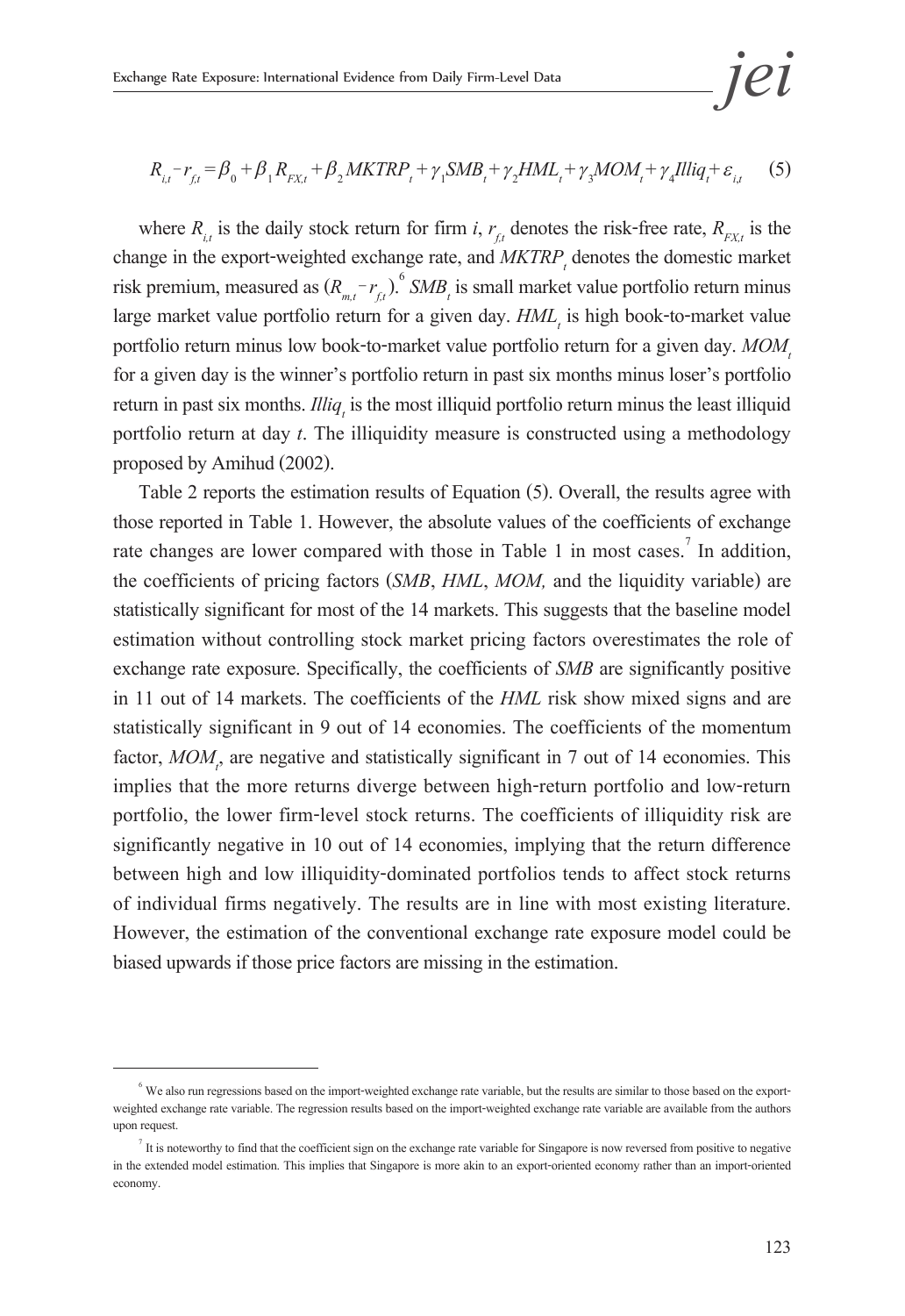| ļ                             |
|-------------------------------|
|                               |
|                               |
| i                             |
|                               |
| i<br>C                        |
|                               |
| Í                             |
|                               |
| i                             |
|                               |
|                               |
|                               |
|                               |
|                               |
| $\ddot{\phantom{a}}$<br>J     |
| $\frac{1}{2}$<br>$\mathbf{i}$ |
| $\frac{1}{2}$                 |
| ahle<br>į                     |
|                               |
| ĺ<br>F                        |
|                               |
|                               |
|                               |
|                               |
|                               |
|                               |
|                               |
|                               |
|                               |
|                               |
|                               |
|                               |
|                               |
|                               |
|                               |
|                               |
| $\mathbf{1}^{\prime}$         |

Panel A. Advanced markets **Panel A. Advanced markets**

|                    | SŰ                        | Japan                      | Canada                     | France                    | Germany                    | Italy                     | Ĕ                       |
|--------------------|---------------------------|----------------------------|----------------------------|---------------------------|----------------------------|---------------------------|-------------------------|
| Constant           | 0.0000<br>$(-0.90)$       | $0.0002***$<br>(18.23)     | $0.0018***$<br>$(-18.26)$  | $0.0035***$<br>$(-29.56)$ | $-0.0012$<br>$(-1.10)$     | $0.0010**$<br>$(-14.85)$  | $\frac{0.7890}{(1.02)}$ |
| $R_{_{\!F\!X\!I}}$ | $0.0016$<br>$(0.33)$      | $0.029$ %***<br>$(-12.62)$ | $0.2276***$<br>(20.91)     | $-0.0121$<br>$(-0.68)$    | $(0.0909$<br>$(0.58)$      | $-0.1189***$<br>$(-5.83)$ | $-2.1154$<br>$(-1.04)$  |
| MKTRP              | $1.0087***$<br>(499.76)   | $0.8041***$<br>(162.66)    | $.5845***$<br>(62.15)      | $0.4706***$<br>(39.14)    | $\frac{0.5275***}{(5.37)}$ | $0.7500***$<br>(51.40)    | 18.9882<br>$(-0.98)$    |
| SMB,               | 0.0000<br>$(-0.45)$       | $0.0049***$<br>(44.33)     | $0.0023***$<br>(21.22)     | $0.0016***$<br>(9.54)     | $0.0017**$<br>(2.35)       | $0.0038***$<br>(15.10)    | $-0.1137$<br>$(-1.01)$  |
| HML.               | $-0.0001$<br>$(-0.79)$    | $-0.0009***$               | $0.0002**$<br>(2.05)       | $-0.0003**$<br>$(-2.21)$  | $-0.0017$<br>(-1.11)       | $0.0008***$<br>(-3.28)    | $\frac{0.0560}{(1.00)}$ |
| NOM,               | 0.0000<br>(0.11)          | $-0.0001**$<br>$(-1.98)$   | $(0.0000$<br>$(-0.58)$     | $-0.0001$<br>$(-0.50)$    | $0.0006**$<br>$(-2.31)$    | $-0.0003**$<br>$(-2.12)$  | $-0.3003$<br>$(-1.02)$  |
| Illiq,             | $-0.0213***$<br>$(-4.61)$ | $0.0016***$<br>$(-15.88)$  | $-0.0011$ ***<br>$(-8.74)$ | $-0.0001$<br>$(-0.75)$    | (0.0007                    | $-0.0004*$<br>$(-1.76)$   | $-0.0787$<br>$(-0.97)$  |
| $\overline{R}^2$   | 0.1025                    | 0.1419                     | 0.0129                     | 0.0105                    | 0.0003                     | 0.1300                    | 0.0000                  |

**jei** Vol.32 No.1, March 2017, 112–159 Bang Nam Jeon, Dazhi Zheng, and Lei Zhu http://dx.doi.org/10.11130/jei.2017.32.1.112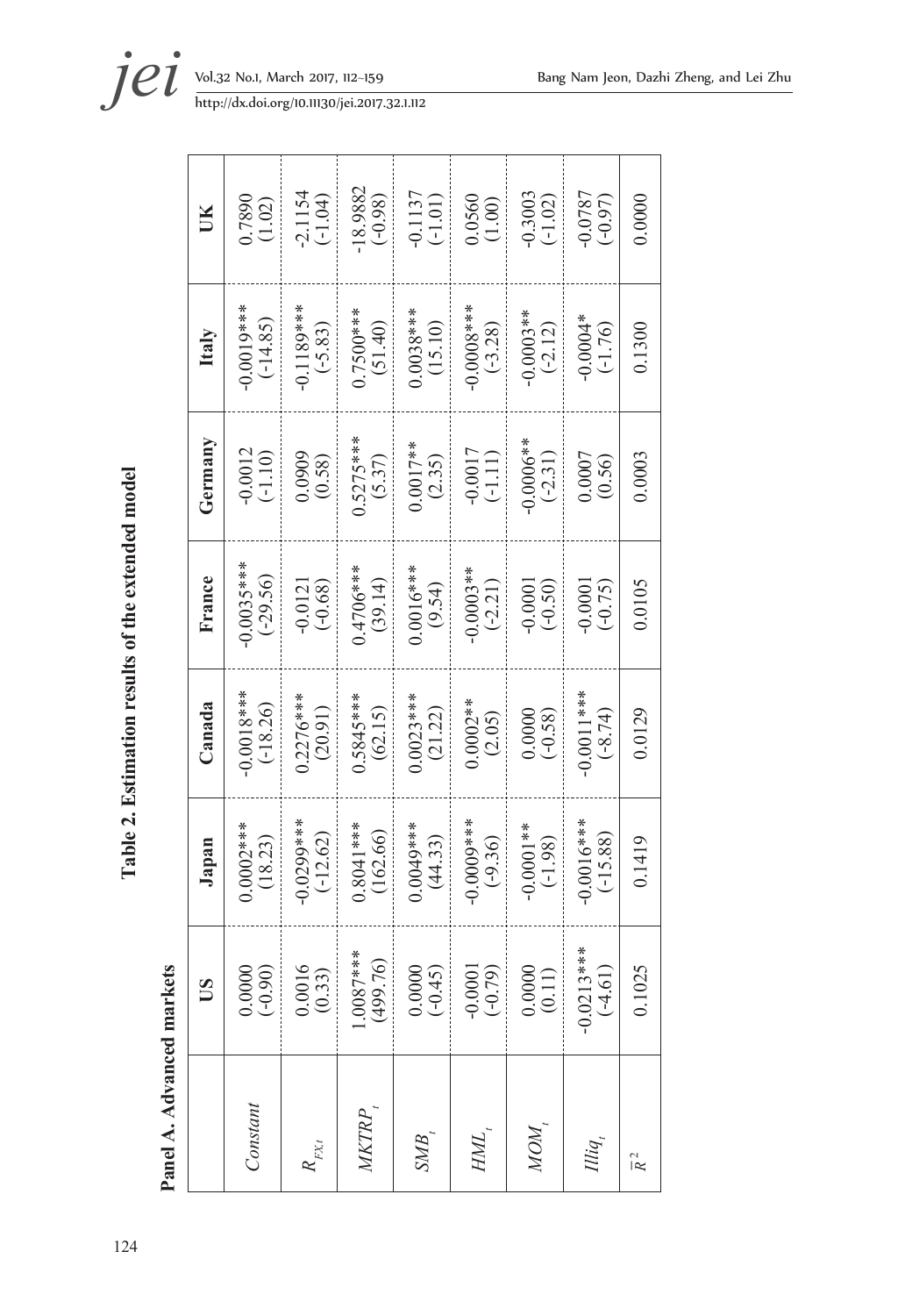| ζ<br>ć           |
|------------------|
| Ŋ<br>٢<br>D<br>ă |
| r<br>٥           |
| Ŝ                |

| orea<br>South K                 | Taiwan                     | Hong Kong                 | Singapore                  | Argentina                                       | Brazil                  | Mexico                     |
|---------------------------------|----------------------------|---------------------------|----------------------------|-------------------------------------------------|-------------------------|----------------------------|
| $0.6978***$<br>(101.91)         | $0.2912***$<br>(80.97)     | $0.2016***$<br>(47.32)    | $0.2068***$<br>(37.95)     | $0.2118***$<br>(11.81)                          | .5236***<br>(25.34)     | $0.9258***$<br>(21.80)     |
| 5.9303****<br>(9.51)            | $-6.0170***$<br>$(-14.17)$ | $-6.1094***$<br>$(-7.26)$ | $-6.1245***$<br>$(-2.84)$  | $-16.0558***$<br>$(-7.82)$                      | 30.1288***<br>(16.40)   | 27.3498***<br>(8.01)       |
| 1***<br>(107.14)<br>57.0124     | 76.1357***<br>(130.11)     | 51.5563***<br>(83.45)     | 70.6097***<br>(59.51)      | 5.8003***<br>(11.32)                            | 43.6153***<br>(23.25)   | 44.5416***<br>(20.37)      |
| $0.4297***$<br>(25.00)          | $0.8319***$<br>(38.99)     | $0.4337***$<br>(35.54)    | $0.3340***$<br>(22.76)     | $0.0366*$<br>(1.87)                             | $0.0396*$<br>(1.73)     | (1.41)                     |
| $0.0667***$<br>(4.48)           | (0.0007)                   | -0.0449***<br>$(-4.51)$   | $-0.0195$<br>$(-1.36)$     | $0.1285***$<br>(5.65)                           | $0.0740**$<br>(2.05)    | $0.0737***$<br>(2.63)      |
| $-0.1097***$<br>$(-15.57)$      | $-0.0707$ ***<br>$(-9.97)$ | 0.0035<br>(0.64)          | 0.0002<br>(0.02)           | $\begin{array}{c} 0.0182 \\ (1.16) \end{array}$ | $0.0400**$<br>$(-2.20)$ | $-0.0501$ ***<br>$(-2.68)$ |
| ****<br>$(-32.19)$<br>$-0.4689$ | $-0.5982***$<br>$(-43.46)$ | $-0.4544**$<br>$(-44.61)$ | $-0.2283***$<br>$(-16.90)$ | $-0.2308***$<br>$(-7.22)$                       | $-0.0142$<br>$(-0.62)$  | $0.0381**$<br>$(-2.04)$    |
| 0.1300                          | 0.2216                     | 0.0482                    | 0.0358                     | 0.0337                                          | 0.0425                  | 0.0538                     |
|                                 |                            |                           |                            |                                                 |                         |                            |

(Note) (i) This table reports panel regression results for the model:  $R_{i,t} - r_{f,t} = \beta_0 + \beta_1 R_{F_{KL}} + \beta_2 MKTRP_t + \gamma_1 SMB_t + \gamma_2 HML_t + \gamma_3 MOM_t + \gamma_4 Iliq_t + \varepsilon_{i,t}$ . Note) (i) This table reports panel regression results for the model:  $R_{i_1} - r_{i_1} = \beta_0 + \beta_1 R_{i_2 i_2} + \beta_2 MKTRT_{i_1} + \gamma_1 MJ_i + \gamma_2 MJ_i + \gamma_3 MJ_i + \gamma_4 Iliq_1 + \epsilon_{i_1}$ .

(ii) Panel A presents the estimation results of seven advanced markets including Canada, France, Germany, Italy, Japan, the UK, and the US. Panel B presents the (ii) Panel A presents the estimation results of seven advanced markets including Canada, France, Germany, Italy, Japan, the UK, and the US. Panel B presents the estimation results of seven emerging markets including Hong Kong, Singapore, South Korea, Taiwan, Argentina, Brazil, and Mexico. We use daily data ranging estimation results of seven emerging markets including Hong Kong, Singapore, South Korea, Taiwan, Argentina, Brazil, and Mexico. We use daily data ranging from January 1, 2000 to December 31, 2011. from January 1, 2000 to December 31, 2011.

(ii) The numbers in parentheses are t-statistics. \*\*\*, \*\*, and \* denote statistical significance at the 1%, 5%, and 10% levels, respectively. (iii) The numbers in parentheses are *t*-statistics. \*\*\*, \*\*, and \* denote statistical significance at the 1%, 5%, and 10% levels, respectively.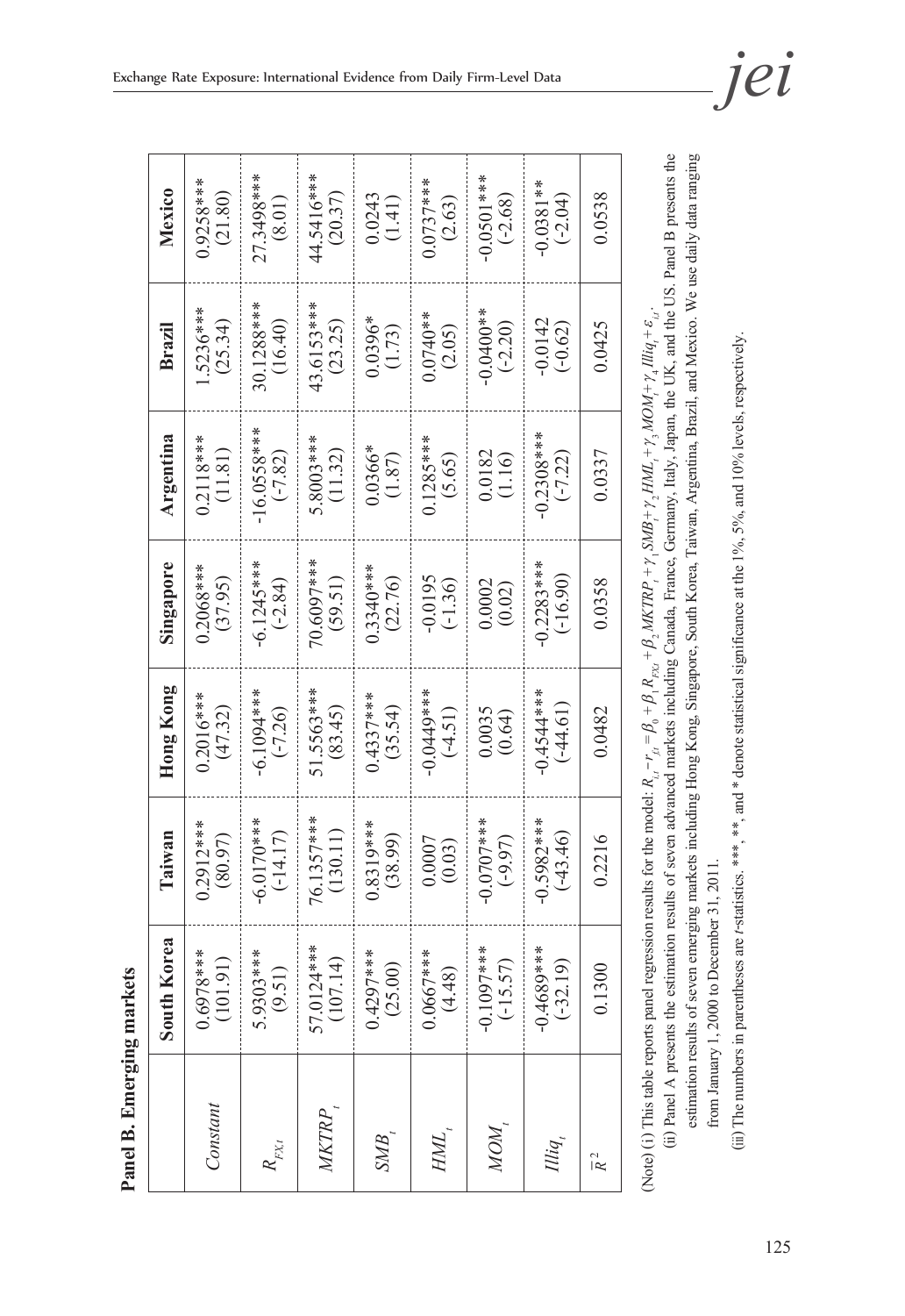In summary, even with those important price factors, the level of statistical significance of changes in exchange rates on stock returns remains unaffected and is consistent with the baseline model. Exchange rate changes systematically affect stock prices of individual firms in all seven emerging economies as well as markets in Japan, Canada, and Italy.

#### **3. The extended model with international effects**

Since the US stock market is dominant in international markets (von Furstenberg and Jeon 1989, Griffin 2002, Connolly and Wang 2003, Chiang and Zheng 2010), we expect that variation in the US stock market spills over to stock markets in other countries. Therefore, we include the US market risk premium,  $MKTRP_{U\text{S}}$  in the model and rewrite it as follows:

$$
R_{i,t} - r_{f,t} = \beta_0 + \beta_1 R_{FXt} + \beta_2 MKTRP_t + \beta_3 MKTRP_{US} + \gamma_1 SMB_t + \gamma_2 HML_t + \gamma_3 MOM_t + \gamma_4 Illiq_t + \varepsilon_{i,t}
$$
\n
$$
(6)
$$

where *MKTRP*<sub>US</sub> denotes the US market risk premium, calculated as  $R_{U S, m, t} - r_{U S, f, t}$ .<br>The other variables are the same as defined earlier in this paper.

Table 3 presents the estimation results. Overall, the results are still robust. The statistical significance of exchange rate exposure remains unchanged for most markets (except for Singapore, the coefficient becomes insignificant) after we incorporate the market risk premium of the US. The coefficients of the US market risk premium are statistically significant for all emerging markets and four advanced markets (excepting the UK and France), indicating that international influence is also important in explaining variations in excess stock returns and estimating exchange rate exposure in a global setting. Therefore, we adopt the enhanced model, Equation (6), for further sub-sample estimations and portfolio analysis.<sup>8</sup>

 $8$  We also include the lag and lead variables of exchange rate changes in the enhanced model. The estimation results are robust and the statistical significance of exchange rate risk remains unchanged.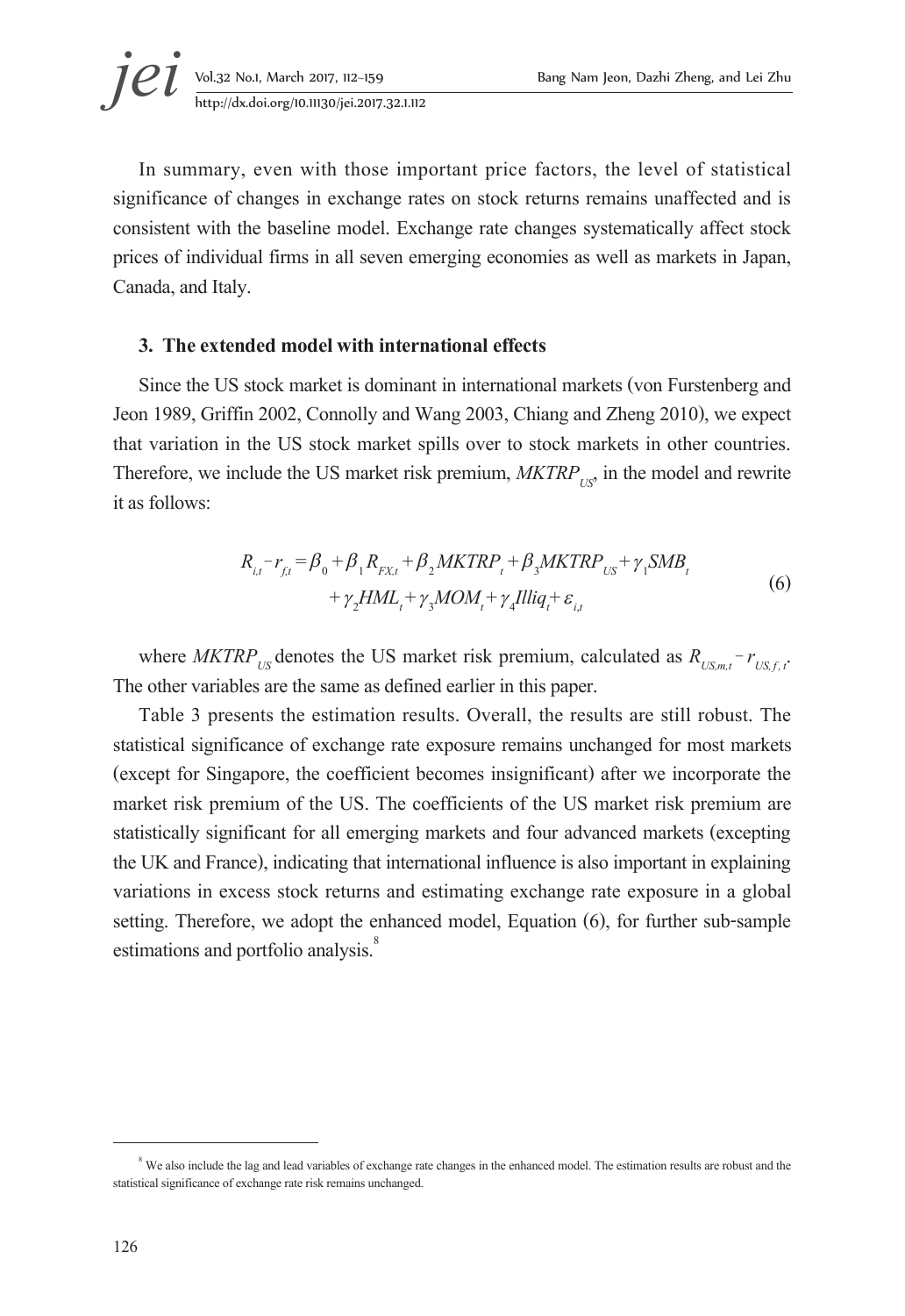Table 3. Estimation results of the extended model with international effects **Table 3. Estimation results of the extended model with international effects**

Panel A. Advanced markets **Panel A. Advanced markets**

|                        | S                         | Japan                     | Canada                    | France                    | Germany                  | Italy                        | ŬК                      |
|------------------------|---------------------------|---------------------------|---------------------------|---------------------------|--------------------------|------------------------------|-------------------------|
| Constant               | $(-0.29)$<br>0.0000       | $0.0003***$               | $0.0017***$<br>$(-16.88)$ | $0.0035***$<br>$(-28.58)$ | $-0.0011$<br>$(-0.99)$   | $0.0018***$<br>(-14.52)      | 0.7762<br>(1.02)        |
| $R_{\mathrm{FX},t}$    | 0.0017<br>(0.37)          | $0.0276***$<br>$(-11.40)$ | $0.2253***$<br>(20.39)    | $-0.0126$<br>$(-0.71)$    | 0.0819<br>(0.53)         | $0.1187***$<br>$(-5.82)$     | $0.6541$<br>$(0.94)$    |
| MKTRP <sub>,</sub>     | 1.0085****<br>(454.00)    | $0.8025***$<br>(161.94)   | $0.5525***$<br>(47.43)    | 1.4686***<br>(40.00)      | $0.4723***$<br>(5.64)    | $0.7430***$<br>(50.57)       | $-7.6415$<br>$(-0.92)$  |
| $M\!K T\!R\!P_{_{US}}$ | 0.0011<br>(0.63)          | $0.0065***$               | $0.0336***$<br>(4.57)     | $\frac{0.0035}{(0.78)}$   | $0.0832***$              | $0.0149***$<br>(4.55)        | 20.1563<br>$(-1.02)$    |
| SMB,                   | 0.0000<br>$(-0.35)$       | 1.0049****<br>(44.29)     | $0.0023***$<br>(21.54)    | $0.0016***$<br>(9.50)     | $0.0018**$<br>(2.37)     | $0.0039***$<br>(15.14)       | $-0.1198$<br>$(-1.01)$  |
| HML,                   | $(-0.81)$<br>$-0.0001$    | $-0.0009***$              | $0.0002**$<br>(1.96)      | $-0.0003**$<br>$(-2.24)$  | $-0.0017$<br>$(-1.13)$   | $\frac{(6.0008**)}{(-3.29)}$ | $\frac{0.0525}{(1.00)}$ |
| NOM.                   | 0.0000<br>(0.08)          | $-0.0001*$<br>$(-1.72)$   | $( -0.35)$                | $-0.0001$<br>$(-0.50)$    | $-0.0006**$<br>$(-2.21)$ | $-0.0002**$<br>$(-1.97)$     | $-0.3080$<br>$(-1.02)$  |
| Illiq,                 | $-0.0213***$<br>$(-4.61)$ | $0.0016***$<br>$(-15.73)$ | $-0.0011***$<br>$(-9.09)$ | $-0.0001$<br>$(-0.75)$    | (0.0007                  | $*0.0004*$<br>$(-1.72)$      | $-0.0888$<br>$(-0.98)$  |
| $\overline{R}^2$       | 0.0978                    | 0.1420                    | 0.0129                    | 0.0105                    | 0.0003                   | 0.1300                       | 0.0000                  |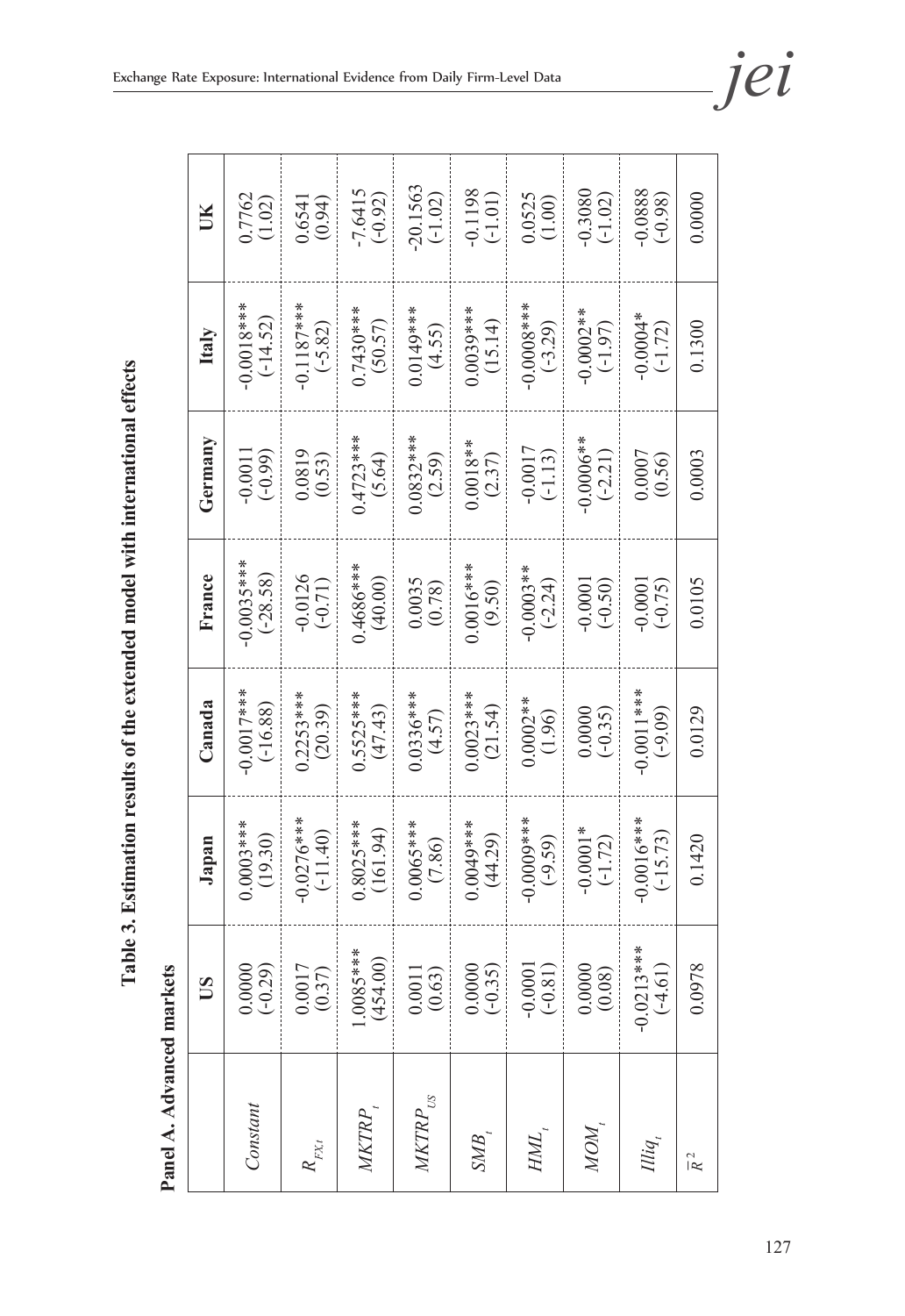| Mexico      | $0.8762***$<br>(22.62)  | 26.2165***<br>(7.73)       | 39.4978***<br>(21.28)  | $8.4476***$<br>(5.88)       | $\frac{0.0261}{(1.51)}$ | 1.0709**<br>(2.53)       | $0.0460**$<br>$(-2.45)$    | $-0.0316*$<br>$(-1.73)$                      | 0.0545           |
|-------------|-------------------------|----------------------------|------------------------|-----------------------------|-------------------------|--------------------------|----------------------------|----------------------------------------------|------------------|
| Brazil      | $1.3639***$<br>(24.52)  | 28.5338***<br>(15.24)      | 37.3645***<br>(21.19)  | ∗<br>$13.8051***$<br>(9.73) | $0.0427*$<br>(1.86)     | $0.0731**$<br>(2.02)     | 0.0360**<br>$(-1.98)$      | $-0.0069$<br>$(-0.30)$                       | 0.0436           |
| Argentina   | $0.3387***$<br>(17.09)  | $-14.7562***$<br>$(-7.16)$ | 5.3148***<br>(10.78)   | $24.0847***$<br>(19.59)     | $0.0384**$<br>(1.96)    | $0.1263***$<br>(5.55)    | 0.0246<br>(1.57)           | ∗<br>$-0.1878**$<br>$(-6.00)$                | 0.0434           |
| Singapore   | $0.1825***$<br>(31.63)  | $-3.3929$<br>$(-1.58)$     | 72.0943***<br>(59.84)  | $-4.9327***$<br>$(-10.65)$  | $0.3338***$<br>(22.74)  | $-0.0198$<br>$(-1.38)$   | $-0.0029$<br>$(-0.33)$     | $-0.2300$ ***<br>$(-17.01)$                  | 0.0359           |
| Hong Kong   | $0.1699***$<br>(40.11)  | -7.9506***<br>$(-9.39)$    | 53.9739***<br>(84.20)  | $-7.8052***$<br>$(-28.94)$  | $0.4346***$<br>(35.60)  | $0.0457***$<br>$(-4.59)$ | 0.0028<br>(0.51)           | **********<br>$(-44.02)$                     | 0.0486           |
| Taiwan      | $0.2686***$<br>(77.19)  | 5.2977***<br>$(-12.53)$    | 77.1197***<br>(129.93) | 4.3890***<br>$(-31.83)$     | $0.8341***$<br>(39.07)  | (0.05)<br>0.0011         | $-0.0677***$<br>$(-9.55)$  | $-0.5943***$<br>$(-43.24)$                   | 0.2221           |
| South Korea | $0.6876***$<br>(100.78) | 6.0663****<br>(9.75)       | 57.4227***<br>(107.12) | $-2.4332***$<br>$(-11.95)$  | $0.4293***$<br>(24.97)  | $0.0675***$<br>(4.53)    | $-0.1093***$<br>$(-15.52)$ | $-0.4687$ ***<br>$\circledcirc$<br>$(-32.1)$ | 0.130            |
|             | Constant                | $R_{\mathrm{FX}t}$         | MKTRP                  | $M\!K T\!R\!P_{_{US}}$      | SMB,                    | HML                      | NOM <sub>.</sub>           | Illiq,                                       | $\overline{R}^2$ |

estimation results of seven emerging markets including Hong Kong, Singapore, South Korea, Taiwan, Argentina, Brazil, and Mexico. We use daily data ranging estimation results of seven emerging markets including Hong Kong, Singapore, South Korea, Taiwan, Argentina, Brazil, and Mexico. We use daily data ranging from January 1, 2000 to December 31, 2011. from January 1, 2000 to December 31, 2011.

(Note) (i) This table reports panel regression results for the model:  $R_{i,t} - r_{fi} = \beta_0 + \beta_1 R_{F_{KL}} + \beta_2 MKTRP_f + \beta_3 MKTRP_{US} + \gamma_1 SMB_f + \gamma_2 HML_f + \gamma_3 MOM_f + \gamma_4 Hliq_f + \varepsilon_{it}$ .

(Note) (i) This table reports panel regression results for the model:  $R_{i,t} - r_{fi} = \beta_0 + \beta_1 R_{F_{KL}} + \beta_2 MKTRP_f + \beta_3 MKTRP_{US} + \gamma_1 SMB_f + \gamma_2 MDL_f + \gamma_3 MOM_f + \gamma_4 Iliq_f + \varepsilon_{it}$ .

(ii) Panel A presents the estimation results of seven advanced markets including Canada, France, Germany, Italy, Japan, the UK, and the US. Panel B presents the

(ii) Panel A presents the estimation results of seven advanced markets including Canada, France, Germany, Italy, Japan, the UK, and the US. Panel B presents the

(ii) The numbers in parentheses are t-statistics. \*\*\*, \*\*\* and \* denote statistical significance at the 1%, 5%, and 10% levels, respectively. (ii) The numbers in parentheses are *t*-statistics. \*\*\*, and \* denote statistical significance at the 1%, 5%, and 10% levels, respectively.

http://dx.doi.org/10.11130/jei.2017.32.1.112

128**Panel B. Emerging markets** 128

Panel B. Emerging markets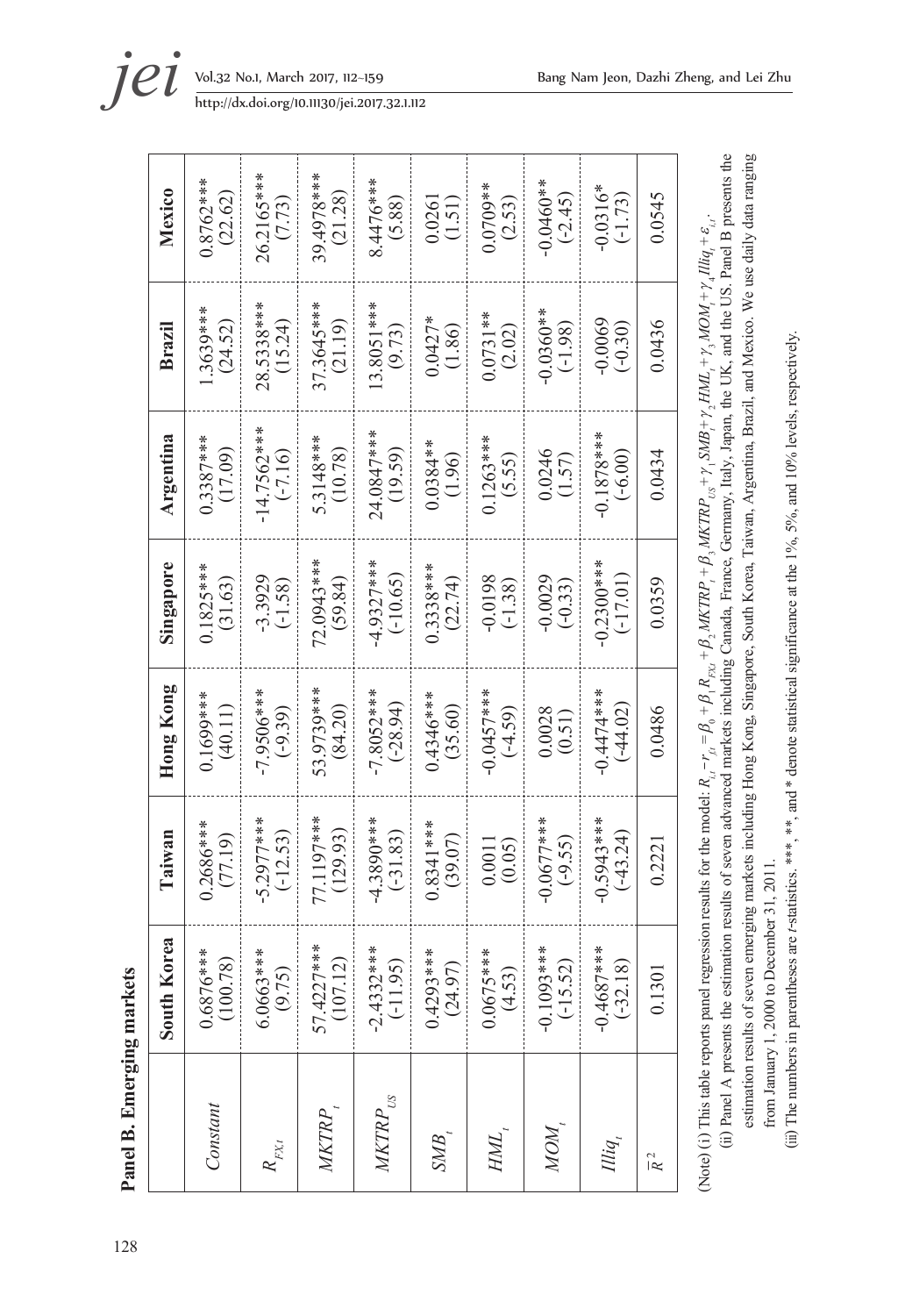# **B. Sub-sample estimations**

#### **1. Appreciation versus depreciation periods**

Our extended model estimation results reveal that the direction of exchange rate exposures varies across countries. For exporting firms, the depreciation of local currency promotes foreign sales, and therefore increases firms' value. On the other hand, the appreciation of local currency raises production costs and leads to lower stock returns. For importing firms, it works in the opposite manner. Distinguishing between appreciation and depreciation periods in the estimation can provide insights into the effect of exchange rate movements on stock returns.

We divide our sample into two groups. One group represents the periods of local currency appreciation. The other group represents the periods of local currency depreciation. We define positive changes in the local exchange rate index,  $R_{\text{av}}$ , as local currency appreciation and negative changes as depreciation. The relationship between stock returns and the absolute value of currency changes is examined during appreciation periods and depreciation periods separately. Panel A of Table 4 compares the different exchange exposure effects between appreciation periods and depreciation periods in advanced markets, and Panel B compares them in emerging markets.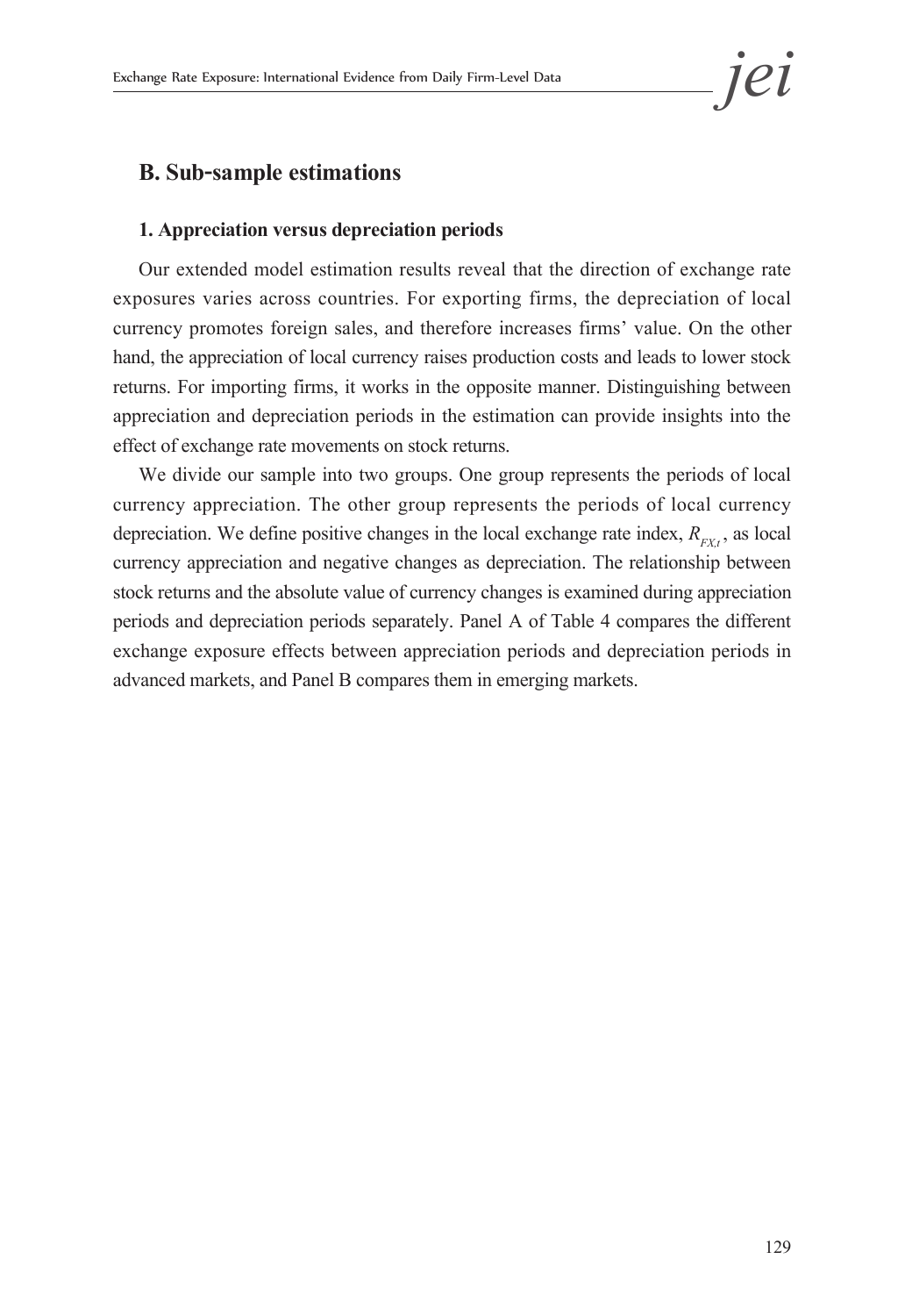Table 4. Estimation results during local currency appreciation vs. depreciation periods 130**Table 4. Estimation results during local currency appreciation vs. depreciation periods**

Panel A1. Advanced markets, currency appreciation **Panel A1. Advanced markets, currency appreciation**

| Appreciation                 | <b>SD</b>                                       | Japan                      | Canada                     | France                                        | Germany                    | Italy                     | UК                      |
|------------------------------|-------------------------------------------------|----------------------------|----------------------------|-----------------------------------------------|----------------------------|---------------------------|-------------------------|
| Constant                     |                                                 | $0.0005***$                | $-0.0027***$<br>$(-15.84)$ | $-0.0032***$                                  | $-0.0014$<br>$(-1.23)$     | $-0.0015***$<br>$(-8.42)$ | $0.6074$<br>(1.02)      |
| $R_{\mathrm{FX}t}$           | $-0.0029$<br>$(-0.41)$                          | $-0.0436***$<br>$(-10.84)$ | $0.3727***$<br>(18.55)     | $-0.0499$<br>$(-1.53)$                        | $0.5142$<br>(1.07)         | $-0.2357***$<br>$(-7.41)$ | (1.05)                  |
|                              | $1.0096***$<br>(364.45)                         | $0.8137***$<br>(156.00)    | $0.5523***$<br>(36.66)     | $0.4668***$<br>(37.39)                        | $\frac{0.5165***}{(3.44)}$ | $0.7330***$<br>(35.61)    | $-13.0280$<br>$(-0.96)$ |
| $\mathit{TRP}_{\mathit{US}}$ | $\begin{array}{c} 0.0021 \\ (0.89) \end{array}$ | $0.0087***$<br>(7.43)      | $0.0214**$<br>(2.38)       |                                               | $0.1065***$                | $0.0231***$<br>(4.55)     | $-16.9467$<br>$(-1.02)$ |
| <b>SMB</b>                   | $0.0000$<br>$(0.06)$                            | $0.0050***$<br>(44.04)     | $0.0022***$<br>(20.55)     | $0.0274***$<br>(4.03)<br>(9.0016***<br>(7.91) | $0.0027*$<br>(1.78)        | $0.0040***$<br>(14.36)    | $-0.0820$<br>$(-1.00)$  |
| HML                          | (0.0000)                                        | $-0.0009$ ***<br>(-9.49)   | $0.0004***$                | $-0.0003*$<br>$(-1.74)$                       | $-0.0034$<br>$(-1.21)$     | $-0.0010***$<br>(-4.05)   | (1.01)                  |
| MOM                          | (0.00000)                                       | (76000)                    | $-0.0001$<br>$(-1.44)$     | $-0.0001$<br>$(-1.18)$                        | $-0.0010**$<br>$(-2.36)$   | $-0.0001$<br>$(-0.52)$    | $-0.3225$<br>$(-1.02)$  |
| Illiq                        | $-0.0202$ ***<br>$(-4.16)$                      | $0.0015***$<br>$(-14.61)$  | $0.0012***$<br>$(-7.85)$   | $-0.0001$<br>$(-0.52)$                        | 0.0018<br>(0.76)           | $0.0007**$<br>$(-2.20)$   | $-0.1376$<br>$(-0.99)$  |
| $\overline{R}^2$             | 0.0962                                          | 0.1497                     | 0.0106                     | 0.0114                                        | 0.0003                     | 0.1298                    | 0.0000                  |

Г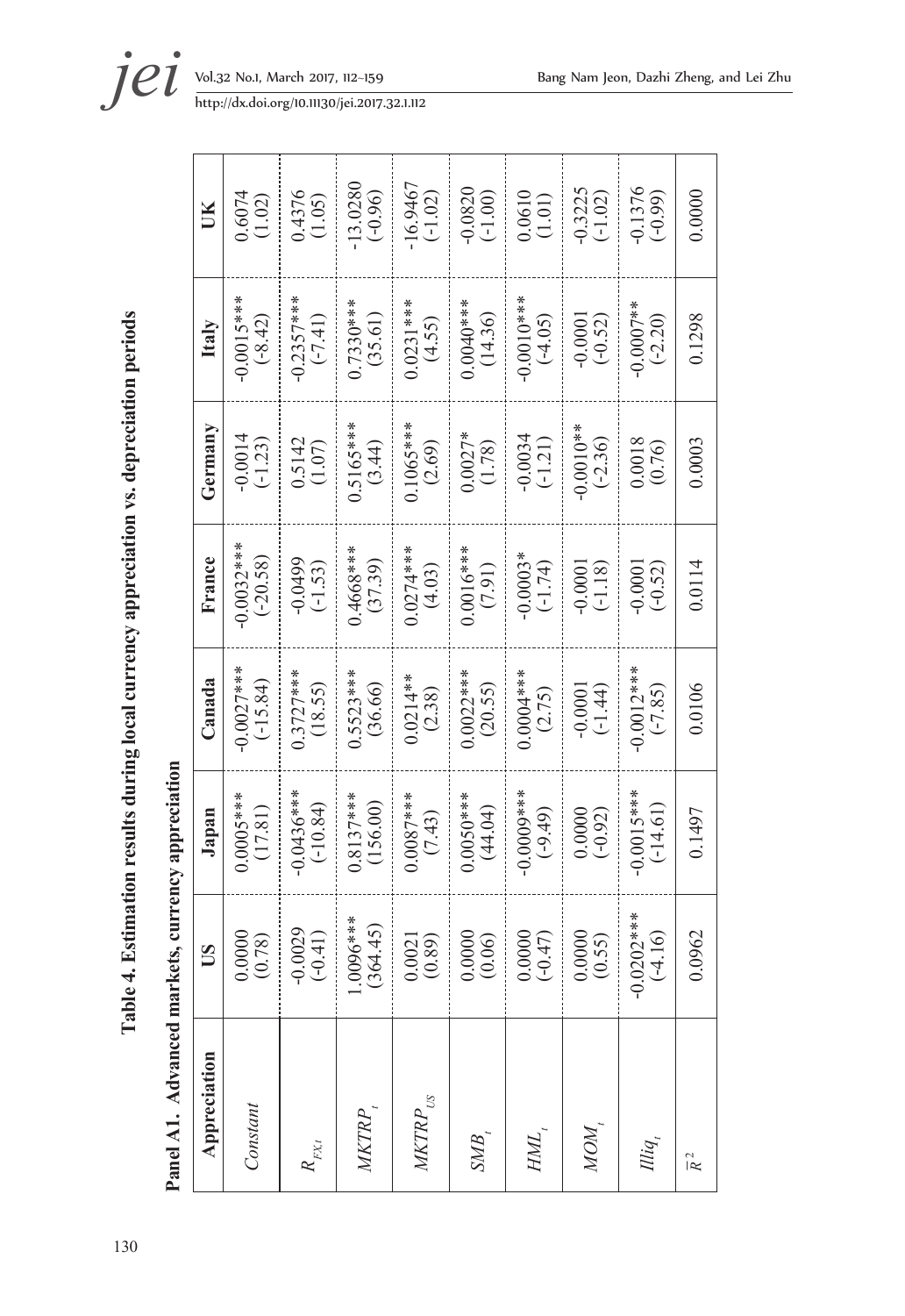| Depreciation     | US                        | Japan                      | Canada                    | France                    | Germany                | Italy                                           | UK                      |
|------------------|---------------------------|----------------------------|---------------------------|---------------------------|------------------------|-------------------------------------------------|-------------------------|
| Constant         | (0.00000)                 | $0.0003$ ***<br>(8.39)     | $0.0016***$<br>$(-10.79)$ | $0.0039***$<br>$(-24.28)$ | $-0.0024***$           | $0.0019***$<br>$(-16.26)$                       | $0.6506$<br>(1.02)      |
| $R_{_{FXI}}$     | 0.0068                    | $-0.0221***$<br>$(-4.59)$  | $0.1862***$<br>(10.21)    | $-0.0716*$<br>$(-1.88)$   | $-0.1780$<br>$(-1.35)$ | $-0.1410***$                                    | $-0.3470$<br>$(-1.06)$  |
|                  | $1.0080***$<br>(367.51)   | $0.7886***$<br>(145.89)    | $0.5477***$<br>(39.90)    | $0.4677***$<br>(32.94)    | $0.4243***$<br>(11.15) | $0.7523***$<br>(57.67)                          | $-4.9792$<br>(-0.88)    |
|                  | (0.0006)                  | $0.0036***$                | $0.0410***$<br>(4.12)     | $-0.0210***$<br>$(-4.06)$ | $0.0425*$<br>(1.72)    | $\begin{array}{c} 0.0055 \\ (1.35) \end{array}$ | $-21.5282$<br>$(-1.02)$ |
| SMB,             | $0.0000$<br>$(-0.73)$     | $0.0049***$<br>(43.09)     | $0.0023***$<br>(18.62)    | $0.0016***$               | $0.0010***$<br>(3.40)  | $0.0036***$                                     | $-0.1711$<br>$(-1.01)$  |
| HML              | $-0.0001$<br>$(-1.16)$    | $-0.0009***$<br>(-9.22)    | (60.0000)                 | $-0.0003$<br>$(-1.57)$    | $0.0002$<br>$(0.73)$   | $-0.0006**$<br>$(-2.29)$                        | $(0.0450)$<br>(0.98)    |
| MON              | $(0.0000$<br>$(-0.38)$    | $-0.0001**$<br>$(-2.08)$   | (1.31)                    |                           | $-0.0002$<br>$(-0.60)$ | $-0.0004***$<br>$(-3.16)$                       | $-0.3019$<br>$(-1.02)$  |
| Illiq            | $-0.0217***$<br>$(-4.51)$ | $-0.0017***$<br>$(-16.08)$ | $-0.0010$ .<br>$(-7.87)$  | $(-0.0001$                | $-0.0005$<br>$(-1.21)$ | $-0.0001$<br>$(-0.66)$                          | $-0.0415$<br>$(-0.92)$  |
| $\overline{R}^2$ | 1.0976                    | 0.1301                     | 0.0144                    | 0.0096                    | 0.0009                 | 0.1302                                          | 0.0001                  |

Panel A2. Advanced markets, currency depreciation **Panel A2. Advanced markets, currency depreciation**

131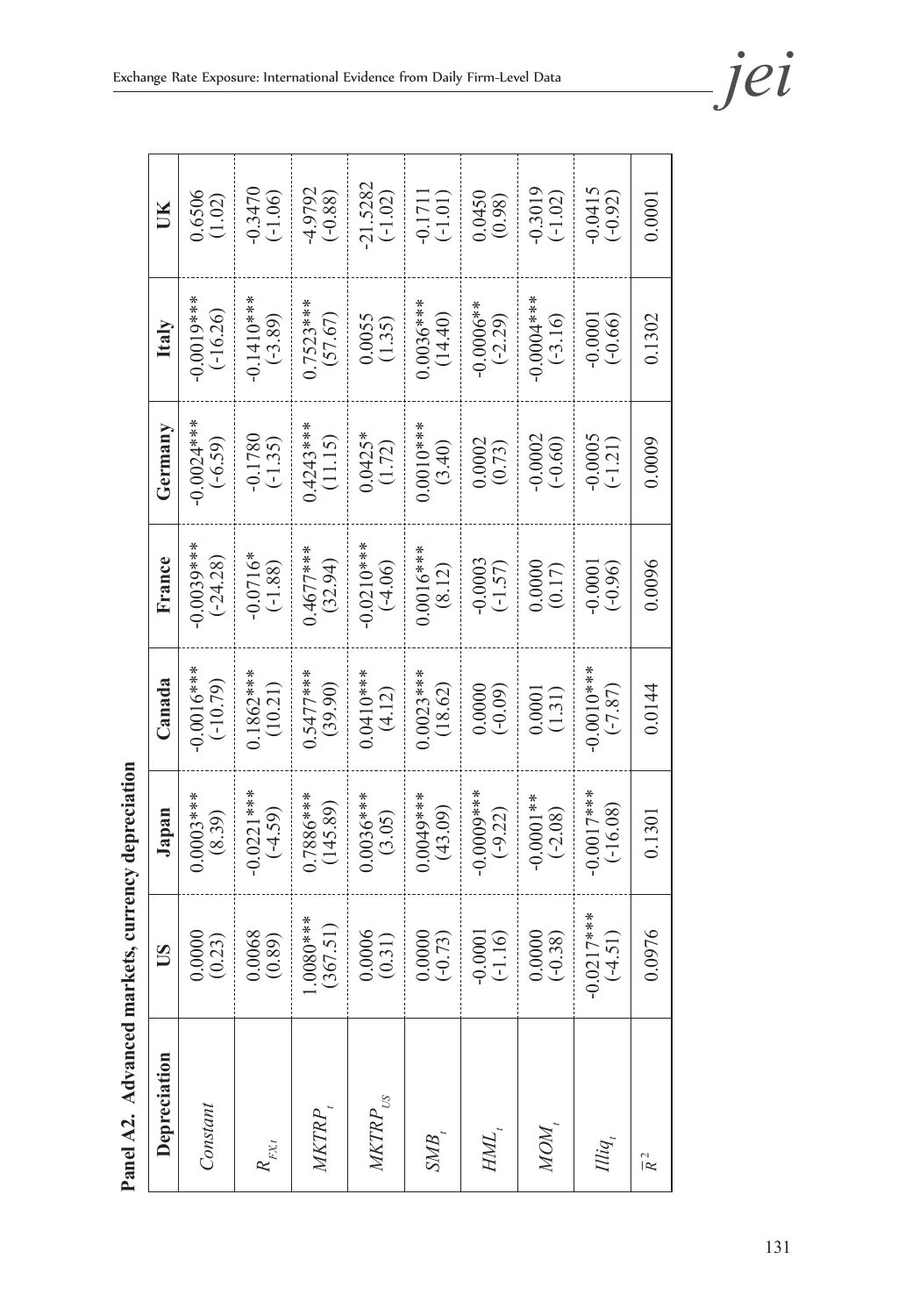| Appreciation           | h Korea<br>Sour                     | Taiwan                      | <b>Hong Kong</b>           | Singapore                 | Argentina                 | Brazil                                          | <b>Mexico</b>           |
|------------------------|-------------------------------------|-----------------------------|----------------------------|---------------------------|---------------------------|-------------------------------------------------|-------------------------|
| Constant               | $0.6253***$<br>(80.51)              | 0.3026***<br>(57.90)        | $0.2615***$<br>(34.55)     | $0.2155***$<br>(21.25)    | $0.3395***$<br>(11.72)    | $.3722***$<br>(20.70)                           | $0.9081***$<br>(22.18)  |
| $R_{\mathrm{FX},t}$    | 1.2267<br>(1.57)<br>ℸ               | $-15.5452***$<br>$(-18.01)$ | $26.4634***$<br>$(-17.68)$ | 18.5976***<br>$(-5.05)$   | $2.5143$<br>(0.98)        | $17.3120***$<br>(7.03)                          | 3.5076<br>(0.92)        |
|                        | $53.9979***$<br>(91.95)             | 76.4151***<br>(119.60)      | 56.2832***<br>(75.35)      | 73.8916***<br>(54.75)     | $6.4602**$<br>(10.27)     | 35.8189***<br>(16.48)                           | 37.4398***<br>(19.79)   |
| $M\!K T\!R\!P_{_{US}}$ | $-5.2270***$<br>(-17.67)            | $4.7714***$<br>$(-25.59)$   | $-5.5907***$<br>$(-15.01)$ | -7.4408***<br>$(-12.05)$  | 25.1054***<br>(16.81)     | 12.0949****<br>(6.37)                           | 7.8105***<br>(4.34)     |
| SMB.                   | $0.3963***$<br>(22.88)              | $0.8197***$<br>(37.95)      | $0.4754***$<br>(34.95)     | $0.3342***$<br>(21.06)    | $0.0254$<br>(1.10)        | $\begin{array}{c} 0.0366 \\ (1.16) \end{array}$ | 0.0263<br>(1.46)        |
| HMI                    | $0.1530***$<br>10.94)               | $-0.0135$<br>$(-0.63)$      | $-0.0511$ ***<br>$(-4.44)$ | $-0.0293*$<br>$(-1.90)$   | $0.1647***$<br>(6.42)     | 0.0868*<br>(1.76)                               | $0.0727**$<br>(2.42)    |
| MOM                    | 1475***<br>$-0.1475***$<br>(-20.59) | $-0.0712***$<br>$(-9.83)$   | $-0.0145**$<br>$(-2.20)$   | $-0.0090$<br>$(-0.90)$    | $-0.0044$<br>$-0.17$      | $-0.0371*$<br>$(-1.75)$                         | $0.0489**$<br>$(-2.17)$ |
| Illiq.                 | $-0.5213***$<br>(-36.71)            | $-0.5963***$<br>$(-42.36)$  | $-0.4915***$<br>$(-41.67)$ | $0.2198***$<br>$(-15.62)$ | $-0.1694***$<br>$(-4.89)$ | $-0.0145$<br>$(-0.54)$                          | $-0.0306$<br>$(-1.44)$  |
| $\overline{R}^2$       | 0.1110                              | 0.2150                      | 0.0562                     | 0.0342                    | 0.0461                    | 0.0265                                          | 0.0389                  |

Panel B1. Emerging markets, currency appreciation 132**Panel B1. Emerging markets, currency appreciation**

**jei** Vol.32 No.1, March 2017, 112–159 Bang Nam Jeon, Dazhi Zheng, and Lei Zhu http://dx.doi.org/10.11130/jei.2017.32.1.112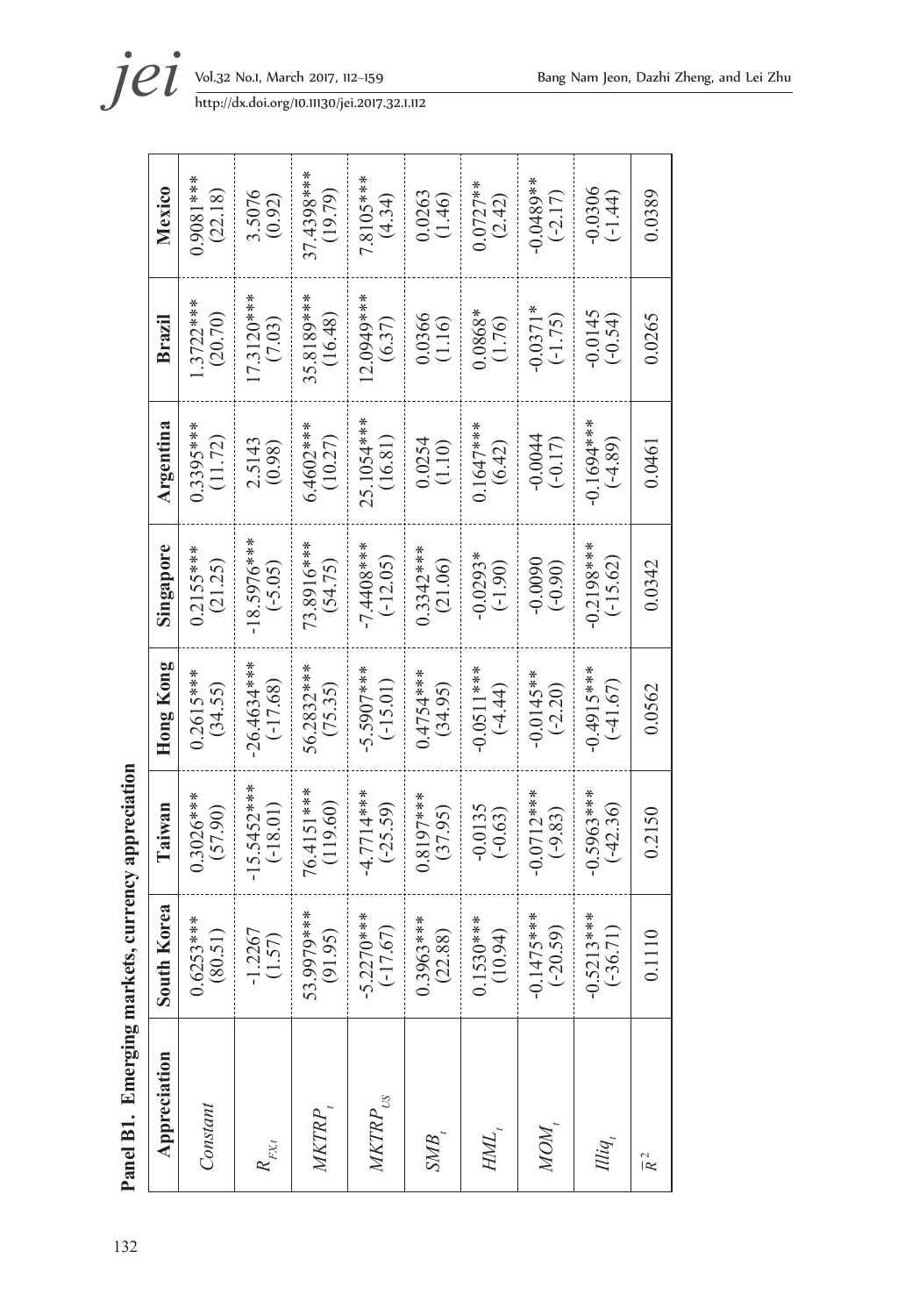| <b>THARA DE A AD MARA DI ATIAN</b><br>í  |
|------------------------------------------|
| $\frac{1}{2}$                            |
|                                          |
| Emerging markets<br>ľ                    |
| A B2.<br>in c<br>┇<br>$\frac{1}{2}$<br>Ľ |

| Depreciation                              | South Korea  | Taiwan      | <b>Hong Kong</b> | Singapore    | Argentina    | Brazil     | Mexico       |
|-------------------------------------------|--------------|-------------|------------------|--------------|--------------|------------|--------------|
| Constant                                  | $0.8266***$  | $0.2770***$ | $0.2086***$      | $0.2190***$  | $0.2937***$  | 4736****   | $.0574***$   |
|                                           | (88.87)      | (58.85)     | (28.93)          | (16.55)      | (12.92)      | (22.61)    | (21.32)      |
| $R_{F\!X,t}$                              | 16.1389***   | $2.2325**$  | 9.0929***        | $0.0070**$   | $-24.8303**$ | 40.8139*** | 50.8931 ***  |
|                                           | (15.90)      | (2.54)      | (6.28)           | (2.28)       | $(-8.71)$    | (14.28)    | (7.51)       |
| WKTRP,                                    | 60.3990***   | 76.9024***  | 51.8780***       | 69.9005***   | 5.9286***    | 37.3703*** | 40.7444***   |
|                                           | (94.45)      | (127.97)    | (74.85)          | (51.75)      | (12.38)      | (19.22)    | (19.01)      |
| $M\!K T\!R P_{\rm \scriptscriptstyle US}$ | 0.1918       | 4.0915***   | 9.6655***        | $-1.7026***$ | 22.5210**    | 5.4897***  | $10.2557***$ |
|                                           | (0.68)       | $(-20.90)$  | $(-25.94)$       | $(-2.68)$    | (16.29)      | (9.27)     | (6.89)       |
| SMB                                       | $0.4620***$  | $0.8492***$ | 0.3933****       | $0.3314***$  | $0.0512***$  | 0.0473     | 0.0220       |
|                                           | (25.81)      | (39.13)     | (32.00)          | (22.04)      | (2.34)       | (1.62)     | (1.07)       |
| HML,                                      | $-0.0190$    | 0.0221      | $-0.0414***$     | $-0.0129$    | $0.0888***$  | 0.0376     | $0.0656**$   |
|                                           | $(-0.94)$    | (1.07)      | $(-3.80)$        | $(-0.83)$    | (3.40)       | (1.22)     | (2.23)       |
| MOM,                                      | $-0.0684***$ | $0.0648***$ | $0.0157**$       | 0.0044       | $0.0431***$  | 0.0387     | 0.0408**     |
|                                           | $(-7.25)$    | $(-8.60)$   | (2.39)           | (0.45)       | (2.10)       | $(-1.56)$  | $(-1.97)$    |
| $Iliq_i$                                  | $-0.4255***$ | $0.6101***$ | $0.4060***$      | $-0.2430***$ | $-0.2178***$ | 0.0006     | $-0.0333*$   |
|                                           | $-25.03$     | (41.31)     | $(-38.14)$       | $(-16.60)$   | $(-6.55)$    | (0.02)     | $(-1.75)$    |
| $\overline{R}^2$                          | 0.1386       | 0.2265      | 0.0407           | 0.0378       | 0.0427       | 0.0546     | 0.0679       |

<sup>(</sup>Note) (i) This table reports the relation between stock returns and the absolute value of currency change during appreciation and depreciation periods separately. The panel (Note) (i) This table reports the relation between stock returns and the absolute value of currency change during appreciation and depreciation periods separately. The panel regression is based on the model: *Ri,t* − *rf,t* = β 0 + β 1 *RFX,t* + β 2 *MKTRPt* + β 3 *MKTRPUS* + γ 1*SMB*+ *t* γ 2*HMLt* + γ 3*MOMt* + γ 4*Illiqt* + ε *i,t* . regression is based on the model:  $R_{i,j} - r_{i,i} = \beta_0 + \beta_1 R_{Ex,i} + \beta_2 MKTRP_i + \beta_3 MKTRP_{US} + \gamma_1 SMB_i + \gamma_2 HML_i + \gamma_3 MOM_i + \gamma_4 Illiq_i + \epsilon_{ii}$ 

<sup>(</sup>ii) Panel A presents the estimation results of seven advanced markets including Canada, France, Germany, Italy, Japan, the UK, and the US. Panel B presents the (ii) Panel A presents the estimation results of seven advanced markets including Canada, France, Germany, Italy, Japan, the UK, and the US. Panel B presents the estimation results of seven emerging markets including Hong Kong, Singapore, South Korea, Taiwan, Argentina, Brazil, and Mexico. We use daily data ranging estimation results of seven emerging markets including Hong Kong, Singapore, South Korea, Taiwan, Argentina, Brazil, and Mexico. We use daily data ranging from January 1, 2000 to December 31, 2011. from January 1, 2000 to December 31, 2011.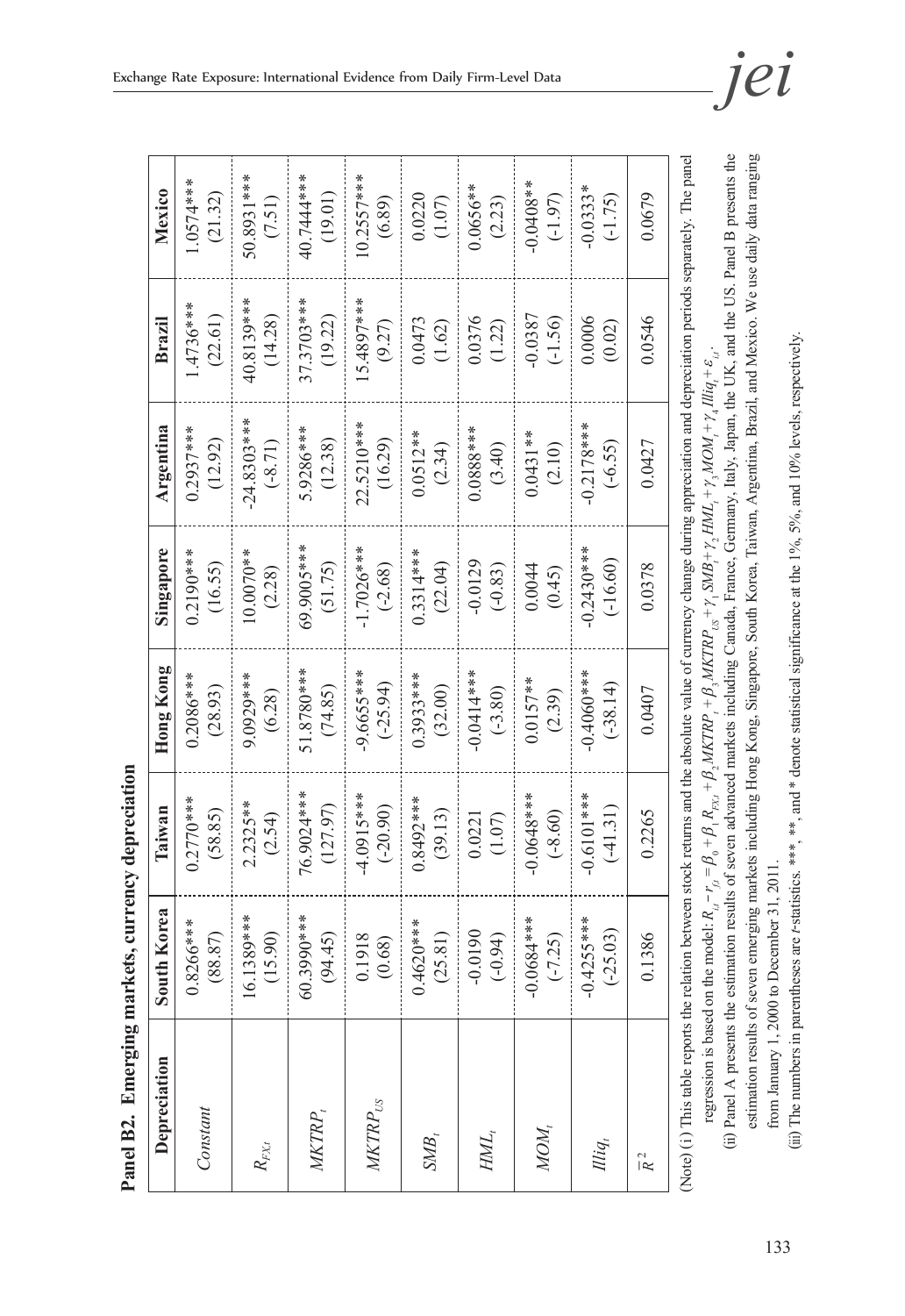**jei** Vol.32 No.1, March 2017, 112–159 Bang Nam Jeon, Dazhi Zheng, and Lei Zhu<br>http://dx.doi.org/10.11130/jei.2017.32.1.112 http://dx.doi.org/10.11130/jei.2017.32.1.112

The direction of a consistent exposure is revealed in four Asian markets: South Korea, Taiwan, Hong Kong, and Singapore. The coefficient of the exchange rate change variable is significantly negative (excepting South Korea) during local currency appreciation periods and significantly positive during local currency depreciation periods.<sup>9</sup> The magnitude of foreign exchange exposure is larger during the appreciation periods than that during the depreciation periods. The four Asian Tigers are well known for their successes in using export-led economic growth strategies. It supports the proposition that exports and foreign sales are key components of exchange rate exposures in these countries (Shapiro 1975, Levi 1994, Stone and Jeon 2000).<sup>10</sup>

In the three Latin American markets, Brazil and Mexico show a positive exposure to exchange rate fluctuations during both appreciation and depreciation periods, and the magnitude of the exposure is larger and more significant when exchange rates depreciate. The reversed signs, compared with the findings in Asian countries during currency appreciation periods, seem to be puzzling. It is worth noting that Brazil and Mexico are highly indebted emerging countries. The amounts of their external debt are among the top 10 in the world (World Bank 2013). It is likely that the appreciation of home currency generates a positive balance sheet effect and leads to an increase of the asset prices. A similar balance sheet effect of exchange rate changes has been reported in Brazil in the literature (Júnior 2011).

The advanced markets do not show strong consistency in terms of the direction of the exchange rate exposure. However, the magnitude of exchange rate exposure is larger when local currency appreciates for most G7 countries, excepting the US and France. It is possible that in the advanced economies, the exchange rate exposure effect of importoriented firms and export-oriented firms cancel each other out more than in emerging economies. As a result, the direction of net effects becomes ambiguous.

#### **2. Tranquil versus crisis periods**

Risk factors have been documented to have stronger effects during recession periods than non-recession periods (Lundblad 2007, Connolly *et al*. 2005). Therefore, it is important to investigate how exchange rate changes affect stock returns under different market conditions. We divide our sample into two sub-periods. Since early 2001, the

<sup>9</sup> This result is somewhat consistent with the finding by Bartram and Bodnar (2012) for emerging economies and Yang *et al*. (2014) for Asian countries. 10 For various contributing factors for increasing volatility in Asian financial markets and macroeconomies, see Chiang *et al*. (2007),

Kim and Jeon (2013) and Jeon and Wu (2014).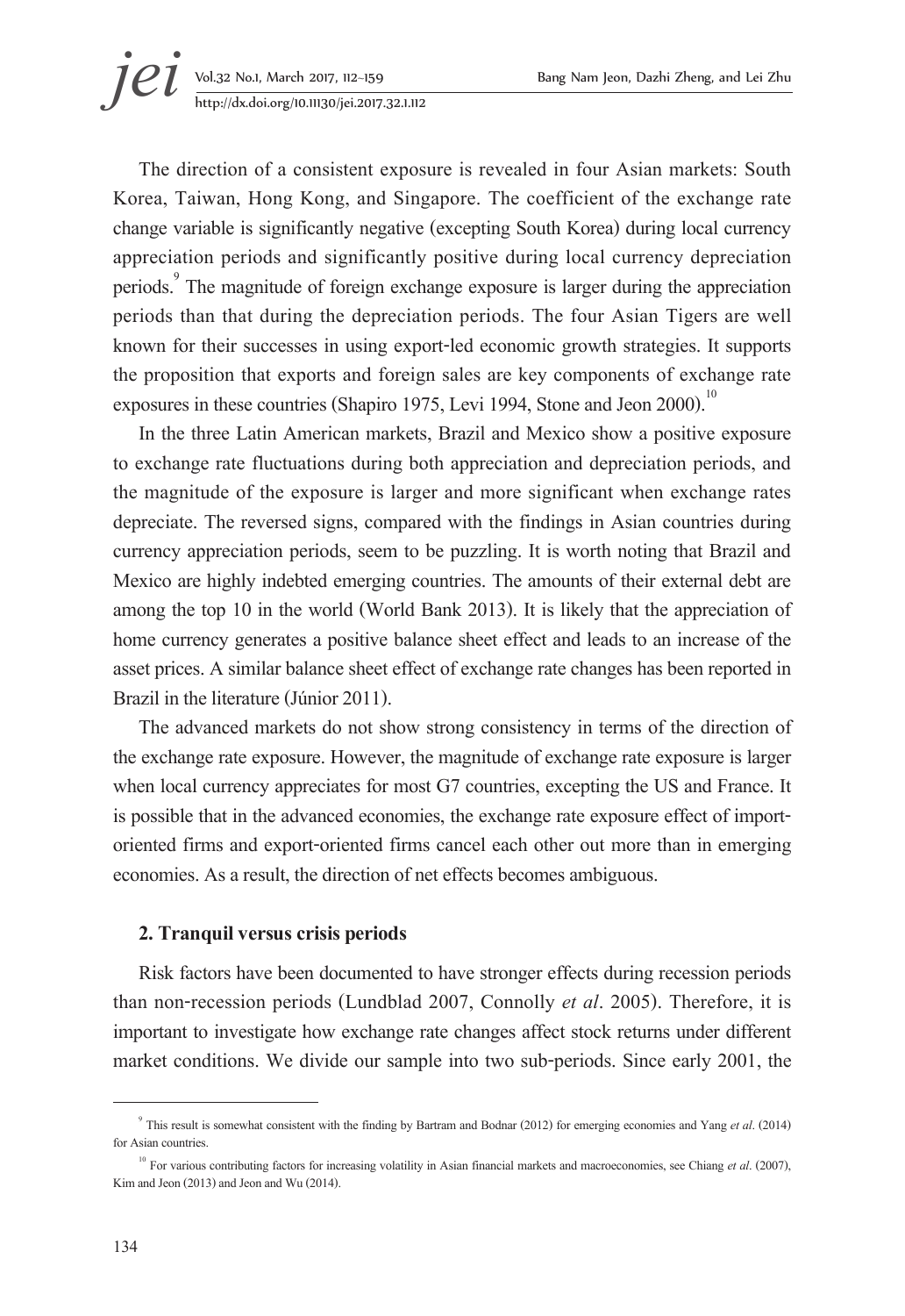Internet dot-com bubble crisis had been stabilized and the economy started to recover. We define the period July 1, 2001 to March 31, 2008, as the tranquil period. In mid-2008, the US government took control of Fannie Mae and Freddie Mac, which was followed by the collapse of Lehman Brothers. This signified the most recent global financial crisis. The crisis-induced recession technically ended in June 2009. Accordingly, we define the period April 1, 2008 to June 30, 2009, as the crisis period. Based on Equation (6), we run the regressions separately for the two sub-samples of the tranquil vs. the crisis periods.

Table 5 reports the estimation results. Panel A of Table 5 compares the difference in exchange rate exposure between the tranquil period and the crisis period for the advanced markets, and Panel B compares the difference between the two sub-periods for emerging markets. The absolute values of the coefficients on exchange rate changes are higher during the crisis period in five out of seven advanced markets (excepting Germany and the UK). More specifically, the coefficients change from significantly positive to significantly negative in France and Italy. A similar pattern is observed in emerging markets. The magnitude of exchange rate exposure is larger and more statistically significant in all four Asian markets during crisis periods.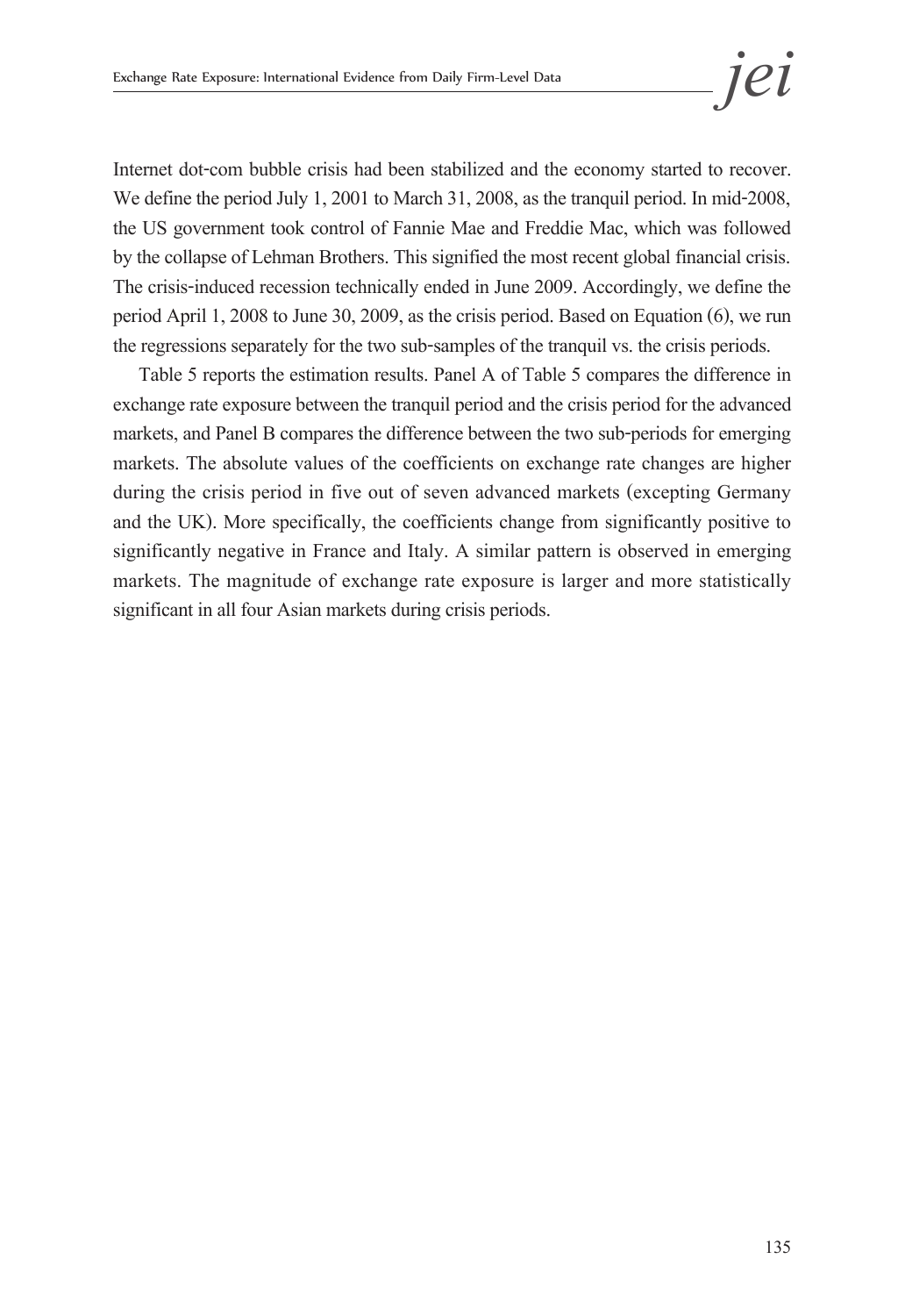| ÷<br>۰.<br>- |
|--------------|
|--------------|

Table 5. Estimation results during the tranquil vs. crisis periods 136**Table 5. Estimation results during the tranquil vs. crisis periods** 

Panel A1 Advanced markets transmil period

 $(2001/07/01)$ 

| Panel A1. Advanced markets, tranquil period |                           |                            |                           |                          |                         |                          | $(2001/07/01 - 2008/03/31)$ |
|---------------------------------------------|---------------------------|----------------------------|---------------------------|--------------------------|-------------------------|--------------------------|-----------------------------|
| Tranquil                                    | SU                        | Japan                      | Canada                    | France                   | Germany                 | Italy                    | ŬК                          |
| Constant                                    | 0.0000<br>$(-0.17)$       | $0.0004***$<br>(19.83)     | $0.0027***$<br>$(-19.06)$ | $0.0043**$<br>$(-25.51)$ | $-0.0035***$            | $0.0013***$<br>$(-9.08)$ | 0.1068<br>(0.96)            |
| $R_{\mathrm{FX},t}$                         | $-0.0025$<br>$(-0.57)$    | $0.0092***$<br>$(-3.12)$   | $0.1503***$<br>(11.83)    | $0.1541***$<br>(6.45)    | $0.1300***$<br>(3.97)   | $0.0539**$<br>(2.18)     | $-3.7907$<br>$(-1.01)$      |
| MKTRP,                                      | 1.0030***<br>(486.20)     | $0.8397***$<br>(157.38)    | $0.5182***$<br>(33.89)    | $0.3859***$<br>(32.52)   | $0.4623***$<br>(13.89)  | $0.8186***$<br>(50.49)   | $-5.8722$<br>$(-0.95)$      |
| $M\!K T\!R P_{_{US}}$                       | 0.0031<br>(1.50)          | $0.0116***$<br>(9.71)      | $0.0419***$<br>(5.16)     | $0.0183*$<br>(1.72)      | $-0.0155$<br>$(-1.20)$  | $0.0112**$<br>(2.47)     | $-2.5526$<br>$(-1.02)$      |
| $\mathit{SMB}_i$                            | 0.0000<br>$(-0.57)$       | $0.0050$ ***<br>(43.45)    | $0.0020$ ***<br>(16.50)   | $0.0014***$<br>(7.15)    | $0.0022***$<br>(3.30)   | $0.0038***$<br>(13.67)   | $-0.0159$<br>$(-0.94)$      |
| $\it{HML}$                                  | 0.0000<br>$(-0.62)$       | $-0.0014***$<br>$(-13.82)$ | $-0.0002$<br>$(-1.04)$    | $0.0000$<br>(-0.21)      | $-0.0007$<br>$(-1.45)$  | $-0.0004$<br>$(-1.48)$   | $-0.0158$<br>$(-1.08)$      |
| NON <sub>.</sub>                            | 0.0000<br>$(-0.17)$       | $0.0002***$<br>(5.18)      | $0.0006***$               | $-0.0004**$<br>$(-2.41)$ | $-0.0002$<br>$(-1.19)$  | $-0.0001$<br>$(-0.72)$   | (50.1)                      |
| Illiq,                                      | $-0.0270$ **<br>$(-4.93)$ | $-0.0010$ ***<br>$(-8.96)$ | $-0.0012***$<br>$(-7.43)$ | 0.00000<br>$(-2.94)$     | $-0.0010*$<br>$(-1.90)$ | $0.0004*$<br>(1.93)      | $-0.0465$<br>$( -1.01)$     |
| $\overline{R}^2$                            | 0.0709                    | 0.1342                     | 0.0087                    | 0.0079                   | 0.0018                  | 0.1203                   | 0.0001                      |
|                                             |                           |                            |                           |                          |                         |                          |                             |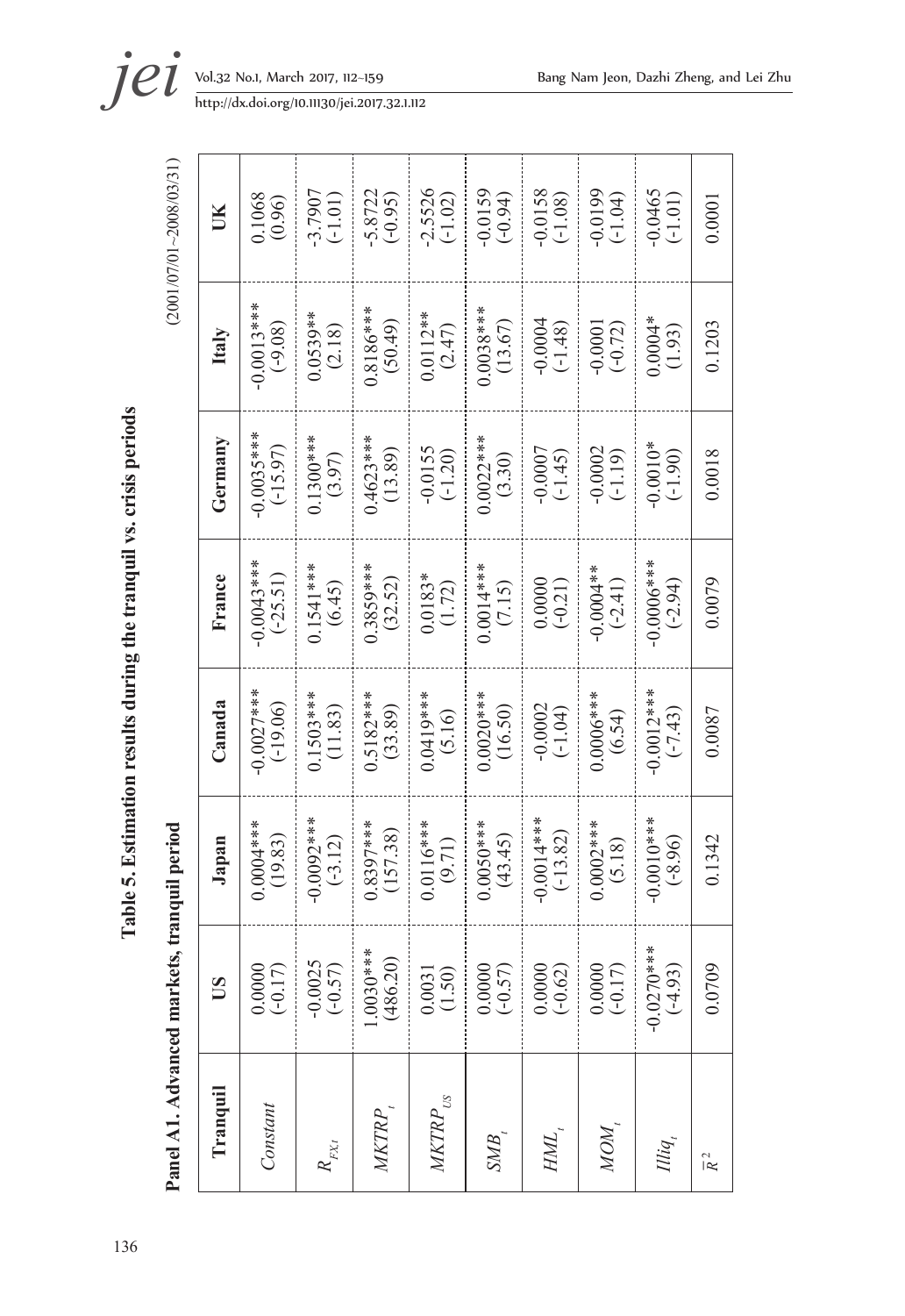$(2008/04/01~2009/06/30)$ 

**Panel A2. Advanced markets, crisis period** (2008/04/01~2009/06/30) Panel A2. Advanced markets, crisis period

| Ĕ       | 0.7643<br>(1.03)          | $0.0354$<br>$(0.60)$     | $0.9093**$<br>(2.33)    | $\frac{0.1278}{(0.87)}$   | $0.0002$<br>(0.44)                            | $0.0064$<br>(1.27)    | $0.0039**$<br>(-2.12)     | (1.58)                    | 0.0000           |
|---------|---------------------------|--------------------------|-------------------------|---------------------------|-----------------------------------------------|-----------------------|---------------------------|---------------------------|------------------|
| Italy   | $0.0041***$<br>$(-18.83)$ | $0.2961***$<br>$(-8.38)$ | $0.6183***$<br>(37.06)  | $\frac{0.0060}{(1.16)}$   | $0.0041***$<br>(13.04)                        | $0.0004$<br>(1.55)    | $-0.0010***$<br>$(-4.42)$ | $0.0012***$<br>$(-3.57)$  | 0.1722           |
| Germany | $0.0035***$<br>$(-3.63)$  | $-0.0171$<br>$(-0.12)$   | $0.2089***$<br>(5.74)   | $0.0135$<br>$(0.41)$      | $\begin{array}{c} 0.0001 \\ 0.18 \end{array}$ | (1.34)                | $-0.0002$<br>$(-0.29)$    | $-0.0015**$<br>$(-2.02)$  | 0.0003           |
| France  | $0.0051**$<br>$(-17.40)$  | $0.1689***$<br>$(-4.12)$ | $0.4502***$<br>(21.16)  | $-0.0211***$<br>$(-2.91)$ | $0.0014***$<br>(6.23)                         | $0.0012***$<br>(6.35) | $-0.0005**$<br>$(-2.44)$  | $0.0001$<br>$(0.48)$      | 0.0165           |
| Canada  | $0.0006***$<br>$(-4.35)$  | $0.2129***$<br>(11.59)   | $0.6292***$<br>(35.12)  | $-0.0519***$              | $0.0045***$<br>(23.08)                        | $-0.0016***$          | $-0.0009***$              | $-0.0014***$              | 0.0489           |
| Japan   | $0.0003***$<br>(9.31)     | $-0.0169***$             | $0.8501***$<br>(128.66) | $0.0201***$<br>(10.76)    | $0.0051***$<br>(36.69)                        | $-0.0005***$          | $0.0009***$<br>(10.03)    | $0.0019***$<br>$(-13.27)$ | 0.2221           |
| S       | $-0.0001**$<br>$(-2.03)$  | 0.0039<br>(0.46)         | $1.0139***$<br>(132.86) | $-0.0002$<br>$(-0.04)$    | 0.0001<br>(0.70)                              | 0.0000<br>(0.56)      | 0.0000<br>$(-0.17)$       | $-0.0104$<br>$(-1.22)$    | 0.1372           |
| Crisis  | Constant                  | $R_{\mathrm{FX},t}$      | MKTRP                   | $M\!K T\!R\!P_{_{US}}$    | SMB,                                          | HML,                  | NOW.                      | Illiq,                    | $\overline{R}^2$ |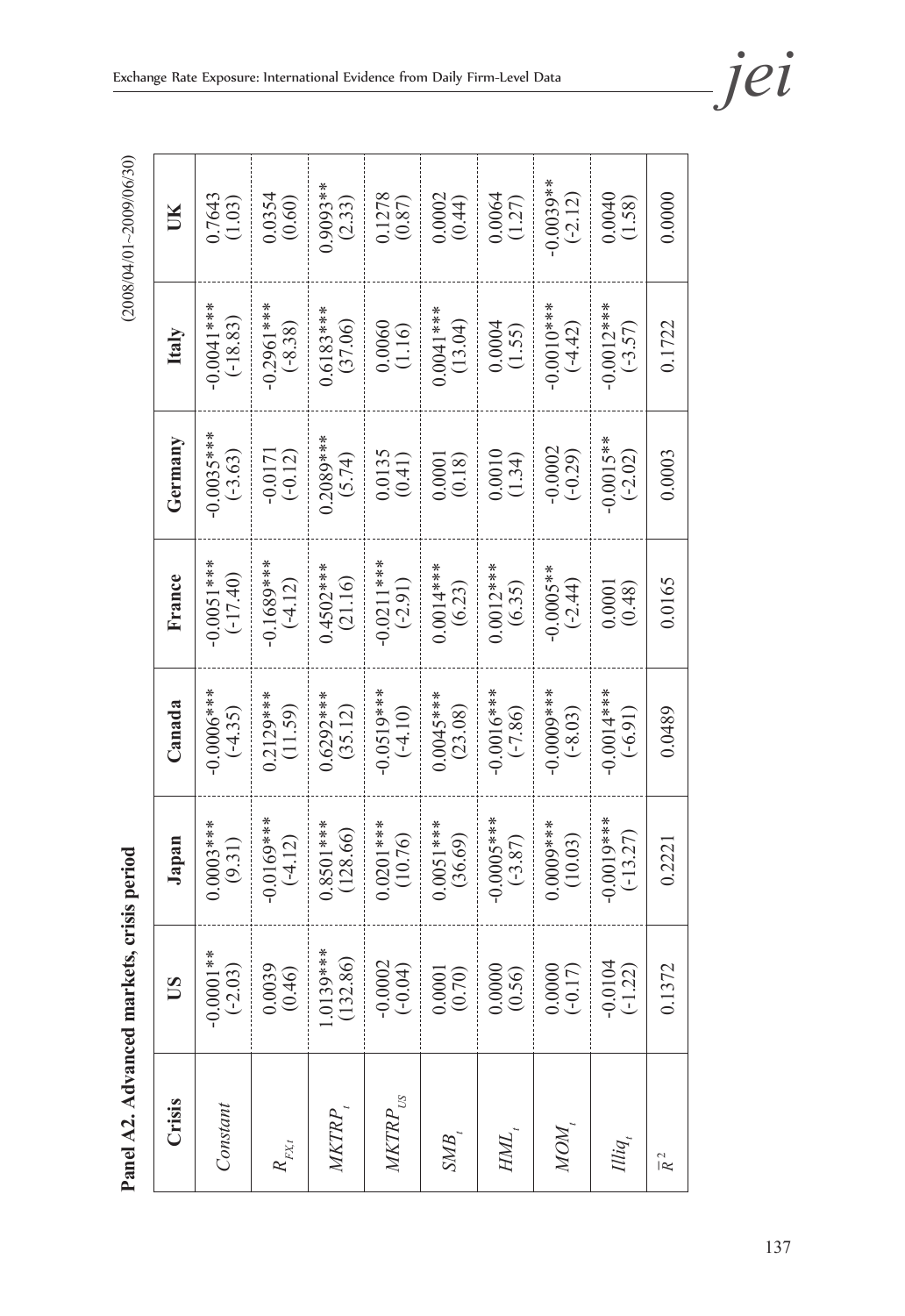| ١ |
|---|
| Į |
|   |
|   |
|   |
|   |
|   |
|   |
|   |
|   |
|   |
|   |
|   |
|   |
|   |
|   |
| ï |
|   |

138**Panel B1. Emerging markets, tranquil period** (2001/07/01~2008/03/31) Panel B1. Emerging markets, tranquil period

| Tranquil              | South Korea                 | Taiwan                     | Hong Kong                  | Singapore                 | Argentina                | Brazil                  | Mexico                 |
|-----------------------|-----------------------------|----------------------------|----------------------------|---------------------------|--------------------------|-------------------------|------------------------|
| Constant              | $0.8235***$<br>(96.03)      | $0.2954***$<br>(71.05)     | $0.2684***$<br>(39.87)     | $0.2957***$<br>(30.43)    | $0.3718***$<br>(14.10)   | $-6795***$<br>(16.87)   | $1.3795***$<br>(18.52) |
| $R_{\mathrm{ext}}$    | 4.2476***<br>(4.94)         | $0.5452$<br>$(0.95)$       | $(-0.85)$<br>$-1.1291$     | 3.9737<br>(1.59)          | 13.1808***<br>$(-5.86)$  | 31.1195***<br>(9.38)    | 13.5119***<br>(4.86)   |
| MKTRP <sub>.</sub>    | 66.4069***<br>(102.01)      | 80.4303***<br>(107.45)     | 59.0414***<br>(71.36)      | 74.0652***<br>(47.27)     | 4.0754***<br>(8.68)      | $32.1452***$<br>(16.43) | 65.0891***<br>(17.67)  |
| $M\!K T\!R P_{_{US}}$ | (670)                       | 1.0968***<br>$(-5.21)$     | -7.1968***<br>$(-16.53)$   | $5.6078***$<br>$(-8.80)$  | 22.1224***<br>(13.38)    | $32.2489***$<br>(12.86) | 2.4176<br>(1.29)       |
| SMB.                  | 0.4349***<br>(24.67)        | $0.8170***$<br>(36.55)     | 0.3972****<br>(30.94)      | $0.4077$ ***<br>(23.37)   | $0.0431**$<br>(2.01)     | $0.0472*$<br>(1.71)     | $0.0518**$<br>(2.25)   |
| HML.                  | 1.1084****<br>(7.54)        | $-0.0287$<br>$(-1.36)$     | $0.0430**$<br>$(-3.81)$    | $0.1039***$<br>$(-4.73)$  | $0.1377***$<br>(4.83)    | 0.0463<br>(1.40)        | 0.0417<br>(1.21)       |
| NOM,                  | 0.0586****<br>(7.21)        | $-0.0308***$<br>$(-3.99)$  | $0.0584***$<br>(8.09)      | 0.0040<br>(0.31)          | $0.0516**$<br>(2.05)     | $-0.0257$<br>$(-1.02)$  | $0.0435*$<br>$(-1.73)$ |
| Illiq,                | $-0.4142$ ***<br>$(-26.79)$ | $-0.4858***$<br>$(-34.38)$ | $-0.3155***$<br>$(-28.10)$ | $0.1913***$<br>$(-11.18)$ | $0.1423***$<br>$(-4.14)$ | 0.0159<br>(0.56)        | 0.0262<br>(1.15)       |
| $\overline{R}^2$      | 0.1191                      | 0.1959                     | 0.0342                     | 0.0407                    | 0.0275                   | 0.0256                  | 0.0467                 |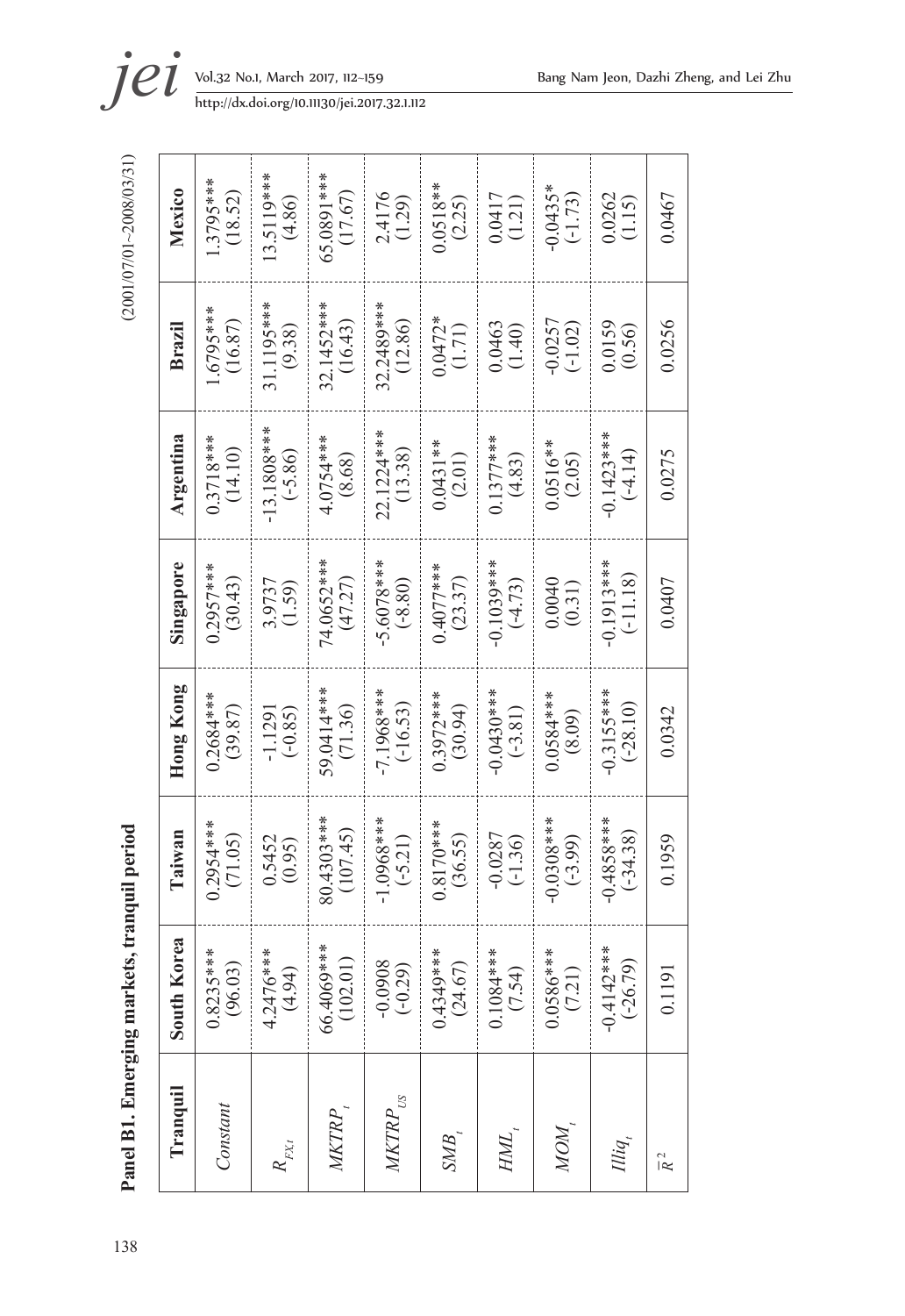**Panel B2. Emerging markets, crisis period** (2008/04/01~2009/06/30) Panel B2. Emerging markets, crisis period

(2008/04/01~2009/06/30)

| Crisis                | South Korea                  | Taiwan                     | Hong Kong                 | Singapore                  | Argentina                | Brazil                   | Mexico                 |
|-----------------------|------------------------------|----------------------------|---------------------------|----------------------------|--------------------------|--------------------------|------------------------|
| Constant              | $0.7240***$<br>(50.92)       | 0.2447****<br>(39.39)      | $-0.0758**$<br>$(-8.62)$  | $-0.1116***$<br>$(-10.28)$ | $1.3975**$<br>(13.35)    | $1.9487***$<br>(19.35)   | $1.2863**$<br>(14.30)  |
| $R_{\mathrm{FX}t}$    | $6.4352***$                  | $-3.9909***$<br>$(-4.67)$  | $-6.1704***$<br>$(-3.82)$ | $-12.4400**$<br>$(-2.50)$  | $-5.0238$<br>$(-1.38)$   | 14.9169***<br>(7.06)     | $20.3295***$<br>(3.79) |
| MKTRP <sub>.</sub>    | 58.1632***<br>(63.23)        | 78.1895***<br>(109.75)     | 54.1016***<br>(56.61)     | 67.4922***<br>(34.73)      | 41.8414***<br>(15.59)    | 61.3785***<br>(22.49)    | 71.0956***<br>(16.34)  |
| $M\!K T\!R P_{_{US}}$ | 2.8496***<br>(9.18)          | $2.3914***$<br>$(-10.19)$  | 5.8950***<br>$(-11.59)$   | $-3.2530***$<br>$(-3.65)$  | 8.9394***<br>(6.86)      | 1.2546<br>(0.93)         | 5.8036***<br>(2.85)    |
| SMB,                  | 0.4848****<br>(23.38)        | 1.0000<br>(36.90)          | $0.4378***$<br>(25.03)    | $0.2368***$<br>(12.88)     | $0.1101***$<br>(3.55)    | $0.1072***$<br>(2.76)    | $0.0042$<br>$(0.16)$   |
| HML,                  | $0.0746***$<br>(3.51)        | $0.0847***$<br>$(-3.34)$   | $0.1770***$<br>(10.17)    | $0.1865***$<br>(8.72)      | $0.1067***$<br>(2.58)    | $0.0164$<br>$(0.40)$     | $0.1502***$<br>(3.12)  |
| NOM <sub>.</sub>      | $-0.0582***$<br>$(-5.08)$    | $-0.0762***$<br>$(-5.97)$  | $0.1336***$<br>$(-11.59)$ | (1.27)                     | $0.0733***$<br>$(-2.70)$ | $0.1259***$<br>$(-5.08)$ | $-0.0004$<br>$(-0.01)$ |
| Illiq,                | $-0.4837$ ****<br>$(-23.56)$ | $0.8700$ ***<br>$(-36.80)$ | $0.4197***$<br>$(-24.24)$ | $0.2268***$<br>$(-11.11)$  | $0.3020***$<br>$(-7.00)$ | $-0.0351$<br>$(-1.02)$   | 0.0364<br>(1.22)       |
| $\overline{R}^2$      | 0.2494                       | 0.3215                     | 0.0882                    | 0.0394                     | 0.1530                   | 0.1142                   | 0.1375                 |

(ii) The numbers in parentheses are *t*-statistics. \*\*\*, \*\*, and \* denote statistical significance at the 1%, 5%, and 10% levels, respectively. (iii) The numbers in parentheses are *t*-statistics. \*\*\*, \*\*, and \* denote statistical significance at the 1%, 5%, and 10% levels, respectively.

(Note) (i) This table reports how exchange rates affect stock returns between the tranquil period (2001/07/01~2008/03/31) and the crisis period (2008/04/01~2009/06/30).

(Note) (i) This table reports how exchange rates affect stock returns between the tranquil period (2001/07/01-2008/03/31) and the crisis period (2008/04/01-2009/06/30).

The panel regression is based on the model:  $R_{i,-r_i} = \beta_0 + \beta_1 R_{r_{c,i}} + \beta_2 MKTRP_i + \beta_3 MKTRP_{c,i} + \gamma_1 SIM2 + r_2 HML_i + r_3 MOM_i + r_i''$ 

The panel regression is based on the model:  $R_{i,t} - r_{f,t} = \beta_0 + \beta_1 R_{F_{XX}} + \beta_2 MKTRP_t + \beta_3 MKTRP_{US} + \gamma_1 SMB + \gamma_2 HML_t + \gamma_3 MOM_t + \gamma_4 Hliq_t + \epsilon_{i,t}$ 

(ii) Panel A presents the estimation results of seven advanced markets including Canada, France, Germany, Italy, Japan, the UK, and the US. Panel B presents the estimation results of seven emerging markets including Hong Kong, Singapore, South Korea, Taiwan, Argentina, Brazil, and Mexico. We use daily data ranging

estimation results of seven emerging markets including Hong Kong, Singapore, South Korea, Taiwan, Argentina, Brazil, and Mexico. We use daily data ranging

(ii) Panel A presents the estimation results of seven advanced markets including Canada, France, Germany, Italy, Japan, the UK, and the US. Panel B presents the

from January 1, 2000 to December 31, 2011.

from January 1, 2000 to December 31, 2011.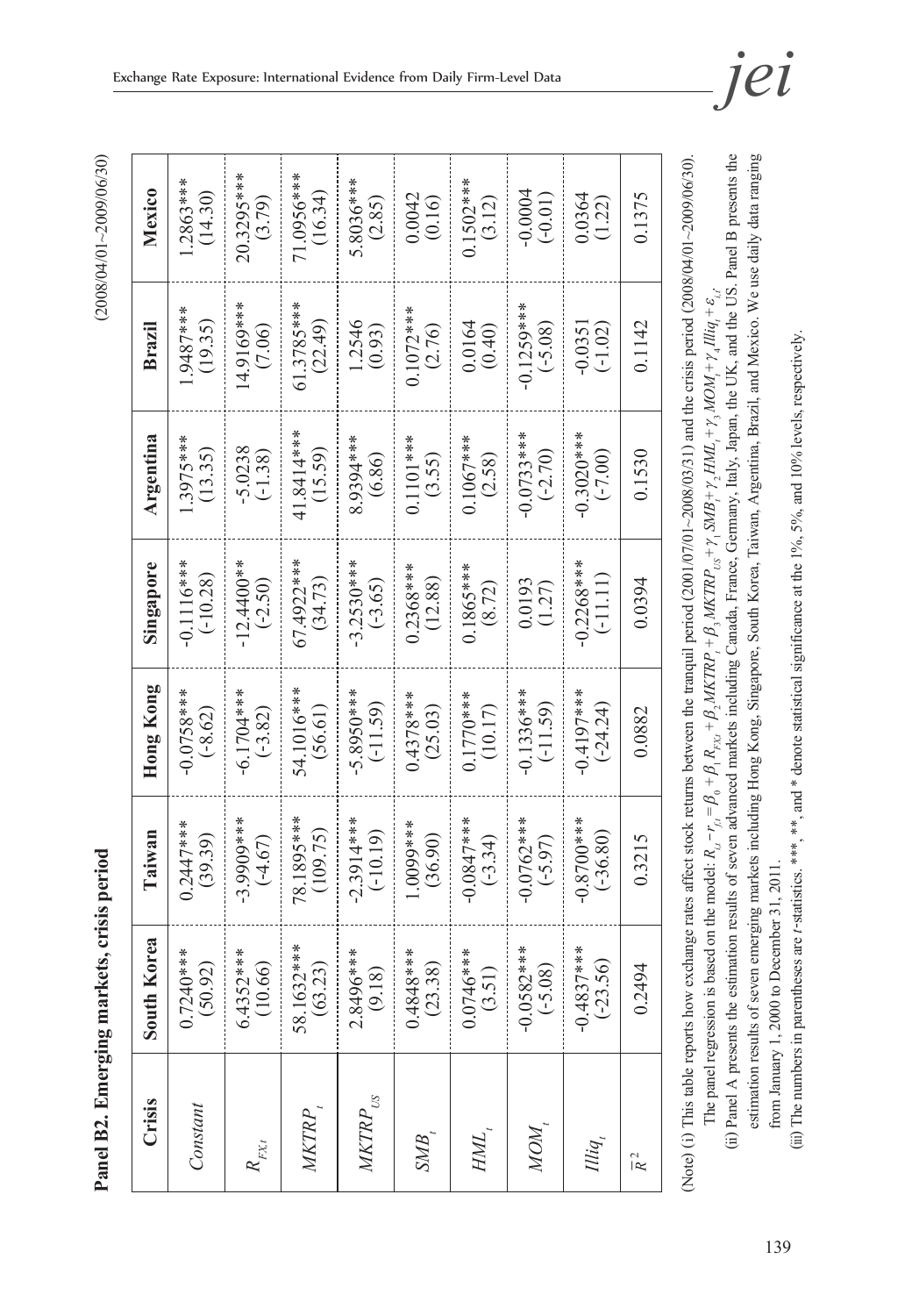**jei** Vol.32 No.1, March 2017, 112–159 Bang Nam Jeon, Dazhi Zheng, and Lei Zhu<br>http://dx.doi.org/10.11130/jei.2017.32.1.112 http://dx.doi.org/10.11130/jei.2017.32.1.112

Overall, exchange rate movements impact stock returns more significantly during crisis periods in most of the 14 markets. The incremental explanatory power of exchange rate changes on stock returns during crisis periods are also evidenced by increased *R* 2 values.

# **C. Portfolio analysis**

This section presents portfolio analysis. First, we form portfolios by sorting firms with different market capitalizations and examine how exchange rate movements affect different size stock portfolios. Second, we conduct industry analysis to test the foreign exchange rate exposure effect in traded-goods and non-traded goods sectors.

### **1. Market value-based portfolios**

Previous studies have documented an ambiguous relationship between currency risk and firm size. The supporting literature of a greater exchange rate exposure on larger firms argues that larger firms are more likely to be engaged in foreign trades and to have assets denominated in foreign currency. For example, He and Ng (1998) find a positive relationship between cash flow exposure and firm size in Japan. Some studies disagree with it. They suggest that given the large amount of foreign trades, larger firms are more likely to use foreign exchange hedging than smaller firms, so small firms are more likely to be exposed to exchange rate risk. In addition, small firms could also be affected by currency exposure because a greater proportion of their business would be affected when they engage in foreign trade. $11$ 

In Table 6, we report the estimation results of the enhanced model, Equation (6), for the smallest-size stock portfolios and those for the largest-size stock portfolios. $12$  Stock portfolios are formed at every 20% scale according to the firms' market capitalization and are rebalanced every month. Accordingly, we define the lowest 20% group as the smallest stock portfolios and the highest 20% group as the largest stock portfolios.

<sup>&</sup>lt;sup>11</sup> See, for example Starks and Wei (2005). Bartram *et al.* (2009) investigate firms' transactions of foreign exchange derivatives in 50 countries and suggest that firms are less likely to hedge in countries with less liquid derivative markets.

 $12$  Only the estimation results of the smallest and largest portfolios are presented in the table to save space.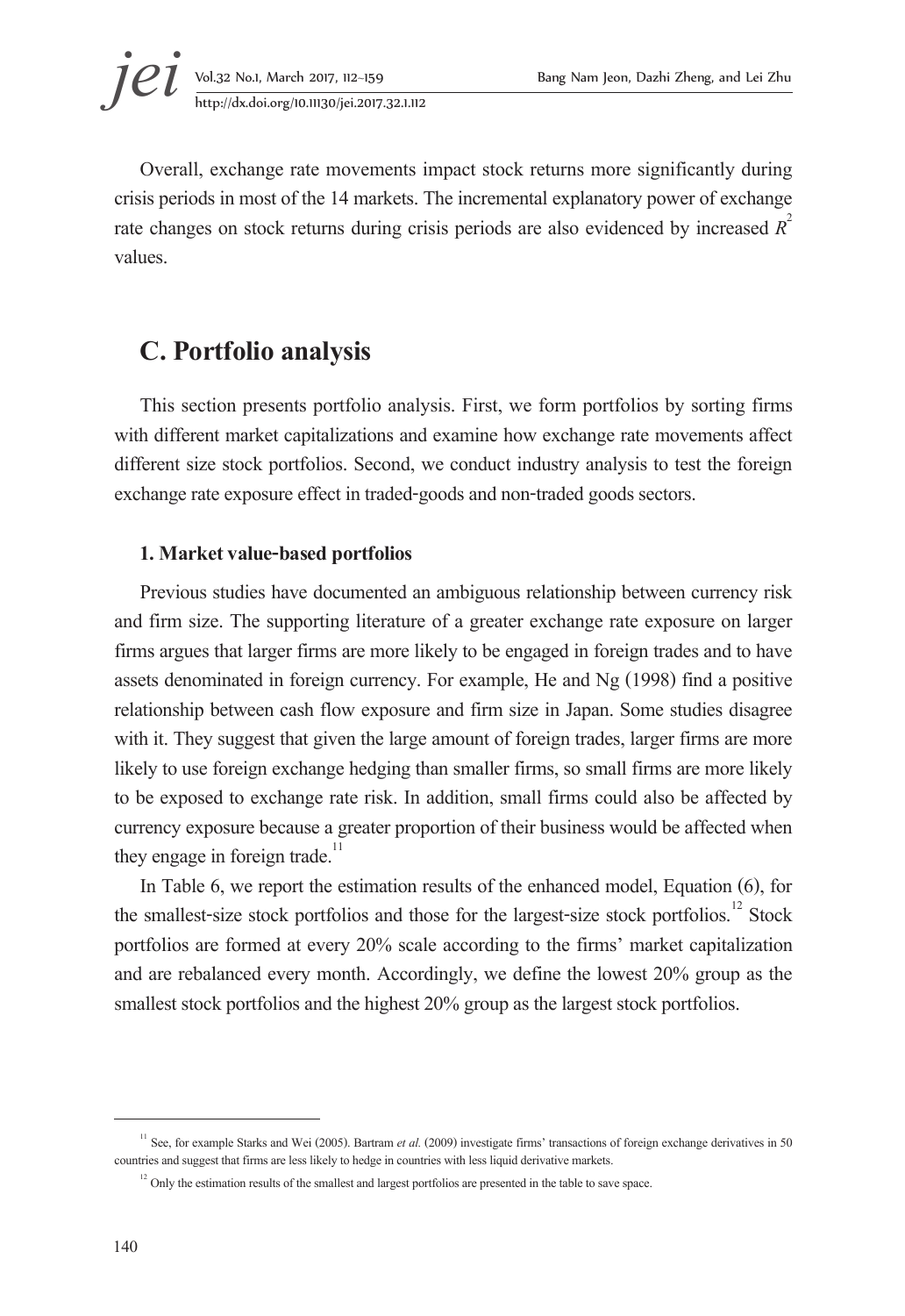

#### **Table 6. Exchange rate exposure for market value-based portfolios**

#### **Panel A. Advanced markets**

| <b>Market</b> |                           | Coefficients of $R_{FX, t}$ |
|---------------|---------------------------|-----------------------------|
|               | <b>Small firms</b>        | Large firms                 |
| US.           | 0.0066<br>(0.72)          | $-0.0595***$<br>$(-5.37)$   |
| Japan         | $-0.0359***$<br>$(-5.45)$ | $-0.0194***$<br>$(-3.41)$   |
| <b>UK</b>     | 4.6098<br>(0.75)          | $0.1023***$<br>(8.60)       |
| Canada        | $0.1903$ ***<br>(5.25)    | $0.1256***$<br>(8.79)       |
| France        | $-0.0592$<br>$(-0.93)$    | $0.0545*$<br>(1.80)         |
| Germany       | $-0.3139$<br>$(-1.36)$    | $0.2360**$<br>(2.23)        |
| Italy         | $-0.1867***$<br>$(-3.56)$ | $-0.1472***$<br>$(-2.89)$   |

#### **Panel B. Emerging markets**

| <b>Market</b> | Coefficients of $R_{F X,t}$ |                            |
|---------------|-----------------------------|----------------------------|
|               | <b>Small firms</b>          | Large firms                |
| South Korea   | 4.8459***<br>(3.60)         | 4.8308***<br>(3.44)        |
| Taiwan        | $-2.8577**$<br>$(-2.57)$    | $-2.8621***$<br>$(-3.82)$  |
| Hong Kong     | $-11.9616***$<br>$(-4.27)$  | $-11.5943***$<br>$(-8.18)$ |
| Singapore     | $-0.1040$<br>$(-0.01)$      | $-0.5837$<br>$(-0.32)$     |
| Argentina     | $-17.8581**$<br>$(-1.98)$   | $-19.5028***$<br>$(-6.26)$ |
| <b>Brazil</b> | 19.8030***<br>(3.86)        | 24.5238***<br>(9.19)       |
| Mexico        | 22.4277**<br>(2.42)         | 24.4805***<br>(5.54)       |

(Note) (i) This table reports the coefficients of the change in export-weighted exchange rates from regression results for five size-based portfolios. The estimated model is the extended model (Equation 6).

(ii) Stock portfolios are formed at every 20% scale according to firms' market capitalization and are rebalanced every month. (To save space, only the regression results of the smallest and the largest portfolios are presented in the table). Daily data ranges from January 1, 2000, to December 31, 2011.

(iii) The numbers in parentheses are *t*-statistics. \*\*\*, \*\*, and \*denote statistical significance at the 1%, 5%, and 10% levels, respectively.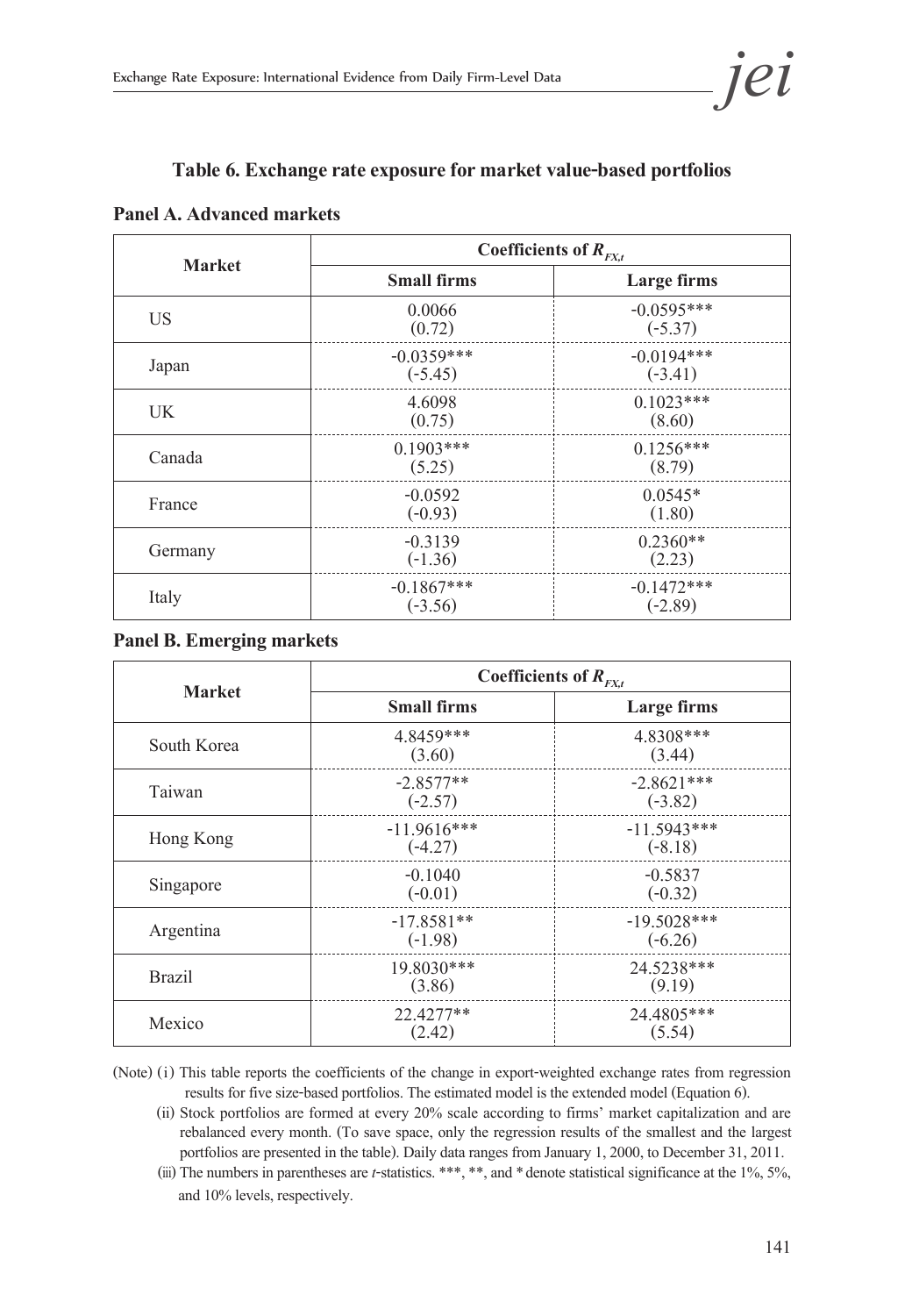The results show that the values of both the smallest and largest firms are significantly affected by exchange rate changes in six emerging markets, excepting Singapore. It suggests that exchange rate movement systematically affects stock returns in emerging markets regardless of firms' size. The coefficients of the exchange rate changes are greater in absolute value for large firms in five out of seven emerging markets. Since larger firms are more likely to be international, exchange rate exposure affects them to a greater extent in emerging markets. Similar results are found by He and Ng (1998).

A different pattern is revealed in advanced markets. All the largest firms in the seven advanced countries are significantly exposed to foreign exchange fluctuations. The smallest firms are affected by exchange rate changes only in Japan, Canada, and Italy. However, the magnitude of exchange rate exposure is larger in the smallest firms. The finding that exchange rate exposure is greater in smaller-sized firms is consistent with the findings of Dominguea and Tesar (2006) and Doidge *et al*. (2006). Allayannis and Ofek (2001) argue that larger firms could have more and easier access to foreign exchange hedging to reduce currency risk.

Overall, our size-based portfolio analyses suggest that firms in emerging markets experience significant exchange rate exposure regardless of their sizes. The magnitude of exchange rate exposure is shown to be much larger for all sized firms in emerging markets than those in advanced markets. However, exchange rate movements affect larger firms in emerging markets but smaller firms in advanced markets to a larger extent.

#### **2. Industry-based portfolios**

Many studies have presented evidence that exchange rate exposure is larger for firms in traded-goods industries than those in non-traded goods industries in the US. However, several studies support alternative arguments. For example, Francis *et al.* (2008) investigate 36 US industries and find that manufacturing industries are more likely to be exposed to currency risk than other industries due to the large volume of foreign trade related to their manufactured goods and production inputs. However, they also argue that cross-border transportation costs are relatively high, so exchange rate changes could affect non-traded goods industries as well. Bodnar and Gentry (1993) also find that in the US, exchange rate fluctuations significantly affect several non-traded goods industries such as heavy construction, motor freight transportation, air transport, and business services industries.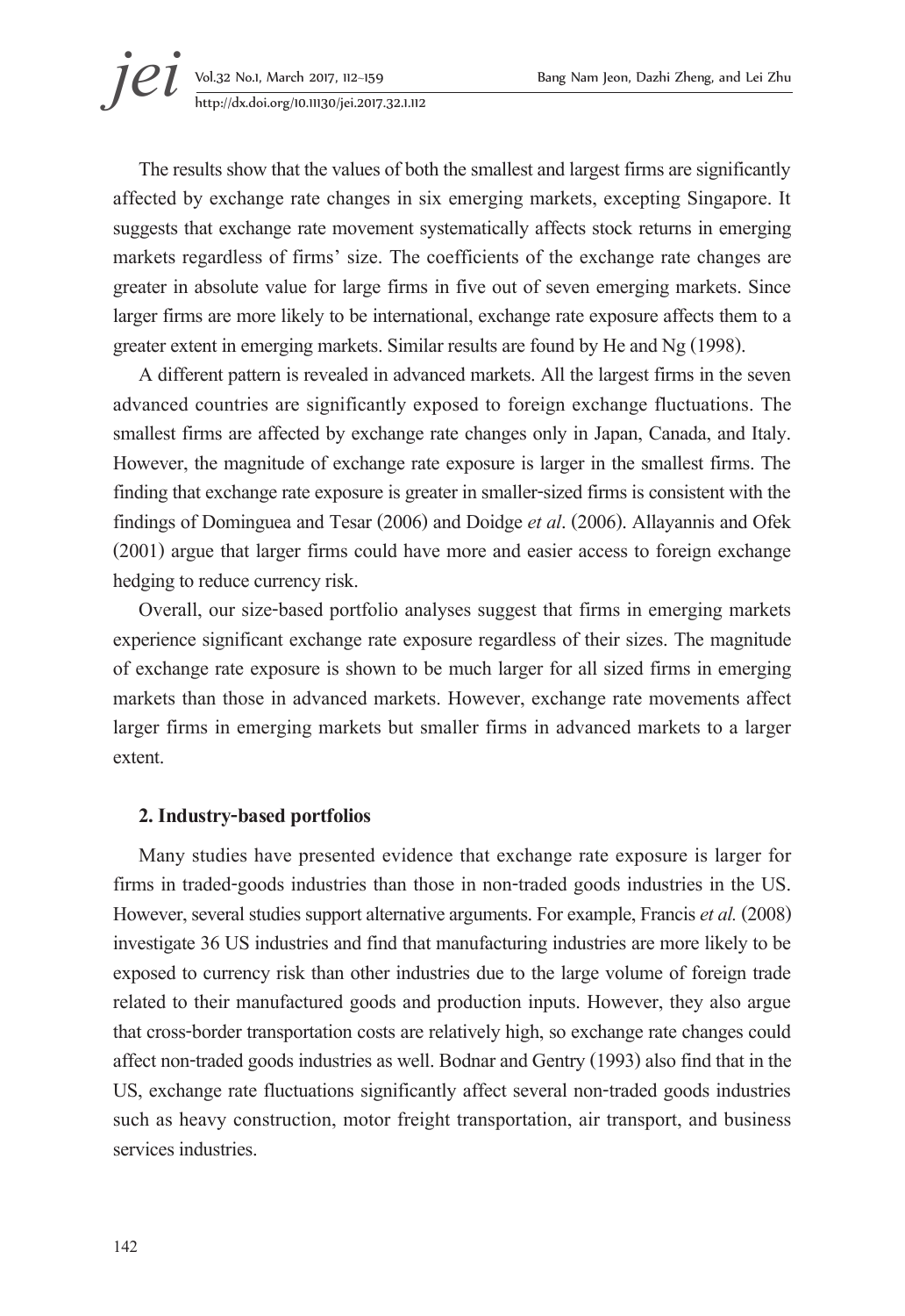We distinguish traded-goods industries and non-traded goods industries following the definition adopted by Bodnar and Gentry (1993). The industry classification is derived according to DataStream Global Equity Index hierarchy based on Industry Classification Benchmark at the industry level 4, where the total market is divided into 41 sectors. Examples of traded-goods industries include automobiles and parts, food producers, electronic and electrical equipment, and oil products.

Table 7 reports regression results based on our extended model for traded-goods industries vs. non-traded goods industries. In the advanced markets, stock returns of firms in five out of seven economies are shown to be significantly affected by exchange rate changes in both traded and non-traded goods industries, including the US, the UK, Japan, Canada, and Italy. The exchange rate exposures are found to be statistically significant for six out of seven emerging markets in both traded and non-traded goods industries. Furthermore, the magnitude of the significant exchange rate exposure is higher in traded goods industries than that in non-traded goods industries, except Brazil and Mexico.

#### **Table 7. Exchange rate exposure for industry-based portfolios**

|               |                           | Coefficients of $R_{FX,t}$ |
|---------------|---------------------------|----------------------------|
| <b>Market</b> | Non-traded goods stocks   | <b>Traded goods stocks</b> |
| US.           | $0.0722***$<br>(4.97)     | $-0.1163***$<br>$(-5.18)$  |
| Japan         | $-0.0125***$<br>$(-3.68)$ | $-0.0463***$<br>$(-13.48)$ |
| <b>UK</b>     | $0.0446***$<br>(3.40)     | $0.0649***$<br>(7.01)      |
| Canada        | $0.1426***$<br>(10.44)    | $0.2962***$<br>(18.02)     |
| France        | $-0.0127$<br>$(-0.53)$    | $-0.0099$<br>$(-0.37)$     |
| Germany       | 0.1927<br>(0.72)          | $-0.0518$<br>$(-0.73)$     |
| Italy         | $-0.1119***$<br>$(-4.41)$ | $-0.1270***$<br>$(-3.58)$  |

**Panel A. Advanced markets**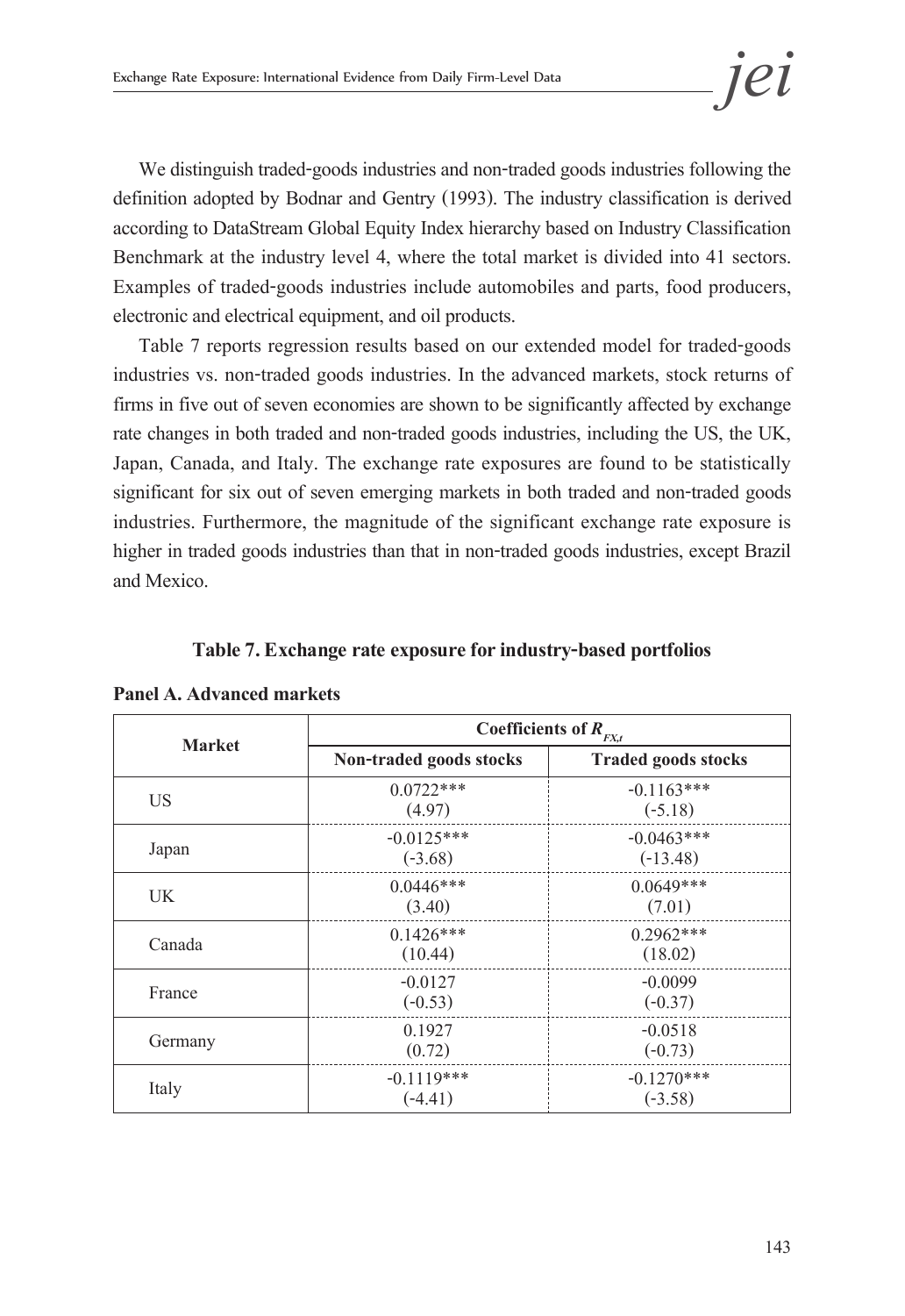

|               | Coefficients of $R_{FX,t}$ |                            |  |  |  |
|---------------|----------------------------|----------------------------|--|--|--|
| <b>Market</b> | Non-traded goods stocks    | <b>Traded goods stocks</b> |  |  |  |
| South Korea   | 5.9780***<br>(5.45)        | 7.6455***<br>(9.53)        |  |  |  |
| Taiwan        | $-7.1000$ ***<br>$(-5.14)$ | $-8.9973***$<br>$(-7.90)$  |  |  |  |
| Hong Kong     | $-2.9825***$<br>$(-3.77)$  | $-5.9470***$<br>$(-11.72)$ |  |  |  |
| Singapore     | $-2.4977$<br>$(-0.77)$     | $-4.2186$<br>$(-1.34)$     |  |  |  |
| Argentina     | $-8.3335***$<br>$(-3.69)$  | $-21.0907***$<br>$(-6.61)$ |  |  |  |
| <b>Brazil</b> | 30.4236***<br>(15.79)      | 26.9699***<br>(6.47)       |  |  |  |
| Mexico        | 28.8439***<br>(6.80)       | 23.5683***<br>(3.57)       |  |  |  |

#### **Panel B. Emerging markets**

(Note) (i) This table reports the coefficients of the change in export-weighted exchange rates from the regression results for traded and non-traded industrial portfolios. The estimated model is the extended model (Equation 6).

(ii) The companies are divided into traded and non-traded industries following the definitions in the study by Bodnar and Gentry (1993). Industry classification follows DataStream Global Equity Index hierarchy based on ICB industry level 4. Daily data ranges from January 1, 2000, to December 31, 2011.

(iii) The numbers in parentheses are *t*-statistics. \*\*\*, \*\*, and \* denote the statistical significance at 1%, 5%, and 10% levels, respectively.

The results support findings in the previous literature (Bartram and Karolyi 2006, Francis *et al.* 2008) that traded-goods industries are shown to be more vulnerable to exchange rate fluctuations than non-trade goods industries. Our findings have important implications from the international perspective. Our empirical study confirms that overall, the impact of exchange rate exposure is more concentrated in traded-goods industries than non-traded goods industries in both advanced and emerging markets. This relationship is more prevalent in emerging markets compared with the advanced economies.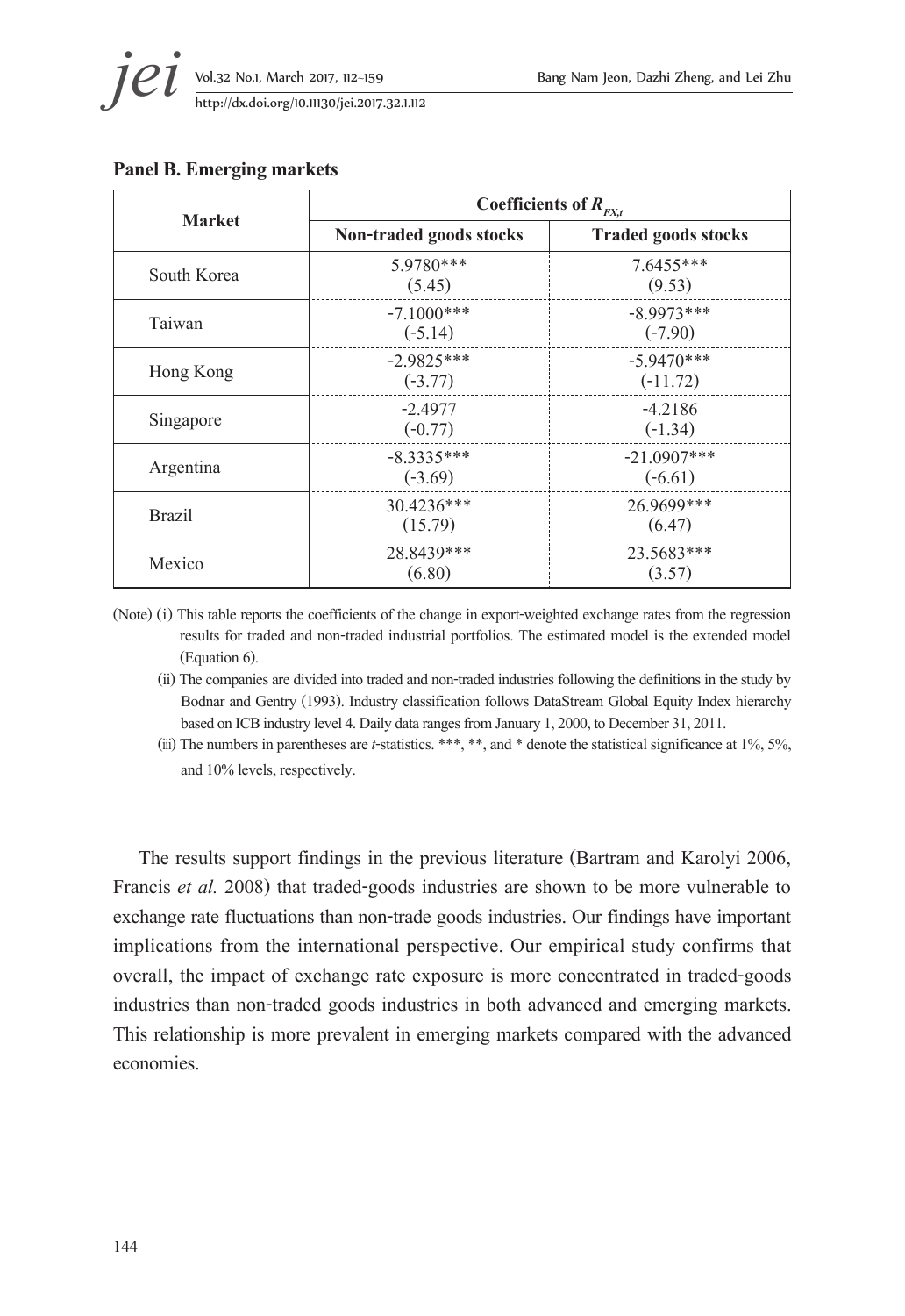### **D. Implications for economic integration**

Thus far, we have found that changes in exchange rates affect stock returns of individual firms at the high-frequency and firm levels for both advanced and emerging economies. We now proceed to examine if there are long-run equilibrium relationships between foreign exchange markets and stock markets across our sample countries at the national and aggregate levels. To this end, we collect national stock price indices and foreign exchange rate indices for the advanced and emerging economies matching our samples covered in this study. We conduct tests for long-run equilibrium relationships between the national stock markets and foreign exchange markets in the panel of our sample economies.<sup>13</sup>

We apply panel cointegration analysis proposed by Pedroni (1999, 2004), which uses the panel ρ-statistic, panel *t*-statistic (panel PP), and panel parametric *t-*statistic (panel ADF) for within-group panel cointegration tests and the group  $\rho$ -statistic, nonparametric group *t-*statistic (group PP), and parametric group *t*-statistic (group ADF) for between-group cointegration tests. Table 8 reports the results of panel cointegration tests between national stock prices and nominal effective exchange rates in the panel of nine economies, which are confirmed to be nonstationary with panel unit roots for the advanced and emerging economies during the pre-crisis period and the post-crisis period. The results show that the null of no cointegration between stock prices and exchange rates in panels is accepted for the pre-crisis period, while it is rejected at least at the 10% significance level for the post-crisis period, based on the panel  $\rho$ -statistic and panel and group-mean PP and ADF test statistics.

<sup>&</sup>lt;sup>13</sup> For stock prices, we obtain national stock price indices (ZF series), and for foreign exchange rates, we collect nominal effective exchange rates (*NEER* series) on a quarterly basis for nine advanced and emerging economies, namely, Canada, Japan, UK, US, the Euro area, South Korea, Singapore, Brazil and Mexico. The data source is International Financial Statistics from the IMF, and the data coverage period is from 2000Q1 to 2013Q3.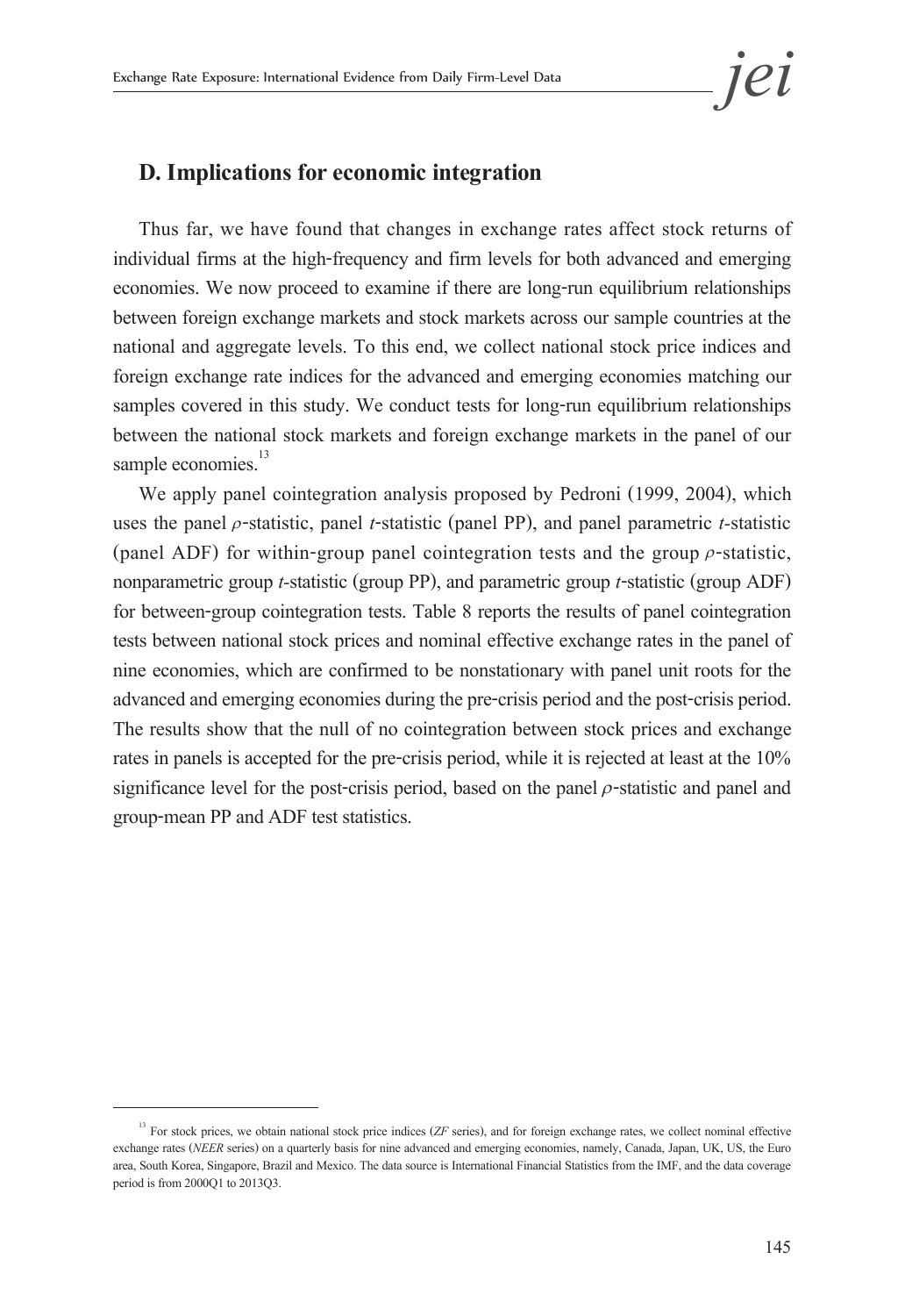|                        |              | The pre-crisis period<br>$(2000Q1 \sim 2008Q2)$ | The post-crisis period<br>$(2008Q3 - 2013Q3)$ |               |
|------------------------|--------------|-------------------------------------------------|-----------------------------------------------|---------------|
| <b>Test statistics</b> | Within-group | Between-group                                   | Within-group                                  | Between-group |
|                        | (panel)      | (group-mean)                                    | (panel)                                       | (group-mean)  |
| $\rho$ -statistic      | 0.848        | 2.565                                           | $2.790***$                                    | $-1.325*$     |
|                        | (0.912)      | (0.995)                                         | (0.006)                                       | (0.093)       |
| <i>PP</i> -statistic   | 0.336        | 2.508                                           | $-4.161***$                                   | $-4.317***$   |
|                        | (0.917)      | (0.994)                                         | (0.0001)                                      | (0.000)       |
| <i>ADF</i> -statistic  | $-1.122$     | 0.908                                           | $-1.601**$                                    | $-2.221**$    |
|                        | (0.549)      | (0.818)                                         | (0.050)                                       | (0.013)       |

#### **Table 8. A long-run relationship between stock and exchange markets**

- (Note) (i) This table reports the results of panel cointegration tests proposed by Pedroni (1999, 2004) using the panel ρ-statistic, panel parametric *t*-statistic (panel ADF), and panel *t*-statistic (panel PP) for withingroup panel cointegration tests and group ρ-statistic, non-parametric group *t*-statistic (group PP), and parametric group *t*-statistic (group ADF) for between-group cointegration test statistics. The numbers in parentheses are *p* values. If the null hypothesis of no cointegration is rejected, there is evidence of the existence of panel cointegration between stock markets and foreign exchange markets across the sample economies.
	- (ii) For stock prices, we obtain national stock price indices (*ZF* series), and for foreign exchange rates, we collect nominal effective exchange rates (*NEER* series) for nine advanced and emerging economies on a quarterly basis, namely, Canada, Japan, UK, the US, and the Euro area, South Korea, Singapore, Brazil, and Mexico.

(iii) \*\*\*, \*\*, and \* denote statistical significance at the  $1\%$ ,  $5\%$ , and  $10\%$  confidence level, respectively.

(Source) The data source is international financial statistics from the IMF, and the data coverage period is from 2000Q1 to 2013Q3.

The evidence for panel cointegration in the post-crisis period, but not in the pre-crisis period, implies that long-run exchange rate exposures have been strengthened in the panel of sample economies since the global financial crisis of 2007~2008. An increasing interconnectedness of global financial markets and economic integration across advanced and emerging economies are considered to be one of the major contributing factors to an increasing trend of long-run exchange rate exposures.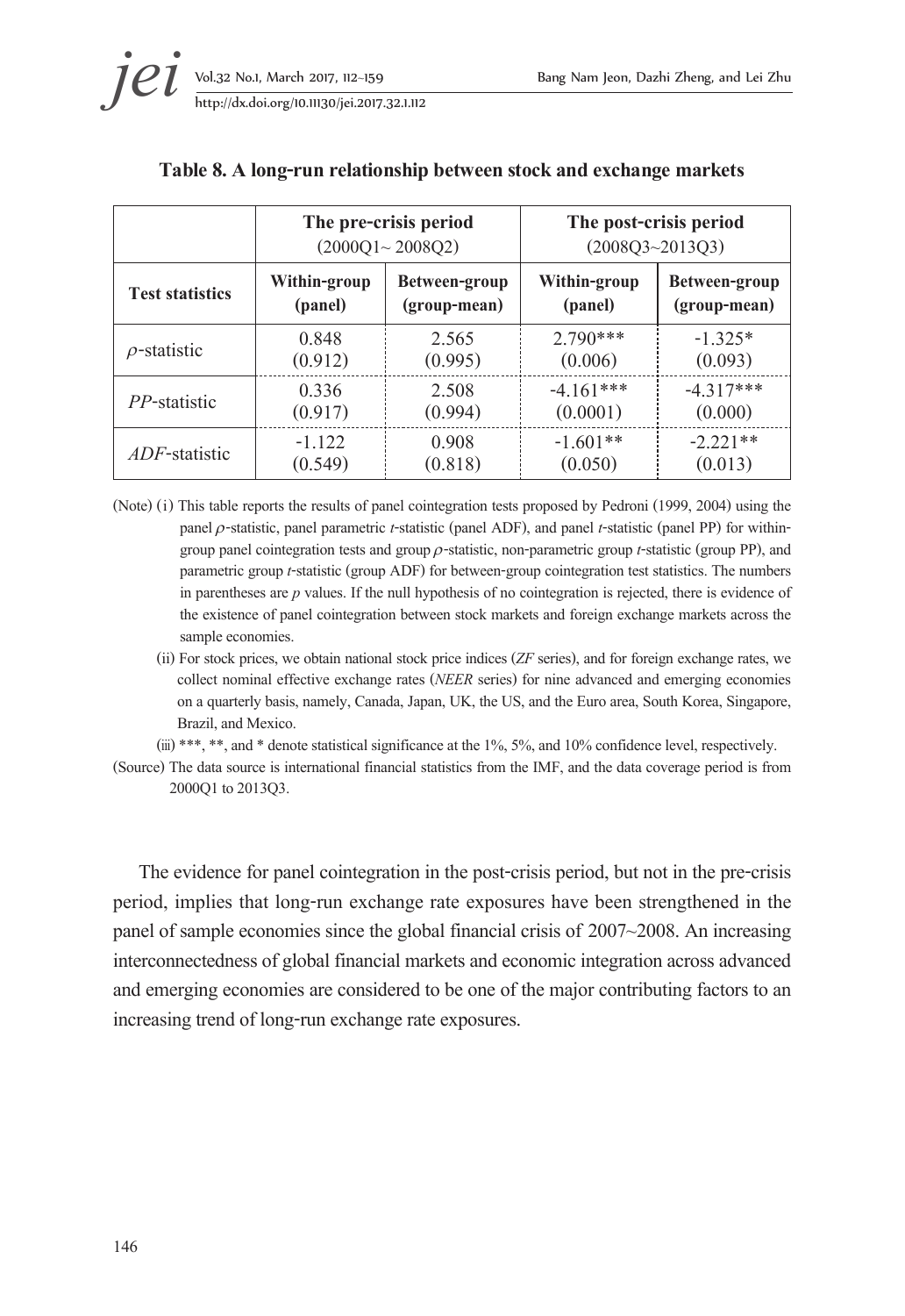# **V. Conclusion**

In this study, we examine the impact of exchange rate changes on firms' stock returns in global markets. Using daily, international firm-level data from January 2000 to December 2011 in seven advanced markets (Canada, France, Germany, Italy, Japan, the UK, and the US) and seven emerging markets (Hong Kong, Singapore, South Korea, Taiwan, Argentina, Brazil, and Mexico), we present evidence of systematically significant exchange rate exposure for all seven emerging economies and three advanced markets. The main results remain robust in the extended exchange rate exposure model. We show consistent evidence that the extended model estimation corrects upward biased estimations of the baseline model. These findings are the main value-added contributions to the existing literature on the linkage between exchange rate changes and stock returns.

We further investigate exchange rate exposure under different market conditions. By comparing local currency appreciation periods and depreciation periods, we find that for export-orientated markets such as the four Asian Tigers, stock returns are positively and significantly correlated with exchange rate changes when currency depreciates while negatively correlated with exchange rate movements when currency appreciates. Additional results indicate that exchange rate exposure is more significant during crisis periods than tranquil periods in most of the 14 economies. Through portfolio analysis, we find that changes in exchange rate affect larger firms (with more intense global connections) in emerging markets, but smaller firms (with limited access to hedging) in advanced markets to a larger extent. The results also reveal that exchange rate exposure is more likely to influence stock returns of traded-goods industries than those of nontraded goods industries in both advanced and emerging markets, although the impact is more significant in emerging markets. In addition, we present evidence of long-run equilibrium relations between stock markets and foreign exchange markets after the global financial crisis of 2008~2009, implying an increasing trend of exchange rate exposures and economic integration in the global economy.

This study sheds light on how exchange rate movements systematically affect firmlevel stock returns in international markets in a high-frequency data context. Future studies could further explore the impact of exchange rate fluctuation on returns in different categories of stocks, applying dynamic analyses that include lead and lag effects and causality testing. It will also be interesting to examine how trade patterns within the same industry and/or across different countries could explain the varying role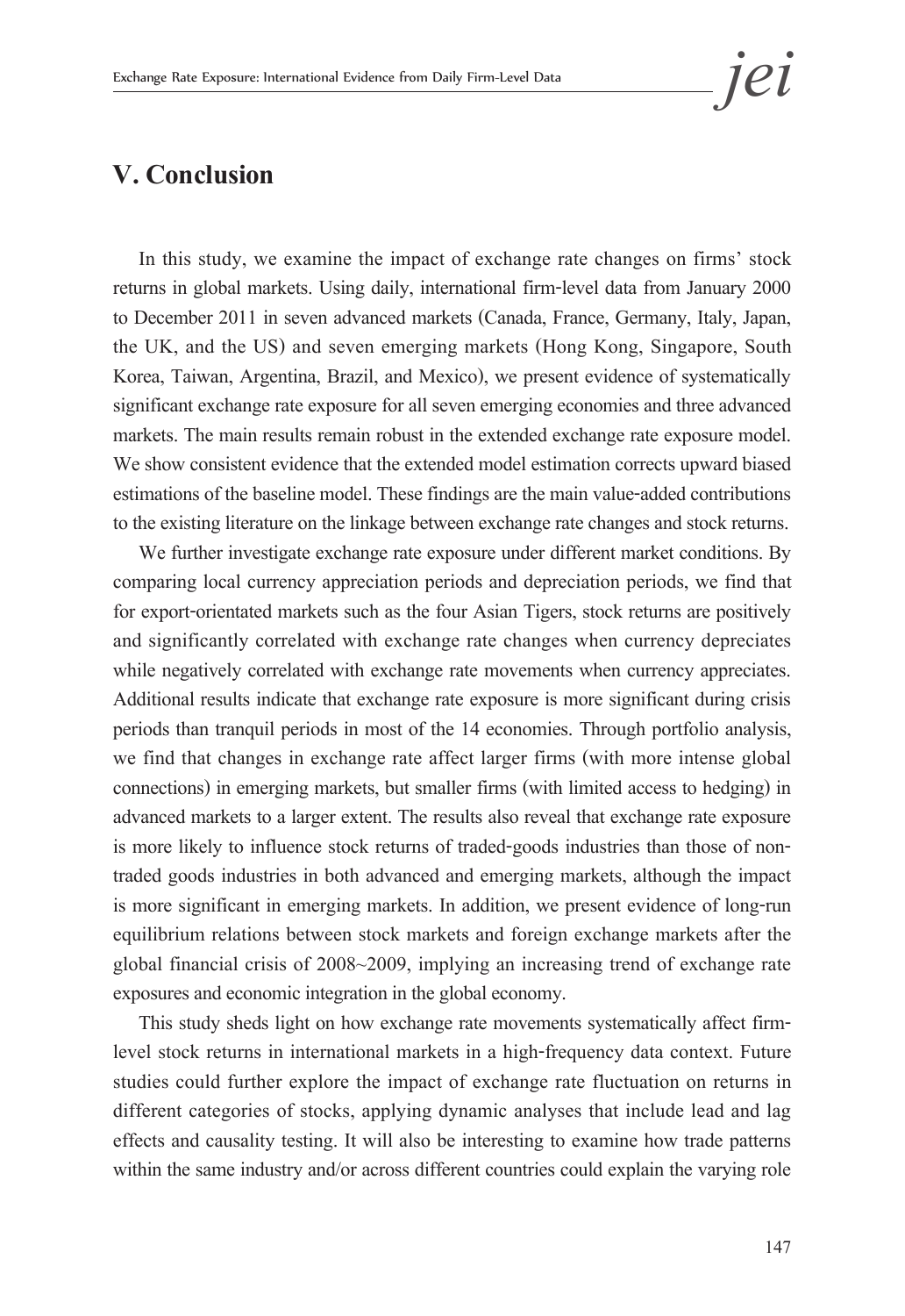of exchange rate exposure in determining firm-specific stock returns. The findings will help to derive useful implications for exchange risk hedging strategies as well as policies for economic integration in the global economy.

*Received 11 October 2016, Revised 16 January 2017, Accepted 24 January 2017*

# **References**

Acharya, Viral V., and Lasse Heje Pedersen. "Asset Pricing with Liquidity Risk." *Journal of Financial Economics* 77, no. 2 (2005): 375-410.

Adler, Michael, and Bernard Dumas. "Exposure to Currency Risk: Definition and Measurement." *Financial Management* (1984): 41-50.

Allayannis, George, and Eli Ofek. "Exchange Rate Exposure, Hedging, and the Use of Foreign Currency Derivatives." *Journal of International Money and Finance* 20, no. 2 (2001): 273-296.

Amihud, Yakov. "Exchange Rates and the Valuation of Equity Shares." In *Exchange Rates and Corporate Performance*, edited by Yakov Amihud and Richard M. Levich, 49-59. New York, 1994.

Amihud, Yakov. "Illiquidity and Stock Returns: Cross-section and Time-series Effects." *Journal of Financial Markets* 5, no. 1 (2002): 31-56.

Bartram, Söhnke M. "Linear and Nonlinear Foreign Exchange Rate Exposures of German Nonfinancial Corporations." *Journal of International Money and Finance* 23, no. 4 (2004): 673-699.

Bartram, Söhnke M., and Gordon M. Bodnar. "The Exchange Rate Exposure Puzzle." *Managerial Finance* 33, no. 9 (2007): 642-666.

Bartram, Söhnke M., and Gordon M. Bodnar. "Crossing the Lines: The Conditional Relation between Exchange Rate Exposure and Stock Returns in Emerging and Developed Markets." *Journal of International Money and Finance* 31, no. 4 (2012): 766- 792.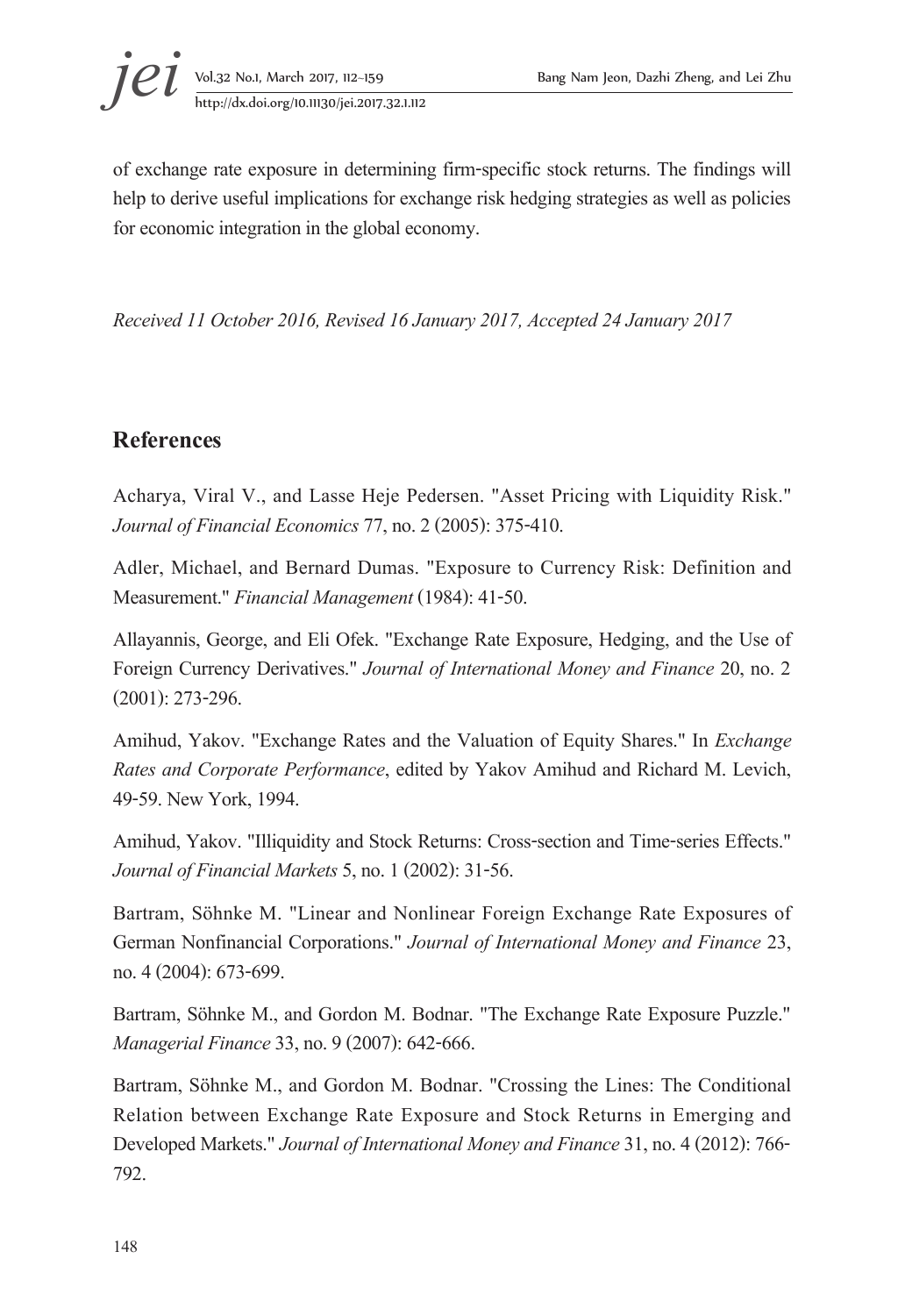Bartram, Söhnke M., Gregory W. Brown, and Frank R. Fehle. "International Evidence on Financial Derivatives Usage." *Financial Management* 38, no. 1 (2009): 185-206.

Bartram, Söhnke M., and G. Andrew Karolyi. "The Impact of the Introduction of the Euro on Foreign Exchange Rate Risk Exposures." *Journal of Empirical Finance* 13, no. 4 (2006): 519-549.

Bodnar, Gordon M., and William M. Gentry. "Exchange Rate Exposure and Industry Characteristics: Evidence from Canada, Japan, and the USA." *Journal of International Money and Finance* 12, no. 1 (1993): 29-45.

Carhart, Mark M. "On persistence in Mutual Fund Performance." *The Journal of Finance* 52, no. 1 (1997): 57-82.

Chiang, Thomas C., Bang Nam Jeon, and Huimin Li. "Dynamic Correlation Analysis of Financial Contagion: Evidence from Asian Markets." *Journal of International Money and Finance,* 26, no. 7 (2007): 1206-1228.

Chiang, Thomas C., and Dazhi Zheng. "An Empirical Analysis of Herd behavior in Global Stock Markets." *Journal of Banking & Finance* 34, no. 8 (2010): 1911-1921.

Choi, Jongmoo Jay, and Anita Mehra Prasad. "Exchange Risk Sensitivity and Its Determinants: A Firm and Industry Analysis of US Multinationals." *Financial Management* (1995): 77-88.

Connolly, Robert A., and F. Albert Wang. "International Equity Market Comovements: Economic Fundamentals or Contagion?" *Pacific-Basin Finance Journal* 11, no. 1 (2003): 23-43.

Connolly, Robert, Chris Stivers, and Licheng Sun. "Stock Market Uncertainty and the Stock-bond Return Relation." *Journal of Financial and Quantitative Analysis* 40, no. 01 (2005): 161-194.

Doidge, Craig, John Griffin, and Rohan Williamson. "Measuring the Economic Importance of Exchange Rate Exposure." *Journal of Empirical Finance* 13, no. 4 (2006): 550-576.

Dominguez, Kathryn M.E. and Linda L. Tesar "A Reexamination of Exchange-rate Exposure." *American Economic Review* 91, no. 2 (2001a): 396-399.

Dominguez, Kathryn M.E. and Linda L. Tesar "Trade and Exposure." *American*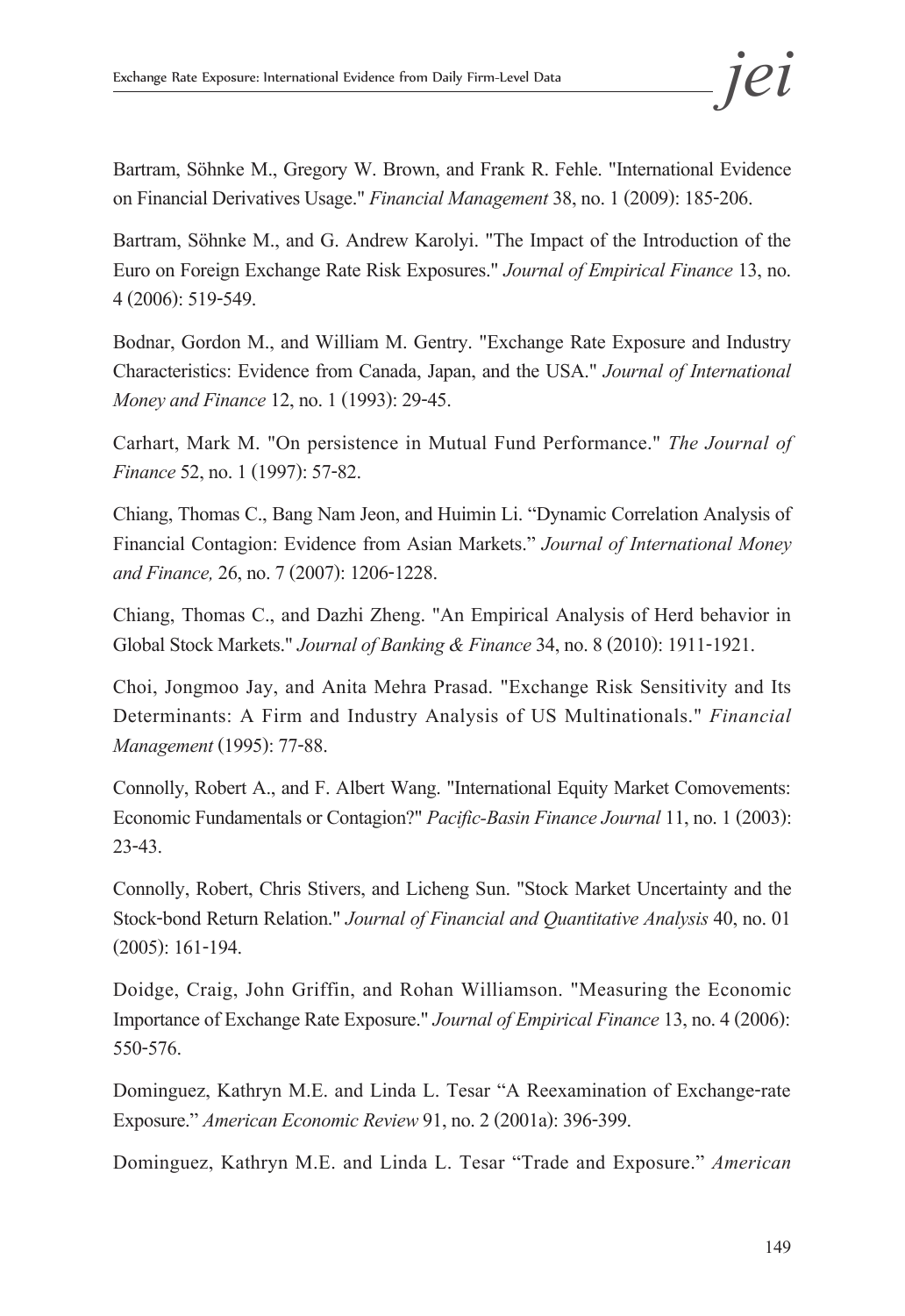*Economic Review* 91, no. 2 (2001b): 367-370.

Dominguez, Kathryn M.E., and Linda L. Tesar. "Exchange Rate Exposure." *Journal of International Economics* 68, no. 1 (2006): 188-218.

Fama, Eugene F., and Kenneth R. French. "Common Risk Factors in the Returns on Stocks and Bonds." *Journal of Financial Economics* 33, no. 1 (1993): 3-56.

Francis, Bill B., Iftekhar Hasan, and Delroy M. Hunter. "Can Hedging Tell the Full Story? Reconciling Differences in United States Aggregate-and Industry-level Exchange Rate Risk Premium." *Journal of Financial Economics* 90, no. 2 (2008): 169-196.

Griffin, John M., and René M. Stulz. "International Competition and Exchange Rate Shocks: A Cross-Country Industry Analysis of Stock Returns." *Review of Financial Studies* 14, no. 1 (2001): 215-241.

Griffin, John M. "Are the Fama and French Factors Global or Country Specific?" *Review of Financial Studies* 15, no. 3 (2002): 783-803.

He, Jia, and Lilian K. Ng. "The Foreign Exchange Exposure of Japanese Multinational Corporations." *The Journal of Finance* 53, no. 2 (1998): 733-753.

Jeon, Bang Nam. "From the 1997-8 Asian Financial Crisis to the 2008-9 Global Economic Crisis: Lessons from Korea's Experience." *East Asia Law Review* (Penn Law School) 5, no. 1 (2010): 103-155.

Jeon, Bang Nam, and Ji Wu. "The Role of Foreign Banks in Monetary Policy Transmission: Evidence from Asia during the Crisis of 2008-9." *Pacific-Basin Finance Journal* 29 (2014): 96-120.

Kim, Won Y. and Bang Nam Jeon. "Has International Capital Mobility Increased in Asia? Evidence from the Post-1997 Financial Crisis Period." *Contemporary Economic Policy* 31, no. 2 (2013): 345-365.

Jorion, Philippe. "The Exchange-rate Exposure of US Multinationals." *Journal of Business* 63, no. 3 (1990): 331-345.

Júnior, José Luiz Rossi. "Exchange Rate Exposure, Foreign Currency Debt, and the Use of Derivatives: Evidence from Brazil." *Emerging Markets Finance and Trade* 47, no. 1 (2011): 67-89.

Leahy, Michael P. "New Summary Measures of the Foreign Exchange Value of the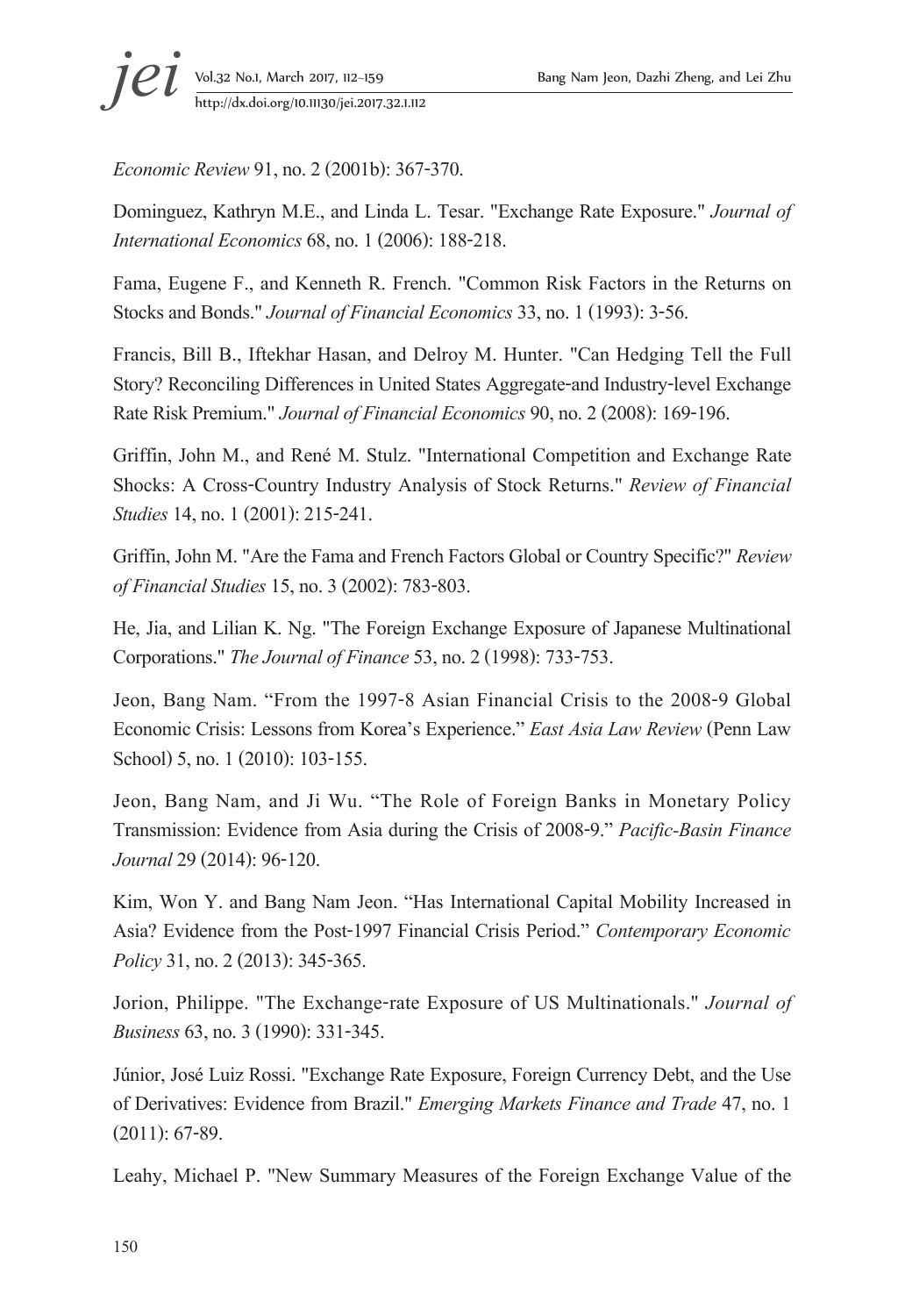Dollar." *Federal Reserve Bulletin* 84 (1998): 811-818.

Levi, Maurice D. "Exchange Rates and the Valuation of Firms." In *Exchange Rates and Corporate Performance*, edited by Yakov Amihud and Richard M. Levich, 37-48. New York: Irwin, 1994.

Lundblad, Christian. "The Risk Return Tradeoff in the Long Run: 1836–2003." *Journal of Financial Economics* 85, no. 1 (2007): 123-150.

Miles, David, and Allan Timmermann. "Variation in Expected Stock Returns: Evidence on the Pricing of Equities from a Cross-section of UK Companies." *Economica* 63 (1996): 369-382.

Moore, Tomoe, and Ping Wang. "Dynamic Linkages between Real Exchange Rates and Stock Prices: Evidence from Developed and Emerging Asian Markets." *International Review of Economics and Finance* 29 (2014): 1-11.

Pantzalis, Christos, Betty J. Simkins, and Paul A. Laux. "Operational Hedges and the Foreign Exchange Exposure of US Multinational Corporations." *Journal of International Business Studies* 32, no. 4 (2001): 793-812.

Pástor, ubo, and Robert F. Stambaugh. "Liquidity Risk and Expected Stock Returns." *Journal of Political Economy* 111, no. 3 (2003): 642-685.

Pedroni, Peter. "Critical Values for Cointegration Tests in Heterogeneous Panels with Multiple Regressors." *Oxford Bulletin of Economics and Statistics* 61, no. s1 (1999): 653-670.

Pedroni, Peter. "Panel Cointegration: Asymptotic and Finite Sample Properties of Pooled Time Series Tests with an Application to the PPP Hypothesis." *Econometric Theory* 20, no. 03 (2004): 597-625.

Shapiro, Alan C. "Exchange Rate Changes, Inflation, and the Value of the Multinational Corporation." *The Journal of Finance* 30, no. 2 (1975): 485-502.

Starks, Laura T., and Kelsey D. Wei. "Foreign Exchange Exposure and Short-term Cash Flow Sensitivity." Working paper, University of Texas, Austin, 2003.

Stone, Susan F., and Bang Nam Jeon. "Foreign Direct Investment and Trade in the Asia-Pacific Region: Complementarity, Distance and Regional Economic Integration." *Journal of Economic Integration* 15 (2000): 460-485.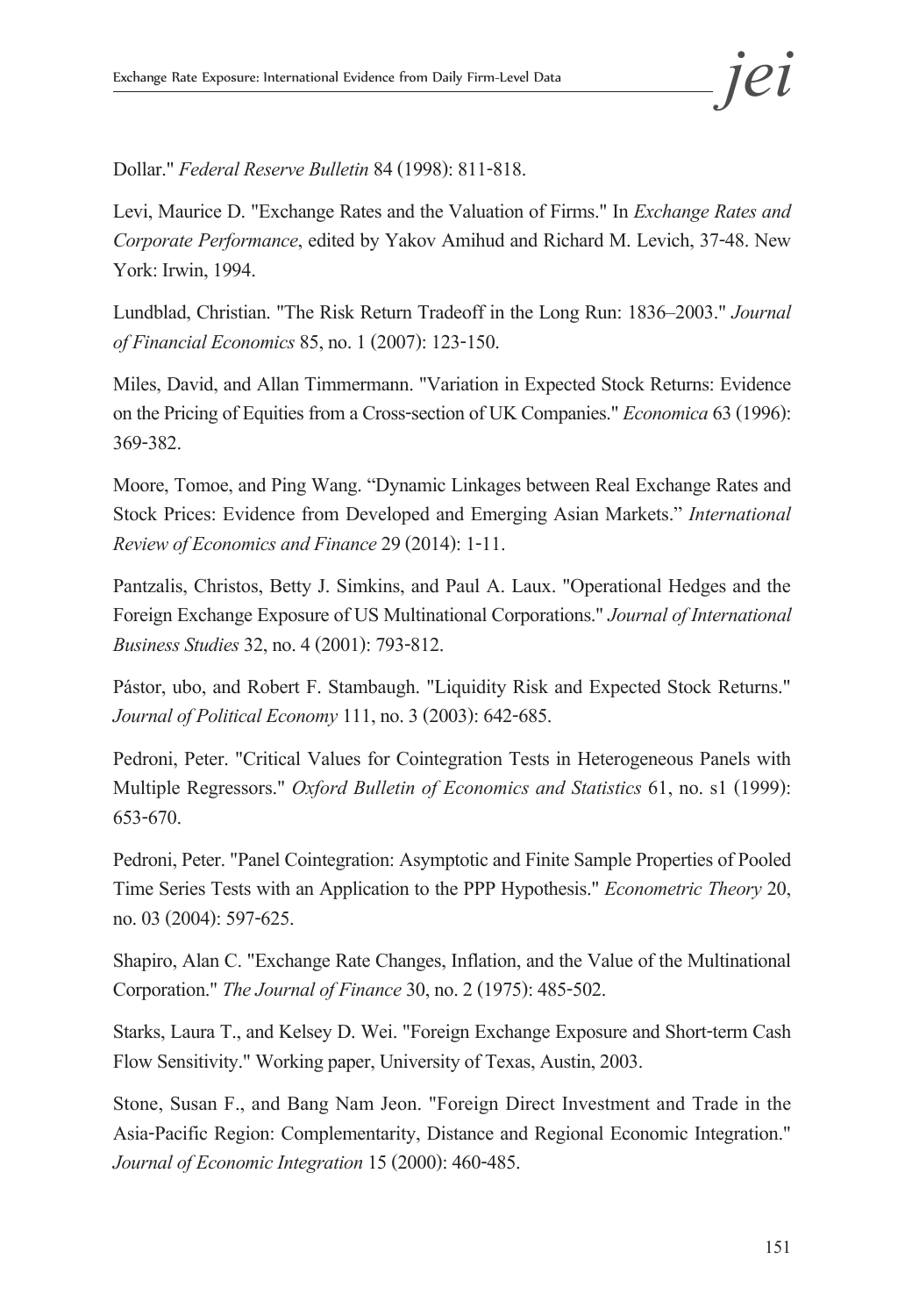

von Furstenberg, George M., Bang Nam Jeon. "International Stock Price Movements: Links and Messages." *Brookings Papers on Economic Activity* 1989, no. 1 (1989): 125- 179.

World Bank. *International Debt Statistics* 2013. Washington, DC: World Bank, 2013.

Yang, Zheng, Anthony H. Tu, and Yong Zeng. "Dynamic Linkages between Asian Stock Prices and Exchange Rates: New Evidence from Causality in Quantiles." *Applied Economics* 46, no. 11 (2014): 1184-1201.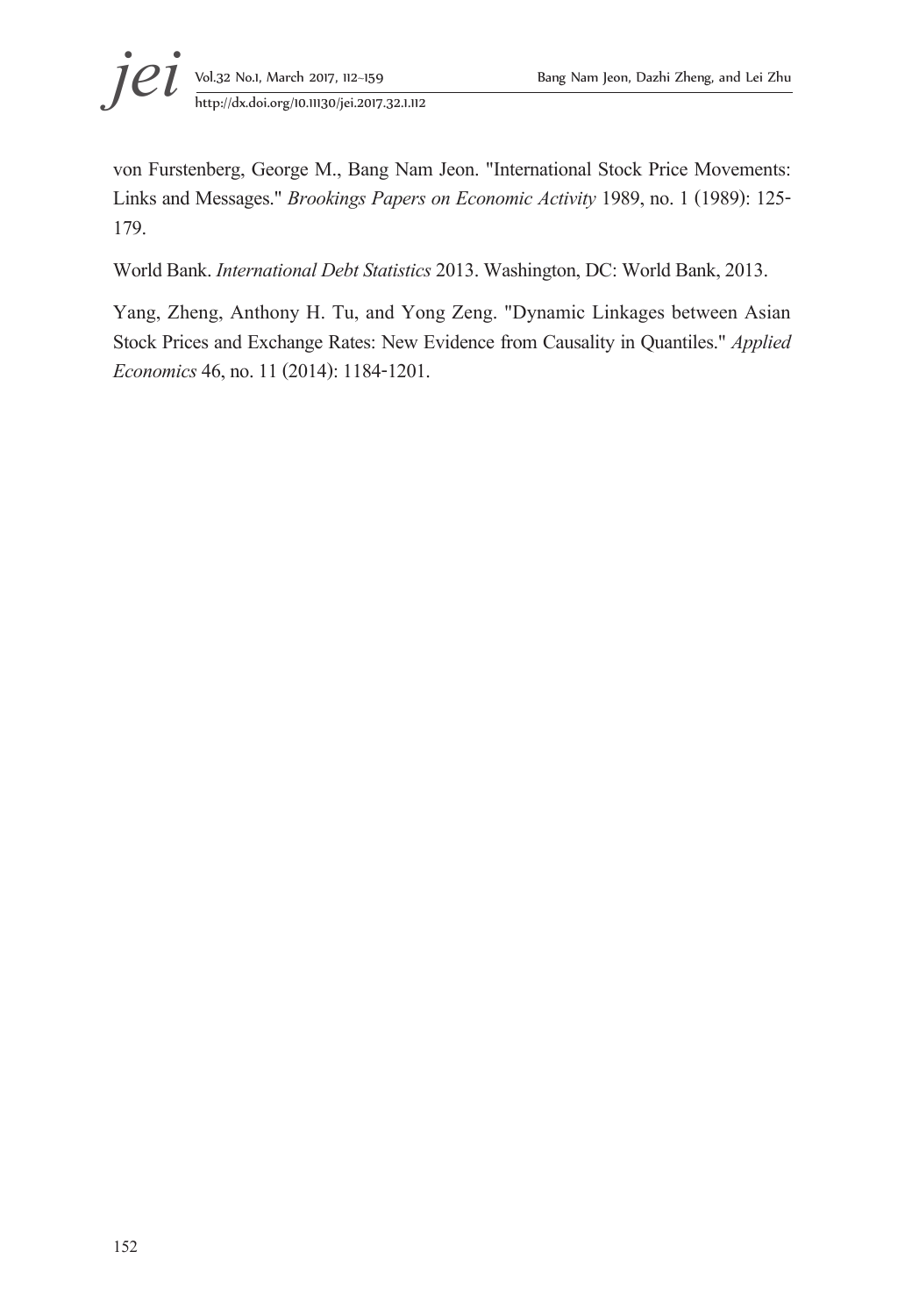| $\sim$ $\sim$ $\sim$ $\sim$ $\sim$ |
|------------------------------------|
|                                    |
| Change Change<br>D                 |
| C la G secon<br>I                  |
| C<br>C<br>C<br>C<br>C<br>ľ         |
|                                    |
| $\frac{1}{2}$<br>ていたいかい            |

Panel A. Average trade shares for G7 markets

(January 2000~December 2011, percentage) **Panel A. Average trade shares for G7 markets C7 markets** (January 2000~December 2011, percentage)

| Country                                                                                                                                                                             | Canada | France  | Germany | Italy   | Japan   | South<br>Korea | Mexico | UK      | $\mathbf{S}$ | Argentina | Brazil | Kong<br>Hong | Singapore | Taiwan |
|-------------------------------------------------------------------------------------------------------------------------------------------------------------------------------------|--------|---------|---------|---------|---------|----------------|--------|---------|--------------|-----------|--------|--------------|-----------|--------|
| Export to:                                                                                                                                                                          |        |         |         |         |         |                |        |         |              |           |        |              |           |        |
| Canada                                                                                                                                                                              |        | 0.67    | 0.92    | 0.50    | 2.41    | 0.79           | 1.02   | 2.66    | 89.60        | 0.05      | 0.40   | 0.42         | 0.19      | 0.35   |
| France                                                                                                                                                                              | 1.58   |         | 33.29   | 19.08   | 3.35    | 1.64           | 0.98   | 18.58   | 14.75        | 0.46      | 1.62   | 1.73         | 1.98      | 1.97   |
| Germany                                                                                                                                                                             | 1.80   | 25.67   | $\circ$ | 17.16   | 4.13    | 2.32           | 1.86   | 18.75   | 21.40        | 0.44      | 2.08   | 1.43         | 49        | 1.48   |
| Italy                                                                                                                                                                               | 1.79   | 25.93   | 29.28   | $\circ$ | 3.15    | 1.61           | 1.65   | 13.17   | 16.79        | 0.54      | 1.90   | 2.30         | 115       | 0.73   |
| ${\it Japan}$                                                                                                                                                                       | 2.55   | 2.26    | 5.75    | 1.72    | $\circ$ | 13.45          | 2.05   | 4.31    | 38.83        | 0.18      | 1.05   | 10.12        | 5.98      | 11.75  |
| $\mathbb R$                                                                                                                                                                         | 3.52   | 19.16   | 23.90   | 8.48    | 3.72    | 1.71           | 0.73   | $\circ$ | 31.27        | 0.23      | 01.1   | 3.02         | 2.18      | 0.92   |
| $\sum$                                                                                                                                                                              | 33.16  | 3.77    | 6.03    | 1.95    | 9.37    | 4.72           | 20.11  | 6.86    | $\bullet$    | 0.76      | 3.31   | 2.94         | 3.51      | 3.52   |
| Import from:                                                                                                                                                                        |        |         |         |         |         |                |        |         |              |           |        |              |           |        |
| Canada                                                                                                                                                                              |        | 1.84    | 3.51    | 1.59    | 4.99    | 1.92           | 5.48   | 3.70    | 73.75        | 0.24      | 0.91   | 0.24         | 0.40      | 1.41   |
| France                                                                                                                                                                              | 1.25   | $\circ$ | 38.62   | 18.98   | 5.82    | 1.77           | 0.41   | 13.19   | 14.64        | 0.31      | 1.69   | 0.34         | 1.56      | 1.42   |
| Germany                                                                                                                                                                             | 1.46   | 24.06   | $\circ$ | 16.86   | 9.53    | 3.43           | $\Xi$  | 16.20   | 18.91        | 0.55      | 2.74   | 0.86         | 1.73      | 2.56   |
| Italy                                                                                                                                                                               | 1.21   | 24.49   | 42.76   | $\circ$ | 4.24    | 2.35           | 0.35   | 9.93    | 9.33         | 0.91      | 2.39   | 0.36         | 0.24      | 1.41   |
| Japan                                                                                                                                                                               | 5.37   | 4.91    | 9.65    | 3.81    | $\circ$ | 13.61          | 1.53   | 3.75    | 38.85        | 0.33      | 3.06   | 0.86         | 3.81      | 10.46  |
| UK                                                                                                                                                                                  | 3.80   | 15.80   | 28.79   | 9.25    | 6.57    | 2.30           | 0.49   | $\circ$ | 21.40        | 0.29      | 1.52   | 5.19         | 2.53      | 2.06   |
| SQ                                                                                                                                                                                  | 29.63  | 3.90    | 8.72    | 3.26    | 14.66   | 4.88           | 19.87  | 5.44    | $\circ$      | 0.44      | 2.43   | 0.88         | 1.87      | 4.00   |
| (Note) The export percentage represents exports from country <i>i</i> to k/total exports from country <i>i</i> to 14 countries. The import percentage represents imports of country |        |         |         |         |         |                |        |         |              |           |        |              |           |        |

from *k*/total imports of country *i* from 14 countries.

from k/total imports of country i from 14 countries.

(Source) The bilateral trade data are from the OECD Monthly Statistics of International Trade database.

(Source) The bilateral trade data are from the OECD Monthly Statistics of International Trade database.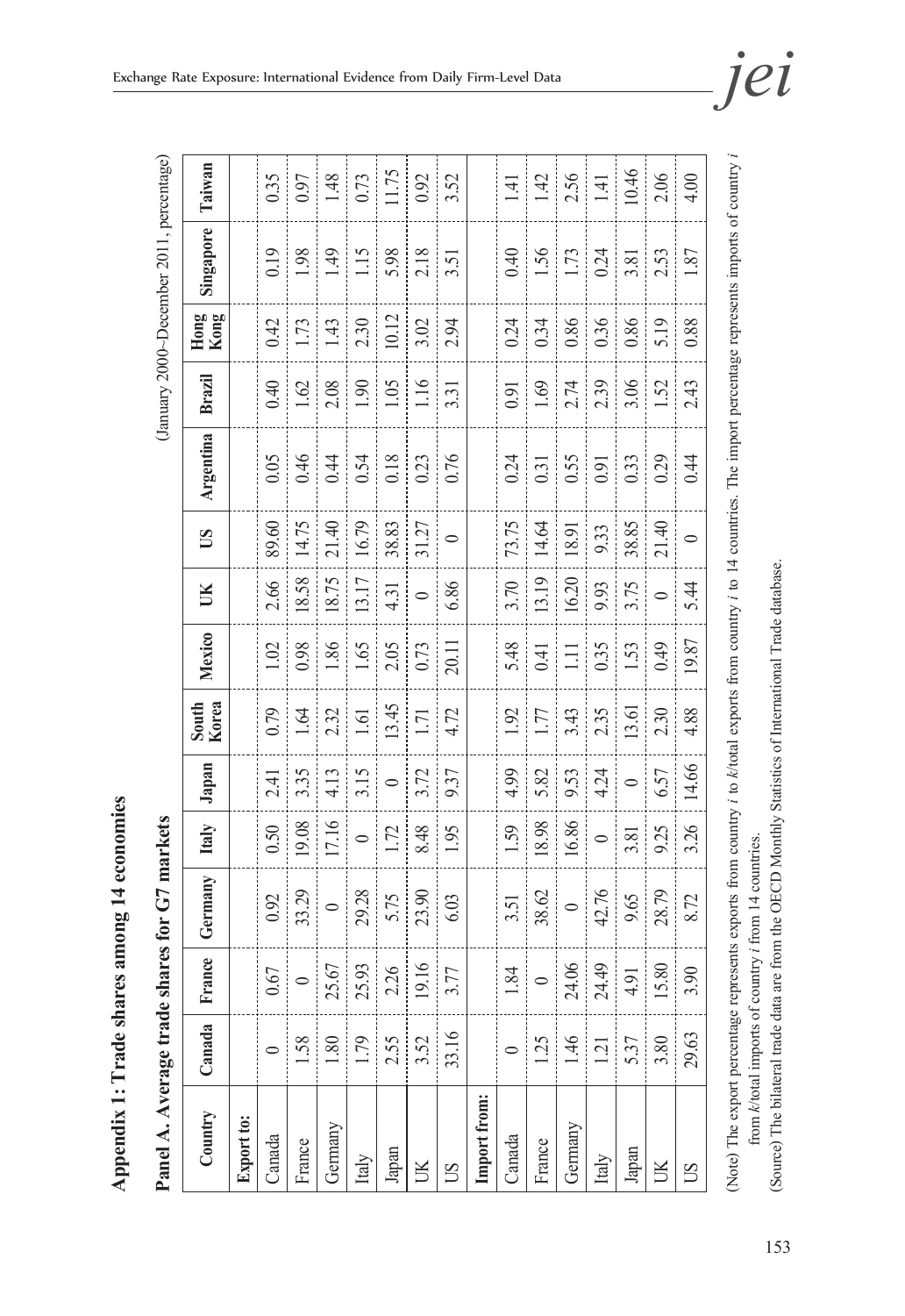| Country       | Canada         | France                            | Germany | Italy | Japan | Korea<br>South | Mexico | UK    | $\overline{S}$ | <b>Argentina</b> | Brazil | Kong<br>Hong | Singapore | Taiwan |
|---------------|----------------|-----------------------------------|---------|-------|-------|----------------|--------|-------|----------------|------------------|--------|--------------|-----------|--------|
| Export to:    |                |                                   |         |       |       |                |        |       |                |                  |        |              |           |        |
| South Korea   | 2.47           | 2.11                              | 6.02    | 2.40  | 17.60 | 0.00           | 3.68   | 3.88  | 31.64          | 0.31             | 2.56   | 12.77        | 6.81      | 7.73   |
| Mexico        | 2.61           | $\ddot{c}$<br>$\circ$             | 1.28    | 0.20  | 0.67  | 0.22           | 0.00   | 0.56  | 92.68          | 0.37             | 0.77   | 0.13         | 0.17      | 0.12   |
| Argentina     | 4.93           | Sj.<br>ļ<br>ن<br>پ                | 14.18   | 12.53 | 5.37  | 4.93           | 9.46   | 5.61  | 36.77          |                  |        |              |           |        |
| <b>Brazil</b> | 3.95           | 77<br>ن<br>پ                      | 14.16   | 6.63  | 9.58  | 4.76           | 7.26   | 6.05  | 40.85          |                  |        |              |           |        |
| Hong Kong     | 1.99           | 2.61                              | 8.71    | 1.98  | 5.57  | 7.65           | 1.71   | 41.96 | 27.82          |                  |        |              |           |        |
| Singapore     | 2.10           | $\overline{31}$<br>$\overline{ }$ | 10.65   | 0.78  | 14.67 | 12.37          | 3.46   | 11.92 | 36.75          |                  |        |              |           |        |
| Taiwan        | 3.86           | 52<br>3                           | 8.23    | 2.43  | 21.12 | 9.60           | 4.99   | 5.07  | 41.18          |                  |        |              |           |        |
| Import from:  |                |                                   |         |       |       |                |        |       |                |                  |        |              |           |        |
| South Korea   | 2.48           | Ľ.<br>$\mathbf 2$                 | 8.02    | 2.42  | 38.61 | 0.00           | 0.60   | 2.63  | 26.69          | 0.46             | 2.17   | 1.75         | 4.67      | 6.80   |
| Mexico        | 3.49           | 35                                | 4.75    | 1.85  | 6.50  | 4.36           | 0.00   | 0.96  | 70.51          | 0.57             | 2.16   | 0.26         | 0.87      | 2.35   |
| Argentina     | 1.47           | $\overline{7}$<br>$\infty$        | 15.56   | 8.59  | 5.74  | 3.63           | 6.77   | 3.85  | 45.64          |                  |        |              |           |        |
| Brazil        | 2.52           | $\ddot{0}$<br>L                   | 17.03   | 6.81  | 7.34  | 6.92           | 3.10   | 4.20  | 45.01          |                  |        |              |           |        |
| Hong Kong     | 1.45           | 86.<br>$\sim$                     | 6.12    | 4.35  | 38.16 | 19.03          | 0.29   | 5.83  | 20.91          |                  |        |              |           |        |
| Singapore     | 0.84           | 79<br>5                           | 8.43    | 2.89  | 29.71 | 13.28          | 0.51   | 5.48  | 33.09          |                  |        |              |           |        |
| Taiwan        | $\overline{0}$ | 2.32                              | 6.73    | 1.47  | 46.92 | 12.34          | 0.30   | 1.91  | 26.71          |                  |        |              |           |        |

follows. The export percentage represents exports from country *i* to k / total exports from country *i* to 9 countries. The import percentage represents imports of follows. The export percentage represents exports from country *i* to *k* / total exports from country *i* to 9 countries. The import percentage represents imports of (Source) The bilateral trade data are from the OECD Monthly Statistics of International Trade database. (Source) The bilateral trade data are from the OECD Monthly Statistics of International Trade database.country i from k/total imports of country i from 9 countries. country *i* from *k*/total imports of country *i* from 9 countries.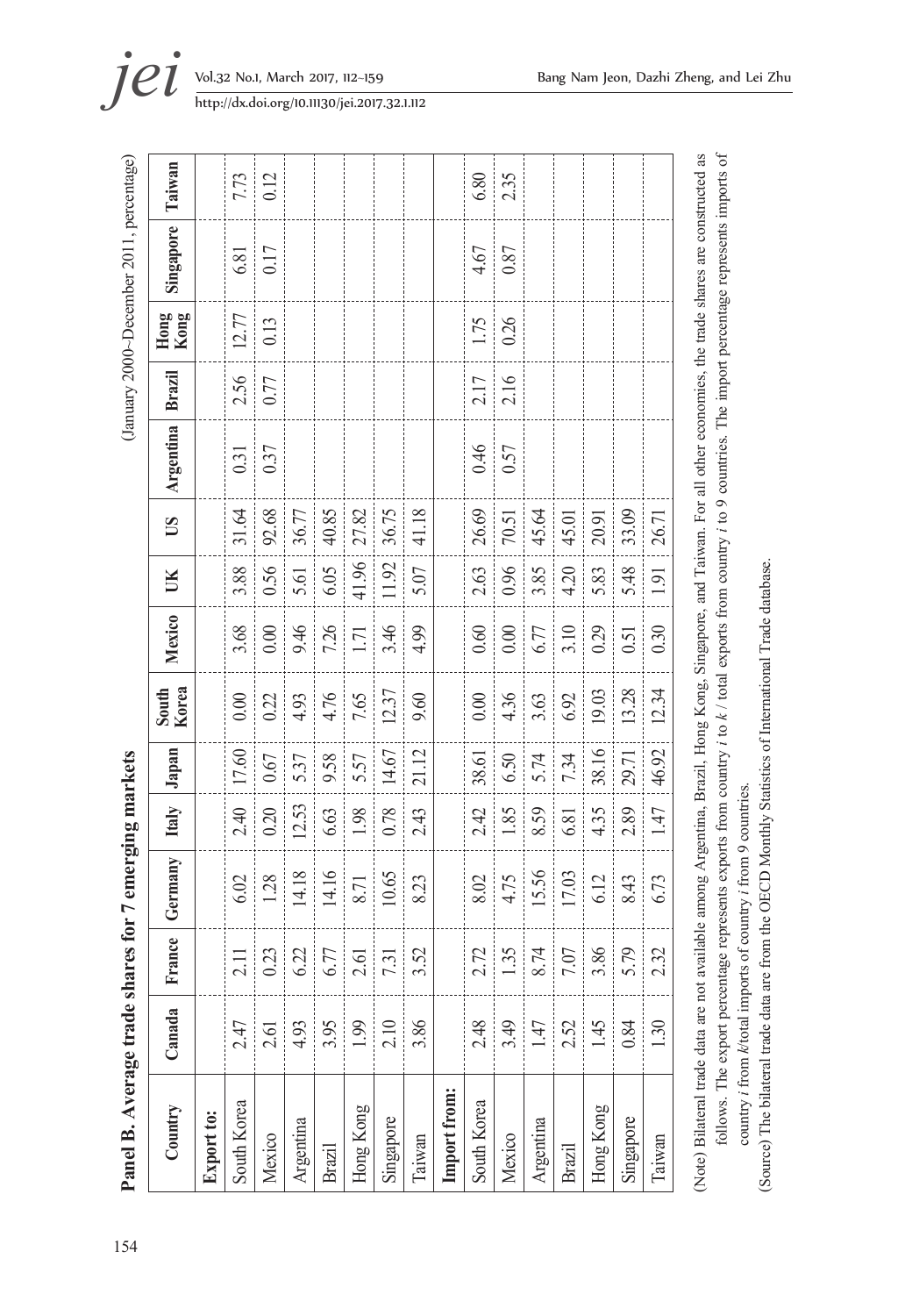**Appendix 2: Descriptive summary statistics of daily stock returns**

Appendix 2: Descriptive summary statistics of daily stock returns

|          |            | Panel A. Advanced markets |                    |            |                       |                    |           |                       |                    |            | (January 1, 2000 to December 31, 2011) |                    |
|----------|------------|---------------------------|--------------------|------------|-----------------------|--------------------|-----------|-----------------------|--------------------|------------|----------------------------------------|--------------------|
|          |            | <b>CO</b>                 |                    |            | UК                    |                    |           | Canada                |                    |            | Japan                                  |                    |
| Year     | Mean       | deviation<br>Standard     | of Firms<br>Number | Mean       | deviation<br>Standard | of Firms<br>Number | Mean      | Standard<br>deviation | of Firms<br>Number | Mean       | Standard<br>deviation                  | of Firms<br>Number |
| 2000     | $-0.003%$  | 1.229%                    | 9146               | $-0.026%$  | 1.057%                | 679                | 0.039%    | 1.518%                | 582                | $-0.112%$  | 1.382%                                 | 1785               |
| 2001     | 0.122%     | 1.122%                    | 8443               | $-0.055%$  | 1.236%                | 720                | $-0.042%$ | 1.078%                | 613                | $-0.076%$  | 1.464%                                 | 1837               |
| 2002     | $-0.002%$  | 1.040%                    | 7740               | $-0.098%$  | 1.549%                | 774                | $-0.050%$ | 0.947%                | 650                | $-0.068%$  | 1.342%                                 | 1891               |
| 2003     | $0.231\%$  | 0.732%                    | 7313               | 0.065%     | 1.101%                | 809                | 0.087%    | $0.551\%$             | 688                | $0.091\%$  | 1.224%                                 | 1944               |
| 2004     | $0.081\%$  | 0.723%                    | 7183               | 0.035%     | 0.601%                | 929                | 0.052%    | 0.643%                | 752                | 0.041%     | 1.008%                                 | 2021               |
| 2005     | 0.023%     | $0.591\%$                 | 7241               | 0.066%     | 0.528%                | 1116               | 0.078%    | 0.659%                | 819                | 0.144%     | 0.775%                                 | 2090               |
| 2006     | 0.069%     | 0.660%                    | 7317               | $0.050\%$  | 0.781%                | 1261               | 0.054%    | 0.778%                | 892                | 0.011%     | 1.172%                                 | 2168               |
| 2007     | $-0.010\%$ | 0.856%                    | 7604               | 0.015%     | 1.073%                | 1378               | $0.031\%$ | 0.840%                | 957                | $-0.041\%$ | 1.155%                                 | 2205               |
| 2008     | $-0.159%$  | 2.201%                    | 7336               | $-0.131\%$ | 2.242%                | 1427               | $-0.133%$ | 2.336%                | 992                | $-0.172%$  | 2.522%                                 | 227                |
| 2009     | 0.243%     | 1.775%                    | 7082               | $0.101\%$  | 1.469%                | 1446               | 0.112%    | 1.569%                | 1021               | $0.031\%$  | 1.433%                                 | 2248               |
| 2010     | 0.095%     | 1.092%                    | 7032               | $0.050\%$  | 1.960%                | 1533               | 0.055%    | 0.784%                | 1081               | 0.001%     | 1.038%                                 | 2271               |
| 2011     | $-0.026%$  | 1.421%                    | 6622               | $-0.007%$  | 0.868%                | 1661               | $-0.010%$ | 0.742%                | 1149               | $-0.018%$  | 1.523%                                 | 2303               |
| Averages | $0.055\%$  | 1.120%                    | 7505               | 0.006%     | 1.133%                | 1144               | $0.023\%$ | 1.037%                | 850                | $-0.014\%$ | 1.337%                                 | 2083               |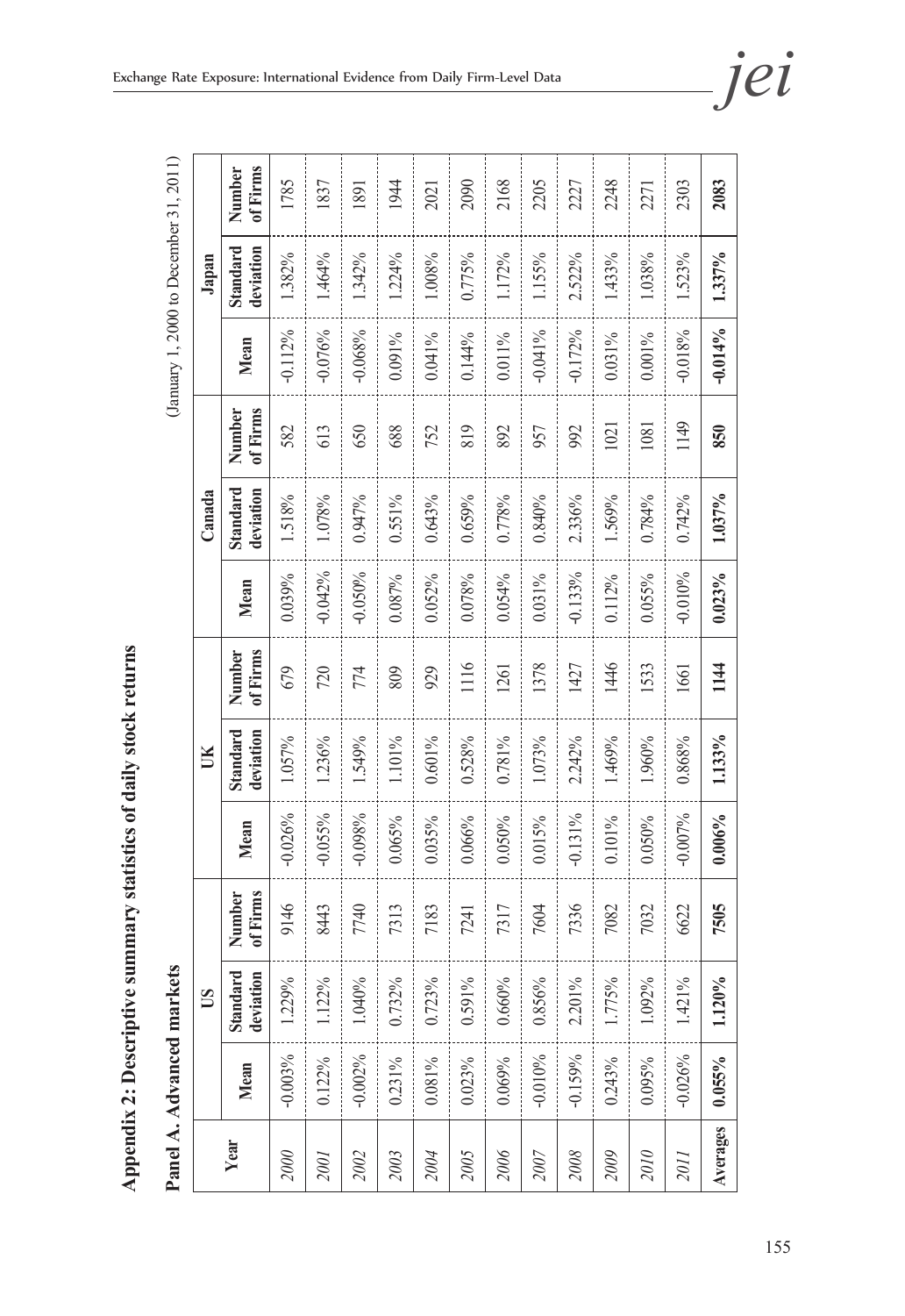**jei** Vol.32 No.1, March 2017, 112–159 Bang Nam Jeon, Dazhi Zheng, and Lei Zhu http://dx.doi.org/10.11130/jei.2017.32.1.112

| Year |           | France                |                    |           | Germany               |                    |            | Italy                 |                    |
|------|-----------|-----------------------|--------------------|-----------|-----------------------|--------------------|------------|-----------------------|--------------------|
|      | Mean      | Standard<br>deviation | of Firms<br>Number | Mean      | Standard<br>deviation | of Firms<br>Number | Mean       | Standard<br>deviation | of Firms<br>Number |
|      | 0.009%    | 1.399%                | 521                | $-0.032%$ | 1.341%                | 635                | 0.016%     | 1.321%                | 158                |
|      | $-0.073%$ | 1.490%                | 549                | $-0.069%$ | 1.518%                | 667                | $-0.101\%$ | 1.539%                | 170                |
|      | $-0.124%$ | 1.917%                | 565                | $-0.170%$ | 1.694%                | 681                | $-0.091\%$ | 1.514%                | 176                |
|      | 0.074%    | 1.390%                | 573                | 0.111%    | 1.354%                | 688                | 0.055%     | 1.028%                | 180                |
|      | 0.038%    | 0.769%                | 589                | 0.026%    | 0.772%                | 708                | 0.071%     | 0.597%                | 187                |
|      | 0.087%    | 0.617%                | 623                | 0.083%    | 0.571%                | 760                | 0.055%     | 0.603%                | 198                |
|      | 0.076%    | 0.86%                 | 684                | 0.079%    | 0.831%                | 903                | 0.072%     | 0.770%                | 219                |
|      | 0.010%    | 0.941%                | 743                | 0.056%    | 0.899%                | 1016               | $-0.027%$  | 0.895%                | 243                |
|      | $-0.188%$ | 2.237%                | 766                | $-0.179%$ | 2.197%                | 1056               | $-0.230%$  | 2.168%                | 252                |
|      | 0.088%    | 1.458%                | 786                | $0.061\%$ | 1.505%                | 1074               | 0.082%     | 1.695%                | 258                |
|      | 0.015%    | 1.299%                | 817                | $0.061\%$ | 1.021%                | 1120               | $-0.025%$  | 1.422%                | 267                |
|      | 0.004%    | 0.966%                | 849                | 0.015%    | 0.951%                | 1171               | $-0.048%$  | 1.128%                | 276                |
|      | $0.002\%$ | 1.278%                | 672                | $0.004\%$ | 1.221%                | 873                | $-0.014%$  | 1.223%                | 215                |

 $\left(\textrm{continued}\right)$ 156 (continued)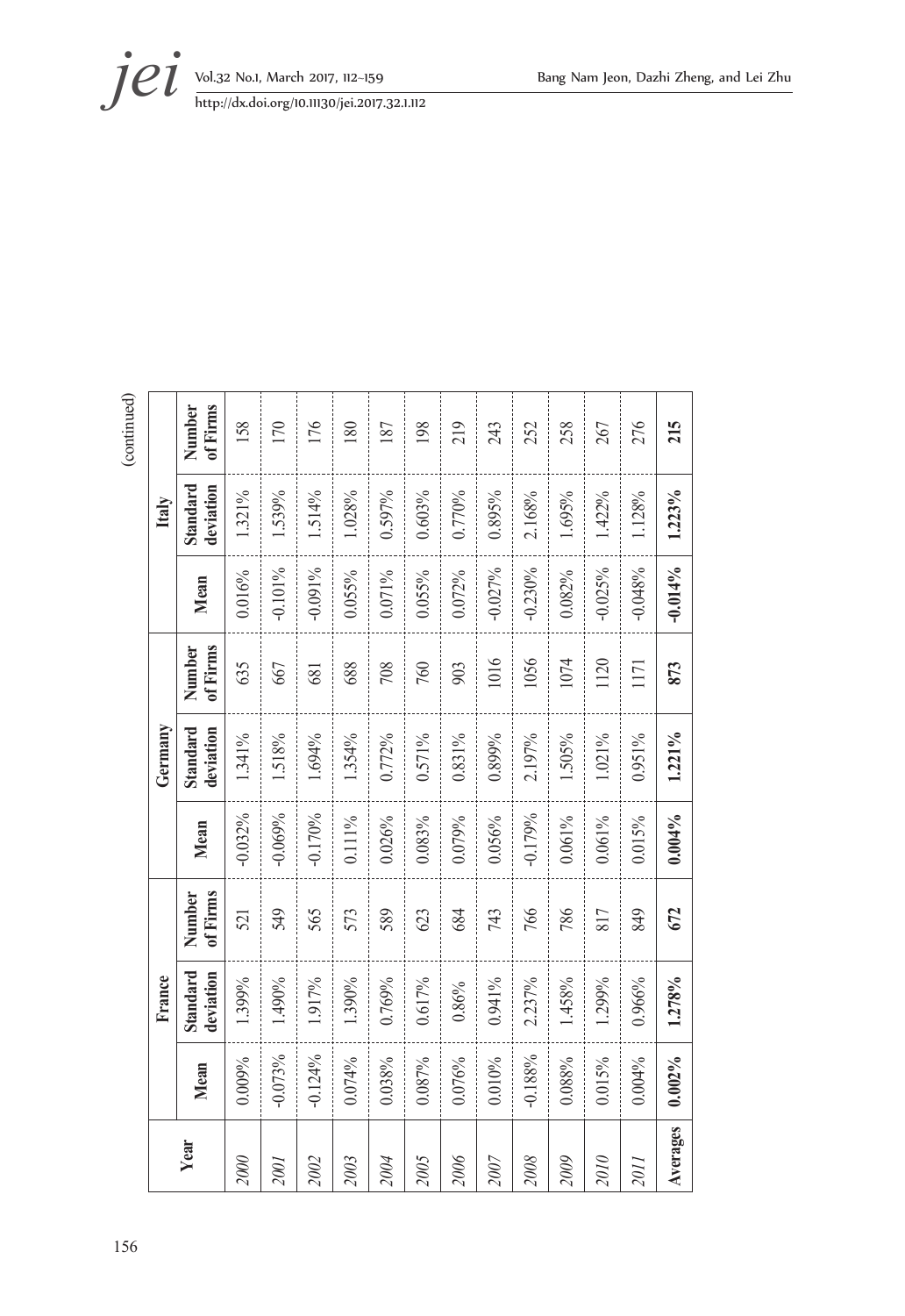(January 1, 2000 to December 31, 2011) **Panel B. Emerging markets** (January 1, 2000 to December 31, 2011)

Panel B. Emerging markets

|          |            | $\mathbf{a}$<br>South Kor |                    |           | Taiwan                |                    |           | Hong Kong             |                    |            | Singapore             |                    |
|----------|------------|---------------------------|--------------------|-----------|-----------------------|--------------------|-----------|-----------------------|--------------------|------------|-----------------------|--------------------|
| Year     | Mean       | Standard<br>deviation     | of Firms<br>Number | Mean      | Standard<br>deviation | of Firms<br>Number | Mean      | Standard<br>deviation | of Firms<br>Number | Mean       | Standard<br>deviation | Number<br>of Firms |
| 2000     | $-0.236%$  | 2.907%                    | 537                | $-0.197%$ | 2.388%                | 508                | $-0.035%$ | 1.900%                | 632                | $-0.112%$  | 1.434%                | 304                |
| 2001     | 0.149%     | 2.160%                    | 553                | 0.073%    | 1.995%                | 550                | $-0.080%$ | 1.617%                | 693                | $-0.051\%$ | 1.300%                | 332                |
| 2002     | $-0.020%$  | 2.022%                    | 571                | $-0.118%$ | 1.791%                | 61                 | $-0.063%$ | 1.124%                | 777                | $-0.074%$  | 1.070%                | 358                |
| 2003     | 0.112%     | 1.657%                    | 581                | 0.118%    | 1.377%                | 646                | 0.132%    | 1.012%                | 814                | $0.121\%$  | 1.047%                | 404                |
| 2004     | 0.0480%    | 1.511%                    | 597                | 0.035%    | 1.499%                | 666                | 0.055%    | 1.016%                | 840                | 0.053%     | 0.709%                | 466                |
| 2005     | $0.161\%$  | 1.059%                    | 626                | 0.024%    | 0.823%                | 681                | 0.026%    | $0.666\%$             | 876                | 0.058%     | 0.578%                | 511                |
| 2006     | 0.0225%    | 1.126%                    | 644                | 0.060%    | 1.030%                | 698                | 0.128%    | 0.870%                | 918                | 0.104%     | 0.808%                | 558                |
| 2007     | $0.113\%$  | 1.408%                    | 664                | 0.033%    | 1.334%                | 720                | 0.138%    | 1.503%                | 997                | 0.077%     | 1.233%                | $\overline{11}$    |
| 2008     | $-0.171\%$ | 2.421%                    | 681                | $-0.212%$ | 2.073%                | 732                | $-0.235%$ | 2.708%                | 1032               | $-0.249%$  | 1.911%                | 640                |
| 2009     | $0.171\%$  | 1.582%                    | $\approx$          | 0.200%    | 1.509%                | 753                | 0.169%    | 1.781%                | 1090               | 0.209%     | 1.389%                | 666                |
| 2010     | 0.086%     | 0.970%                    | 731                | 0.038%    | 0.994%                | 784                | 0.041%    | 1.021%                | 1166               | 0.047%     | 0.753%                | 697                |
| 2011     | 0.022%     | $1.102\%$                 | 758                | $-0.036%$ | 0.937%                | 802                | $-0.015%$ | 0.941%                | 1242               | $-0.022%$  | 0.727%                | 721                |
| Averages | $0.038\%$  | 1.660%                    | 637                | 0.002%    | 1.479%                | 679                | 0.022%    | 1.347%                | 923                | $0.013\%$  | 1.080%                | 522                |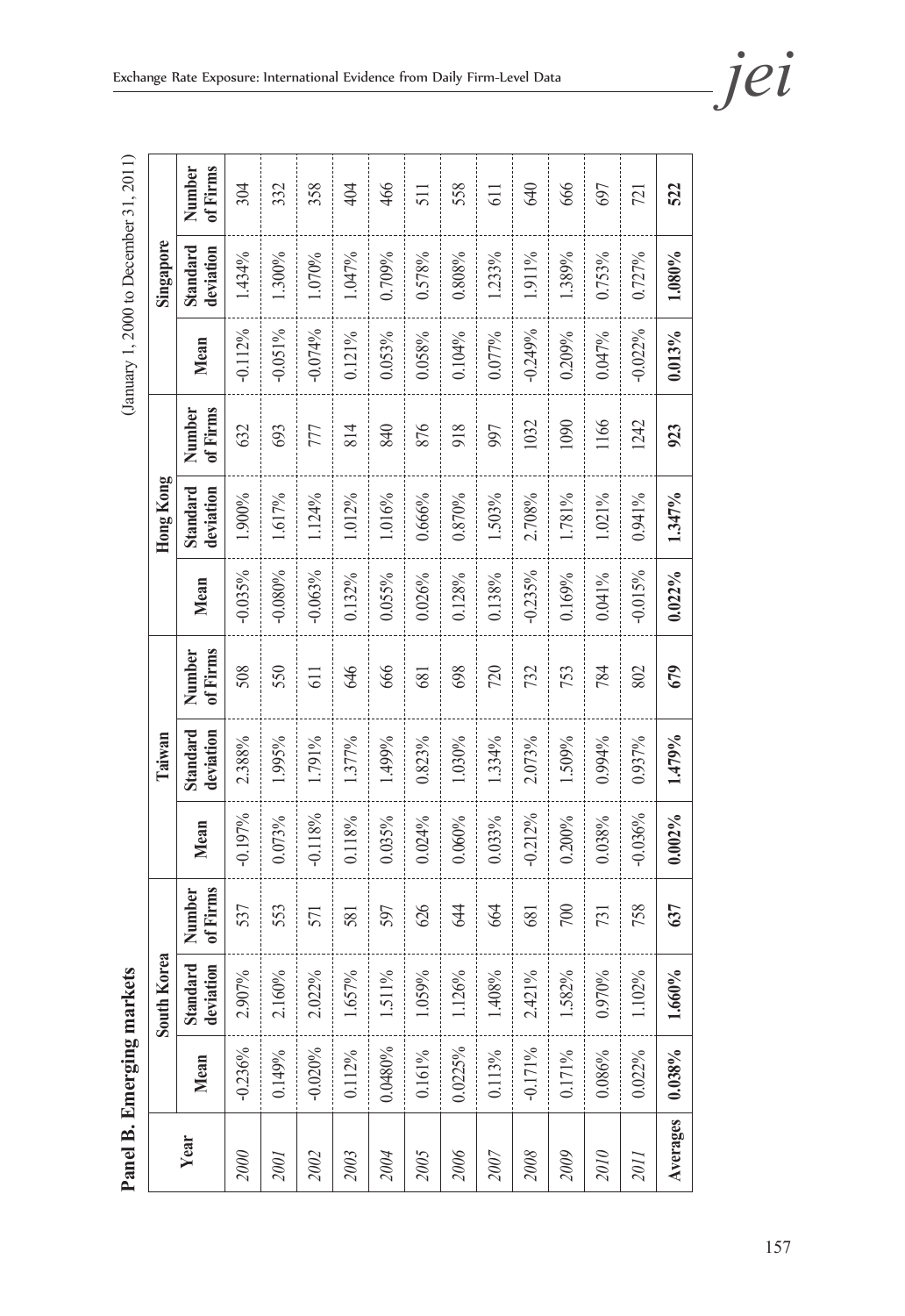|           | Argentina             |                    |           | Brazil                |                          |           | Mexico                |                    |
|-----------|-----------------------|--------------------|-----------|-----------------------|--------------------------|-----------|-----------------------|--------------------|
| Mean      | Standard<br>deviation | of Firms<br>Number | Mean      | Standard<br>deviation | of Firms<br>Number       | Mean      | deviation<br>Standard | of Firms<br>Number |
| $-0.128%$ | 1.504%                | $\circledcirc$     | $-0.010%$ | 1.552%                | $\frac{8}{3}$            | $-0.065%$ | 1.847%                | 82                 |
| $-0.106%$ | 1.783%                | 8                  | 0.011%    | 1.365%                | 45                       | 0.035%    | 1.137%                | 84                 |
| 0.210%    | 2.276%                | 8                  | $-0.008%$ | 1.200%                | 54                       | $-0.012%$ | 1.089%                | 84                 |
| 0.267%    | 1.316%                | $\frac{8}{3}$      | 0.172%    | 0.933%                | 57                       | 0.122%    | 0.681%                | 83                 |
| 0.040%    | 1.615%                | $\approx$          | 0.094%    | 1.204%                | 67                       | $0.141\%$ | 0.744%                | 88                 |
| 0.045%    | 1.213%                | $\circ$            | 0.089%    | 1.029%                | $\mathcal{S}$            | 0.108%    | 0.885%                | 57                 |
| 0.092%    | 0.968%                | $\circ$            | 0.125%    | 1.269%                | 84                       | 0.158%    | 1.232%                | $\frac{8}{3}$      |
| 0.048%    | 1.281%                | 97                 | 0.177%    | 1.454%                | 142                      | 0.061%    | 1.151%                | $\Xi$              |
| $-0.133%$ | 1.385%                | 77                 | $-0.187%$ | 2.740%                | 149                      | $-0.088%$ | 1.877%                | 105                |
| 0.139%    | 1.700%                | 73                 | 0.186%    | 1.602%                | 156                      | 0.142%    | 1.422%                | 103                |
| 0.162%    | 1.178%                | 77                 | 0.012%    | 1.127%                | 174                      | 0.080%    | 0.763%                | 109                |
| $-0.037%$ | 1.133%                | 74                 | $-0.094%$ | 0.896%                | $\overline{\mathscr{E}}$ | $-0.028%$ | 0.624%                | 114                |
| $0.050\%$ | 1.446%                | $\overline{7}$     | 0.047%    | 1.364%                | 102                      | 0.055%    | 1.121%                | $\frac{8}{2}$      |

(continued) 158 (continued) (Note) This table presents descriptive summary statistics for the average daily market returns, their standard deviations, and the number of firms each year in the sample (Note) This table presents descriptive summary statistics for the average daily market returns, their standard deviations, and the number of firms each year in the sample (Source) Data is obtained from DataStream International for South Korea, Taiwan, Hong Kong, Singapore, Argentina, Brazil, Mexico, Canada, France, Germany, Italy, (Source) Data is obtained from DataStream International for South Korea, Taiwan, Hong Kong, Singapore, Argentina, Brazil, Mexico, Canada, France, Germany, Italy, period for seven advanced markets (Panel A) and seven emerging markets (Panel B). Return is calculated as  $R_i = 100(\log(P_i) - \log(P_{i_i}))$ . period for seven advanced markets (Panel A) and seven emerging markets (Panel B). Return is calculated as *Rt*=100(log(*Pt* ) - log(*Pt-*1)).

Japan, and the United Kingdom. Data for the US are collected from the CRSP database.

Japan, and the United Kingdom. Data for the US are collected from the CRSP database.